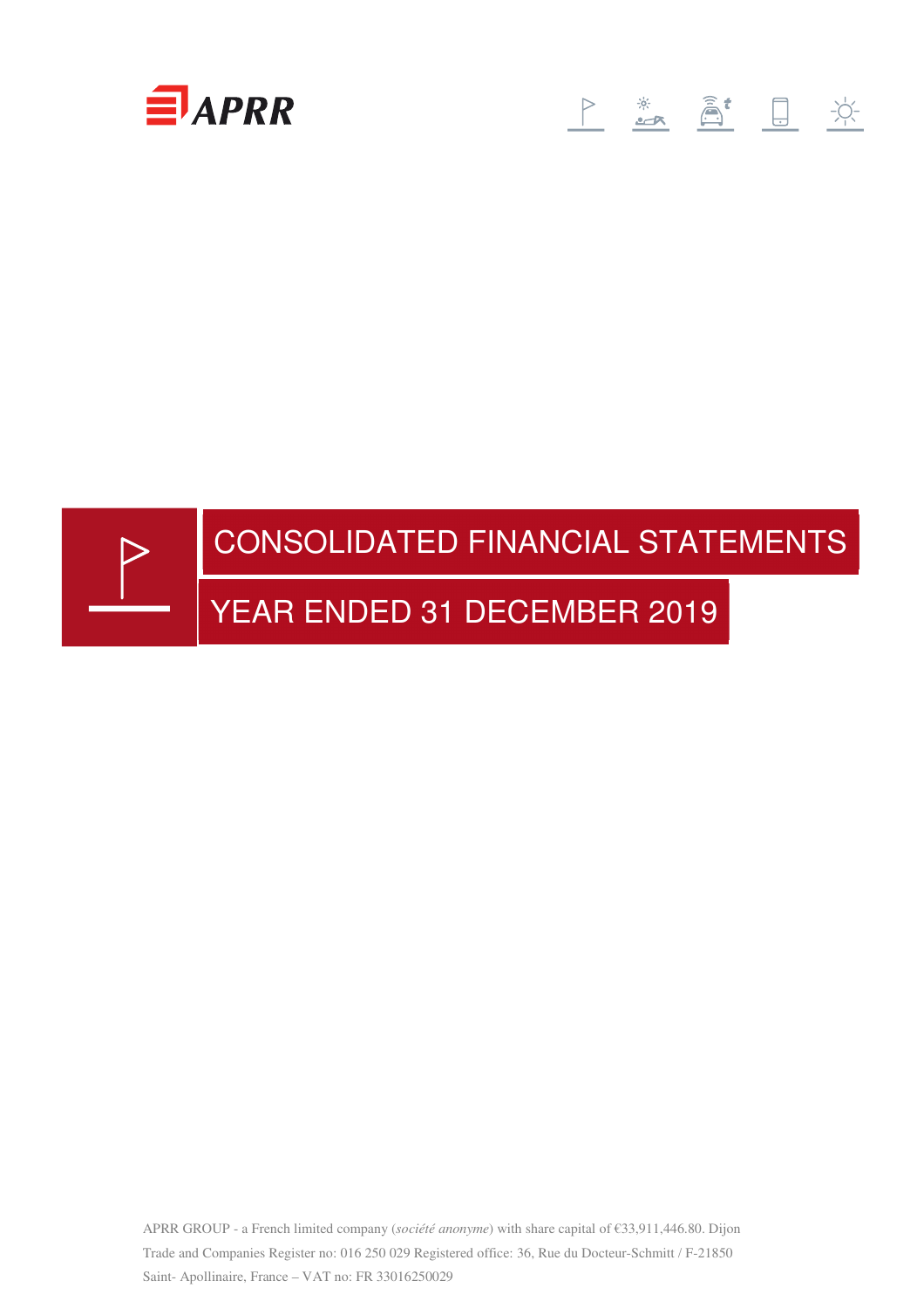# **CONTENTS**

| 1.  |       |                                                         |  |
|-----|-------|---------------------------------------------------------|--|
| 2.  |       | CONSOLIDATED INCOME STATEMENT AND STATEMENT OF          |  |
|     |       |                                                         |  |
| 3.  |       | CONSOLIDATED STATEMENT OF CHANGES IN EQUITY7            |  |
| 4.  |       |                                                         |  |
|     |       | NOTES TO THE CONSOLIDATED FINANCIAL STATEMENTS 9        |  |
| 1.  |       |                                                         |  |
| 2.  |       | SIGNIFICANT ACCOUNTING POLICIES AND METHODS 10          |  |
|     | 2.1.  |                                                         |  |
|     | 2.2.  |                                                         |  |
|     | 2.3.  |                                                         |  |
|     |       |                                                         |  |
|     |       |                                                         |  |
|     |       |                                                         |  |
|     | 2.4.  |                                                         |  |
|     | 2.5.  |                                                         |  |
|     | 2.6.  |                                                         |  |
|     | 2.6.1 |                                                         |  |
|     | 2.6.2 |                                                         |  |
|     | 2.7.  |                                                         |  |
|     | 2.8.  |                                                         |  |
|     | 2.9.  |                                                         |  |
|     |       |                                                         |  |
|     |       |                                                         |  |
|     |       |                                                         |  |
|     |       |                                                         |  |
|     |       |                                                         |  |
|     |       |                                                         |  |
|     | 2.15. |                                                         |  |
|     | 2.16. |                                                         |  |
|     |       | 2.17. Tax credit for competitiveness and employment  16 |  |
| 3.  |       |                                                         |  |
| 4.  |       | SIGNIFICANT ACCOUNTING ESTIMATES AND JUDGEMENTS19       |  |
| 5.  |       |                                                         |  |
| 6.  |       |                                                         |  |
| 7.  |       |                                                         |  |
| 8.  |       |                                                         |  |
| 9.  |       |                                                         |  |
| 10. |       |                                                         |  |
| 11. |       |                                                         |  |
|     |       |                                                         |  |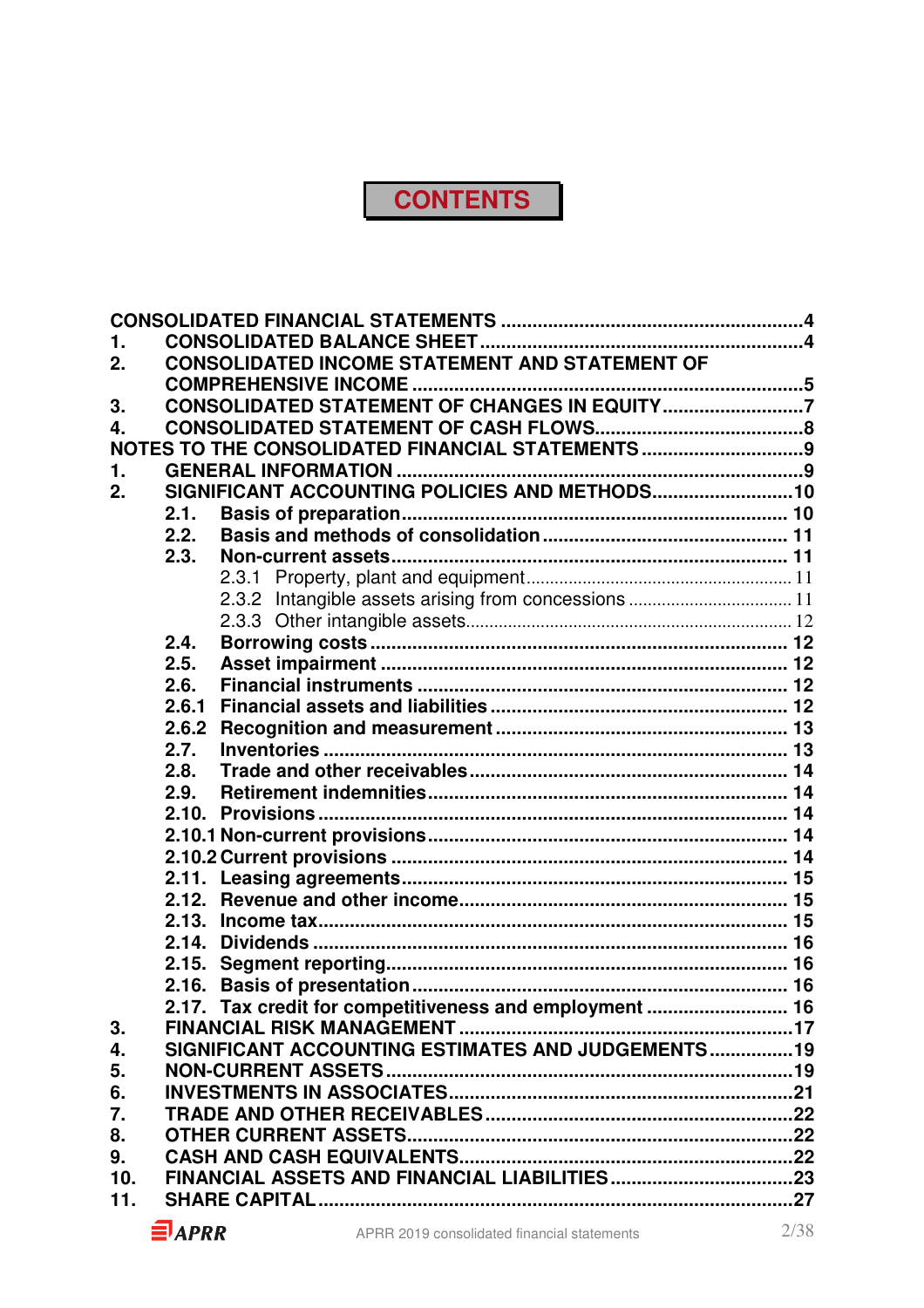| 12. |                                                               | 27  |
|-----|---------------------------------------------------------------|-----|
| 13. | <b>EMPLOYEE BENEFITS PROVIDED UNDER DEFINED BENEFIT PLANS</b> |     |
|     |                                                               | .28 |
| 14. | OTHER CURRENT AND NON-CURRENT LIABILITIES30                   |     |
| 15. | <b>REVENUE</b>                                                |     |
| 16. |                                                               |     |
| 17. | EMPLOYEE BENEFIT EXPENSES AND HEADCOUNT 31                    |     |
| 18. |                                                               |     |
| 19. |                                                               |     |
| 20. |                                                               |     |
| 21. |                                                               |     |
| 22. |                                                               | .33 |
| 23. |                                                               |     |
| 24. |                                                               |     |
| 25. |                                                               |     |
| 26. |                                                               |     |
| 27. |                                                               |     |
| 28. |                                                               |     |
| 29. |                                                               |     |
| 30. |                                                               |     |
|     |                                                               |     |

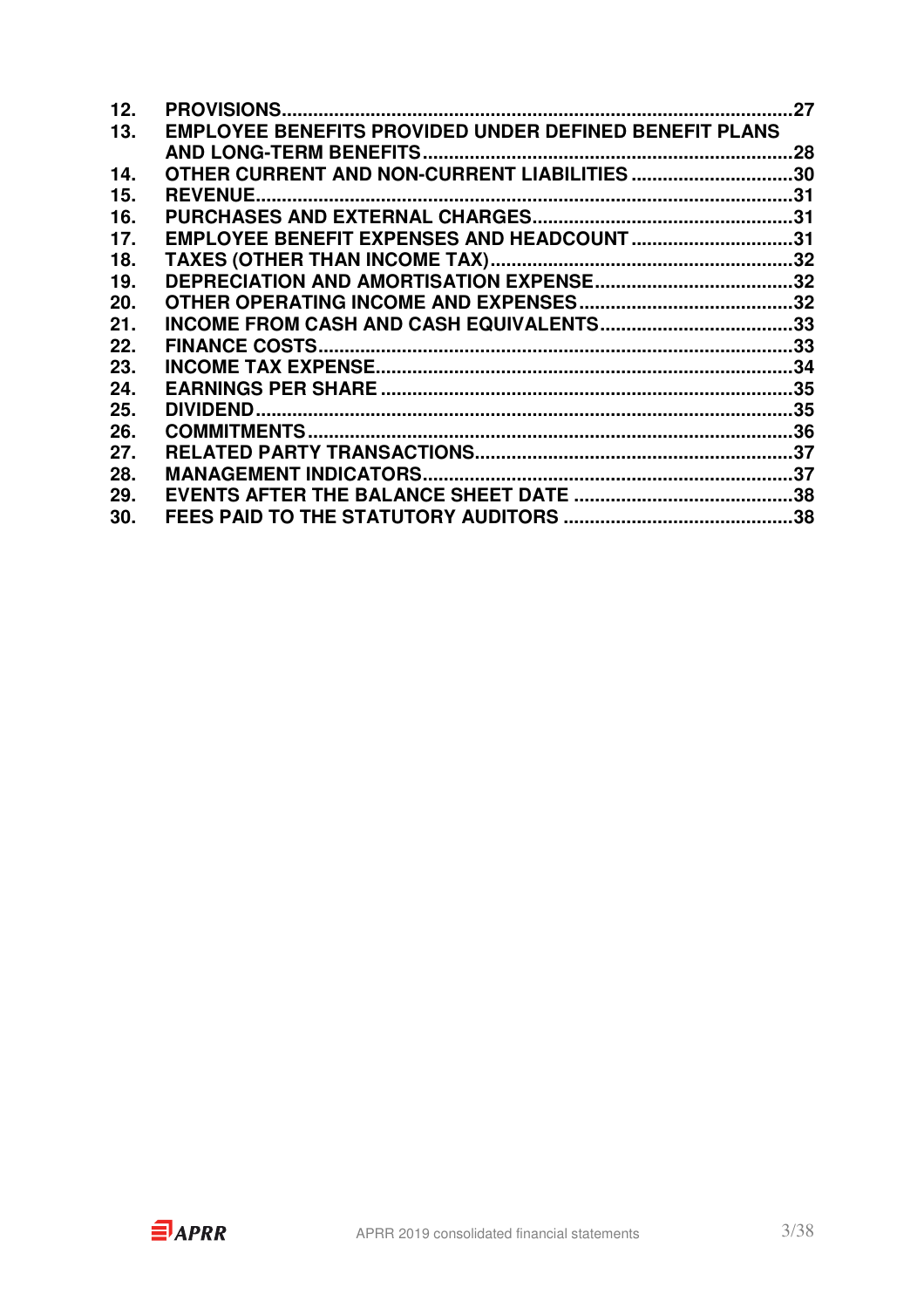# **CONSOLIDATED FINANCIAL STATEMENTS**

# **1. CONSOLIDATED BALANCE SHEET**

| $(\epsilon$ millions)                      | <b>Notes</b> | 31/12/2019 | 31/12/2018 |
|--------------------------------------------|--------------|------------|------------|
| <b>Non-current assets</b>                  |              |            |            |
| Property, plant and equipment              | 5            | 164.7      | 164.7      |
| Right-of-use lease assets                  | 5            | 4.7        |            |
| Intangible assets arising from concessions | 5            | 6,597.6    | 6,560.3    |
| Other intangible assets                    | 5            | 66.9       | 61.6       |
| Investments in associates                  | 5            | 13.4       | 21.4       |
| Other non-current financial assets         | 5            | 40.6       | 49.2       |
| Other non-current assets                   | 5            | 0.0        | 0.0        |
| Deferred tax assets                        | 23           | 27.1       | 13.2       |
| Total non-current assets                   |              | 6,915.1    | 6,870.3    |
| <b>Current assets</b>                      |              |            |            |
| Inventories                                |              | 7.9        | 8.1        |
| Trade and other receivables                | 7            | 169.0      | 153.0      |
| Current tax assets                         |              | 0.0        | 0.0        |
| Other current assets                       | 8            | 236.8      | 233.4      |
| Cash and cash equivalents                  | 9            | 1,639.2    | 934.9      |
| Total current assets                       |              | 2,053.0    | 1,329.5    |
| <b>TOTAL ASSETS</b>                        |              | 8,968.0    | 8,199.8    |

| $(E$ millions)                                                     | <b>Notes</b> | 31/12/2019 | 31/12/2018 |
|--------------------------------------------------------------------|--------------|------------|------------|
| <b>Capital and reserves</b>                                        |              |            |            |
| Share capital                                                      | 11           | 33.9       | 33.9       |
| Consolidated reserves                                              |              | (1,534.4)  | (1,598.3)  |
| Profit (loss) for the period                                       |              | 874.3      | 828.8      |
| Share of equity attributable to equity holders of the parent compa |              | (626.2)    | (735.5)    |
| Non-controlling interests                                          |              | 0.3        | 0.3        |
| Total equity                                                       |              | (625.9)    | (735.3)    |
| <b>Non-current liabilities</b>                                     |              |            |            |
| Non-current borrowings                                             | 10           | 6,343.1    | 6,848.6    |
| Lease debt                                                         | 10           | 2.5        | 0.0        |
| Deferred tax liabilities                                           | 23           | 0.0        | 0.0        |
| Non-current provisions                                             | 12           | 313.8      | 296.9      |
| Other non-current liabilities                                      | 14           | 66.8       | 75.9       |
| Total non-current liabilities                                      |              | 6,726.2    | 7,221.5    |
| <b>Current liabilities</b>                                         |              |            |            |
| Trade and other payables                                           |              | 141.8      | 135.8      |
| <b>Borrowings</b>                                                  | 10           | 1,300.6    | 203.3      |
| Non-current borrowings due within one year                         | 10           | 1,002.2    | 1,002.2    |
| Lease debt                                                         | 10           | 2.3        | 0.0        |
| Current tax liability                                              | 10           | 65.1       | 53.0       |
| <b>Current provisions</b>                                          | 12           | 48.9       | 40.9       |
| Other current liabilities                                          | 14           | 306.8      | 278.4      |
| <b>Total current liabilities</b>                                   |              | 2,867.8    | 1,713.6    |
| <b>TOTAL EQUITY AND LIABILITIES</b>                                |              | 8,968.0    | 8,199.8    |

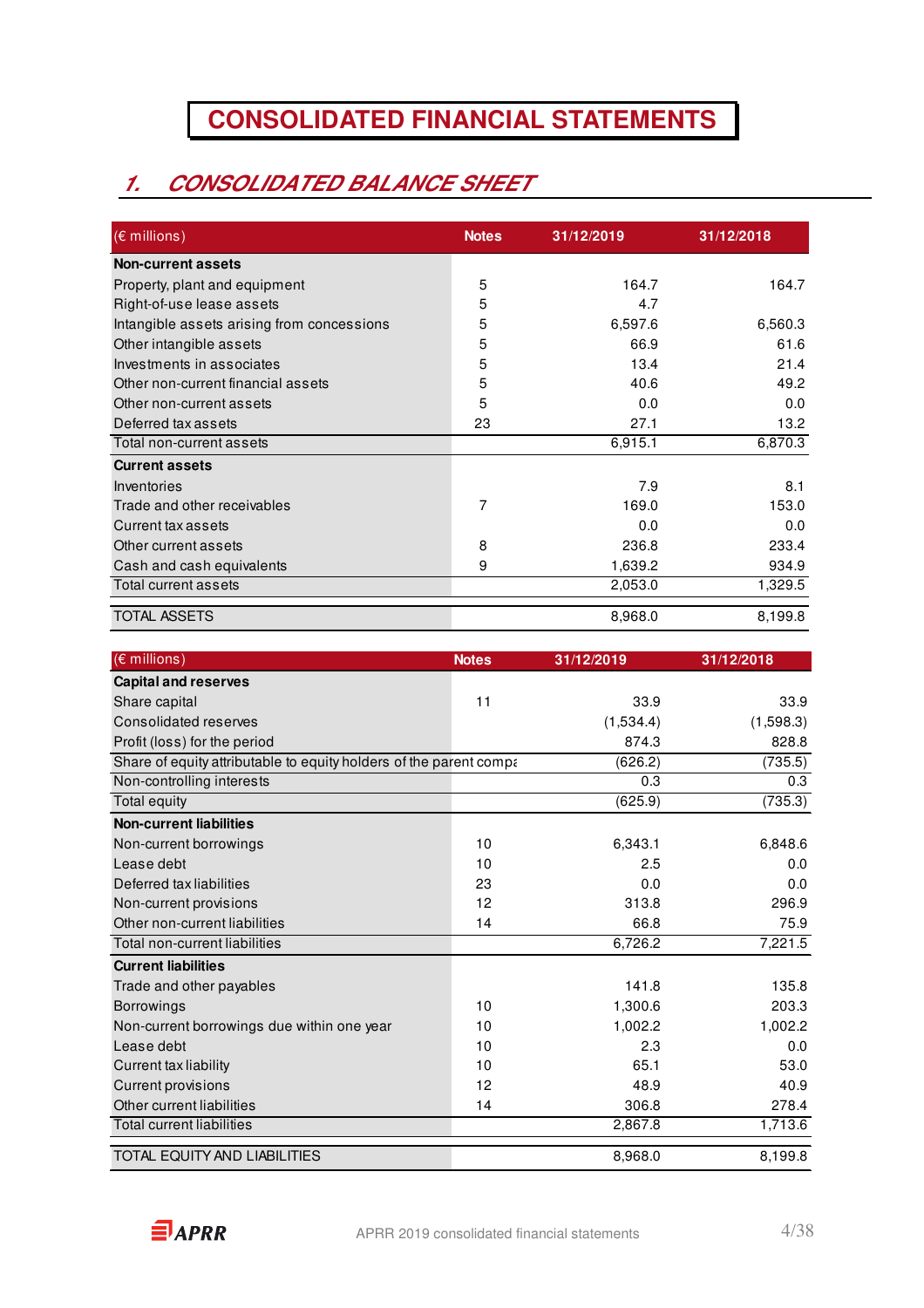### **2. CONSOLIDATED INCOME STATEMENT AND STATEMENT OF COMPREHENSIVE INCOME**

### **Consolidated income statement**

| $(E$ millions)                                                            | <b>Notes</b> | 31/12/2019 | 31/12/2018 |
|---------------------------------------------------------------------------|--------------|------------|------------|
| Revenue of which:                                                         | 15           | 3,015.9    | 2,899.9    |
| - revenue from the operation of infrastructures                           |              | 2,611.0    | 2,537.6    |
| - revenue from the construction of infrastructures held under concessions |              | 405.0      | 362.2      |
| Purchases and external charges                                            | 16           | (520.1)    | (478.4)    |
| Employee benefit expenses                                                 | 17           | (206.9)    | (205.5)    |
| Taxes (other than income tax)                                             | 18           | (353.4)    | (346.4)    |
| Depreciation and amortisation expenses                                    | 19           | (432.7)    | (418.1)    |
| Provisions                                                                |              | (63.9)     | (48.3)     |
| Other operating income (expenses) from ordinary activities                | 20           | 6.5        | 4.5        |
| Operating profit on ordinary activities                                   |              | 1,445.5    | 1,407.6    |
| Other income (expenses) from operations                                   |              |            |            |
| Operating profit                                                          |              | 1,445.5    | 1,407.6    |
| Income from cash and cash equivalents                                     | 21           | 6.7        | 4.9        |
| Gross finance costs                                                       | 22           | (124.9)    | (148.1)    |
| Net finance costs                                                         |              | (118.2)    | (143.2)    |
| Other financial income (expenses)                                         | 22           | 5.2        | (3.7)      |
| Share of profit (loss) of associates                                      |              | 0.4        | (0.0)      |
| Income tax expense                                                        | 23           | (458.2)    | (431.5)    |
| Profit for the year from continuing operations                            |              | 874.7      | 829.2      |
| Profit for the year attributable to:                                      |              | 874.7      | 829.2      |
| - Equity holders of the parent company                                    |              | 874.3      | 828.8      |
| - Non-controlling interests                                               |              | 0.4        | 0.4        |
| Earnings per share attributable to equity holders of the parent company   |              |            |            |
| - Basic earnings per share (euros)                                        | 24           | 7.73       | 7.33       |
| - Diluted earnings per share (euros)                                      | 24           | 7.73       | 7.33       |

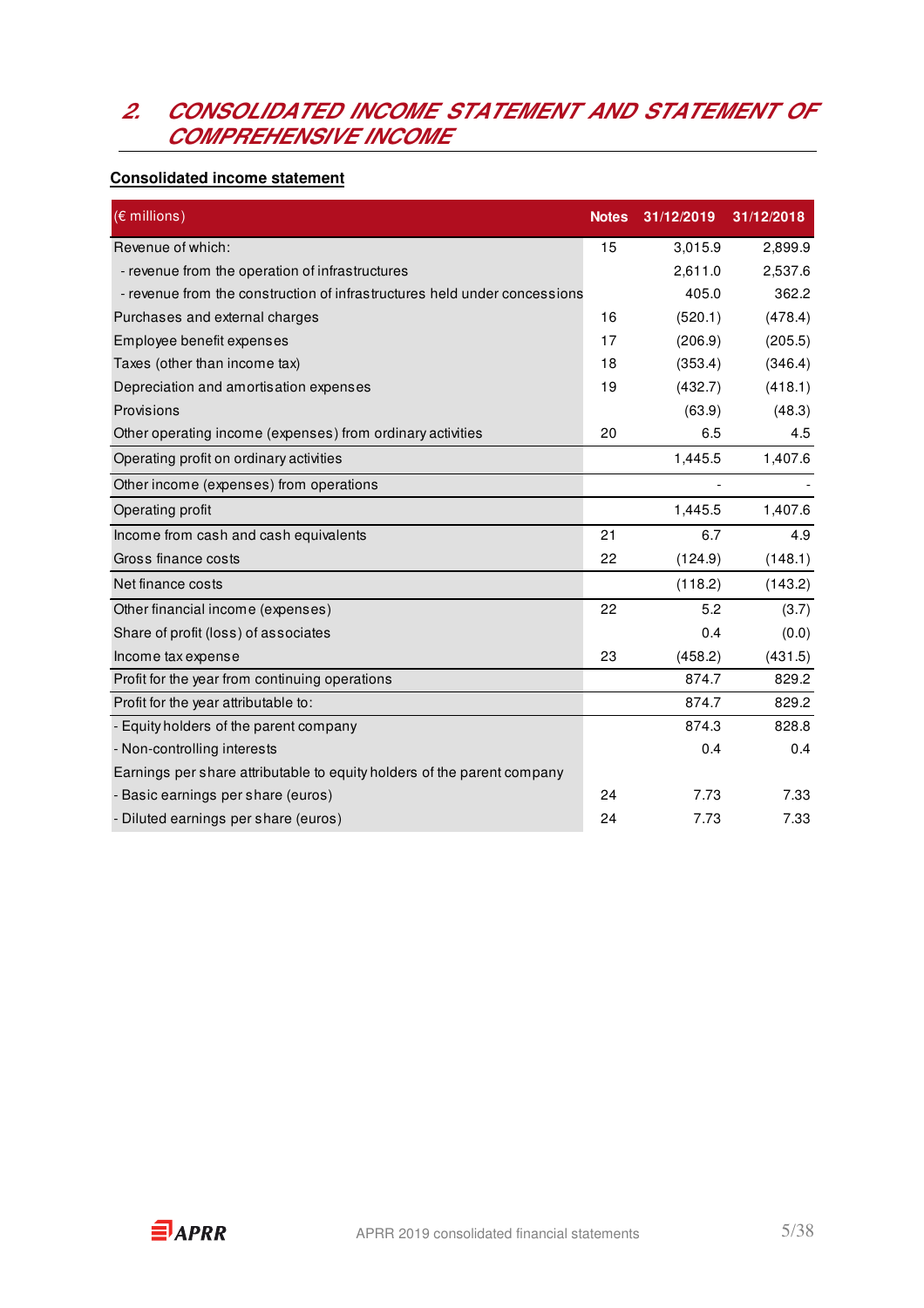### **Consolidated statement of comprehensive income**

| $(\epsilon$ millions)                                                                                     | 31/12/2019 | 31/12/2018 |
|-----------------------------------------------------------------------------------------------------------|------------|------------|
| Profit for the year                                                                                       | 874.7      | 829.2      |
| Items that will not be reclassified subsequently to profit or loss                                        |            |            |
| Actuarial gains and losses on staff benefits                                                              | (5.0)      | (0.5)      |
| Tax on items that will not be reclassified to profit or loss                                              | 1.2        | 0.2        |
| Share of gains and losses of associates that will not be reclassified to<br>profit or loss                | 0.0        | 0.0        |
| Items that may be reclassified subsequently to profit or loss                                             |            |            |
| <b>Translation differences</b>                                                                            | 0.0        | 0.0        |
| Re-measurement of derivative hedging instruments                                                          | 0.0        | 0.0        |
| Tax on items that are or may be reclassified subsequently to profit or loss                               | 0.0        | 0.0        |
| Share of gains and losses of associates that are or may be reclassified<br>subsequently to profit or loss | (8.4)      | 0.2        |
| Total income and expense recognised directly in equity                                                    | (12.2)     | (0.1)      |
|                                                                                                           |            |            |
| Comprehensive income for the year                                                                         | 862.5      | 829.0      |
| Attributable to<br>- Equity holders of the parent company                                                 | 862.1      | 828.7      |
| - Non-controlling interests                                                                               | 0.4        | 0.4        |

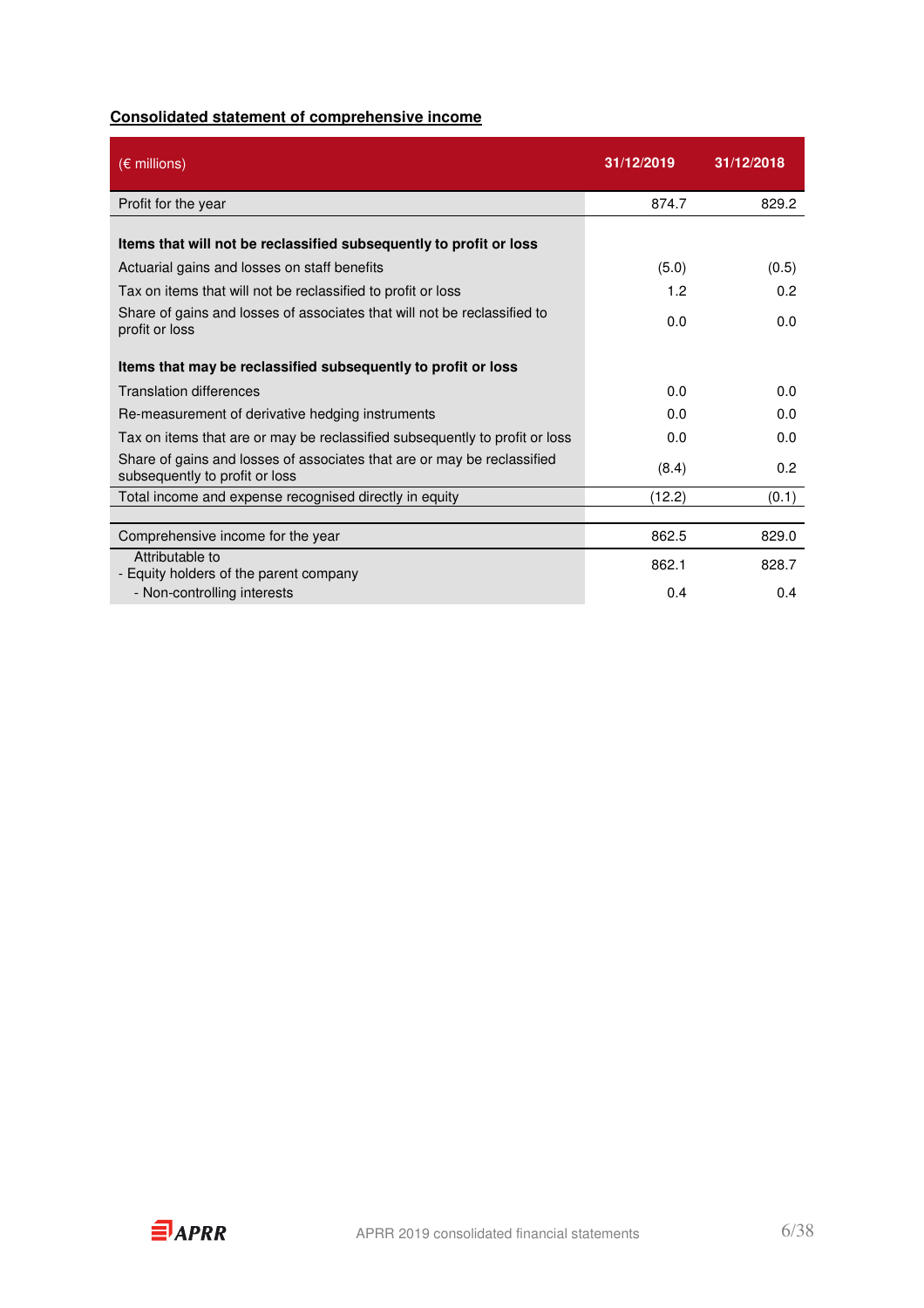# **3. CONSOLIDATED STATEMENT OF CHANGES IN EQUITY**

| $(\epsilon$ millions)                               | <b>Share</b><br>capital | Share<br>premium | <b>Reserves</b> | Financial<br>instruments | Other<br>$(**)$ | Attributable<br>to equity<br>holders of<br>the parent<br>company | Non-<br>controlling<br>interests | Total<br>equity |
|-----------------------------------------------------|-------------------------|------------------|-----------------|--------------------------|-----------------|------------------------------------------------------------------|----------------------------------|-----------------|
| At 01/01/2019                                       | 33.9                    | 0.3              | (746.8)         | (13.6)                   | (9.4)           | (735.5)                                                          | 0.3                              | (735.3)         |
| Share-based payments                                |                         |                  | 1.9             |                          | (2.9)           | (1.0)                                                            |                                  | (1.0)           |
| <b>Dividends</b>                                    |                         |                  | (751.7)         |                          |                 | (751.7)                                                          | (0.4)                            | (752.1)         |
| Profit for the year                                 |                         |                  | 874.3           |                          |                 | 874.3                                                            | 0.4                              | 874.7           |
| Income and expense recognised<br>directly in equity |                         |                  |                 | (8.4)                    | (3.8)           | (12.2)                                                           |                                  | (12.2)          |
| Total recognised income and                         | 0.0                     | 0.0              | 124.5           | (8.4)                    | (6.8)           | 109.4                                                            | 0.0                              | 109.4           |
| expenses                                            |                         |                  |                 |                          |                 |                                                                  |                                  |                 |
| Changes in scope and                                |                         |                  |                 |                          |                 | 0.0                                                              |                                  | 0.0             |
| reclassifications                                   |                         |                  |                 |                          |                 |                                                                  |                                  |                 |
| At 31/12/2019                                       | 33.9                    | 0.3              | (622.3)         | (22.0)                   | (16.2)          | (626.2)                                                          | 0.3                              | (625.9)         |

### **Consolidated statement of changes in equity for 2019**

### **Consolidated statement of changes in equity for 2018**

| $(\epsilon$ millions)                               | <b>Share</b><br>capital | Share<br>premium | <b>Reserves</b> | Financial<br>instruments | Other<br>$(^{**})$ | Attributable<br>to equity<br>holders of<br>the parent<br>company | Non-<br>controlling<br>interests | <b>Total</b><br>equity |
|-----------------------------------------------------|-------------------------|------------------|-----------------|--------------------------|--------------------|------------------------------------------------------------------|----------------------------------|------------------------|
| At 01/01/2018                                       | 33.9                    | 0.3              | (812.1)         | (13.8)                   | (7.9)              | (799.6)                                                          | 0.2                              | (799.3)                |
| Share-based payments                                |                         |                  | 1.6             |                          | (1.1)              | 0.5                                                              |                                  | 0.5                    |
| <b>Dividends</b>                                    |                         |                  | (765.3)         |                          |                    | (765.3)                                                          | (0.4)                            | (765.6)                |
| Profit for the year                                 |                         |                  | 828.8           |                          |                    | 828.8                                                            | 0.4                              | 829.2                  |
| Income and expense recognised<br>directly in equity |                         |                  |                 | 0.2                      | (0.4)              | (0.1)                                                            |                                  | (0.1)                  |
| Total recognised income and<br>expenses             | 0.0                     | 0.0              | 65.1            | 0.2                      | (1.5)              | 63.9                                                             | 0.0                              | 63.9                   |
| Changes in scope and<br>reclassifications           |                         |                  | 0.2             |                          |                    | 0.2                                                              |                                  | 0.2                    |
| At 31/12/2018                                       | 33.9                    | 0.3              | (746.8)         | (13.6)                   | (9.4)              | (735.5)                                                          | 0.3                              | (735.3)                |

(\*\*) The comprehensive income in this column includes the actuarial gains and losses arising from the measurement of commitments in respect of retirement indemnities.

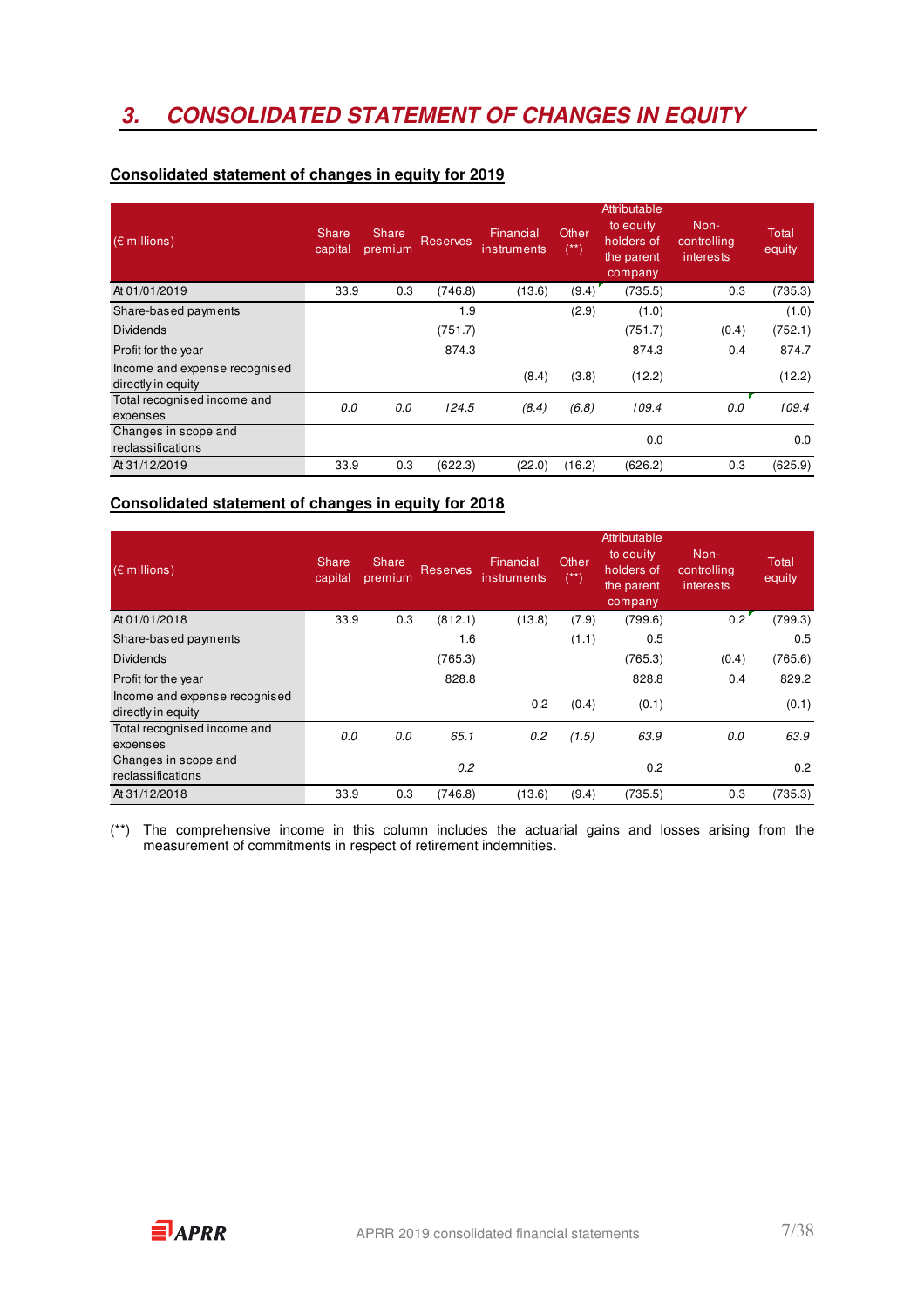### **4. CONSOLIDATED STATEMENT OF CASH FLOWS**

| (€ millions)                                                    | <b>Notes</b> | 31/12/2019 | 31/12/2018 |
|-----------------------------------------------------------------|--------------|------------|------------|
| Cash and cash equivalents at the beginning of the year          | 9            | 934.9      | 1,800.9    |
| Profit for the year                                             |              | 874.7      | 829.2      |
| Net impact of associates                                        |              | (0.4)      | 0.0        |
| Depreciation and amortisation expense and provisions            | 19           | 452.3      | 431.0      |
| Other adjustments                                               |              | 8.9        | 9.6        |
| Gains (losses) on disposals                                     |              | (1.7)      | (1.5)      |
| Cash generated by operations                                    |              | 1,333.9    | 1,268.3    |
| Net interest expense                                            |              | 109.8      | 132.9      |
| Interest paid                                                   |              | (127.5)    | (176.1)    |
| Income tax expense                                              | 23           | 458.2      | 431.5      |
| Income tax paid                                                 |              | (458.7)    | (455.4)    |
| Movement in working capital related to ordinary activities      |              | (0.9)      | (31.7)     |
| Net cash from operating activities (I)                          |              | 1,314.8    | 1,169.5    |
| Purchases of non-current assets                                 |              | (470.1)    | (418.8)    |
| Non-current financial assets                                    |              | (6.2)      | (1.7)      |
| Total purchases of non-current assets                           |              | (476.2)    | (420.4)    |
| Proceeds from disposals of non-current assets                   |              | 17.3       | 17.6       |
| Net cash used in investing activities (II)                      |              | (458.9)    | (402.9)    |
| Dividends paid to the shareholders                              | 25           | (752.1)    | (765.6)    |
| Reimbursement of rental debts                                   |              | (3.3)      | 0.0        |
| Repayment of borrowings                                         | 10           | (1,004.2)  | (1,367.0)  |
| New borrowings                                                  | 10           | 1,608.0    | 500.0      |
| Net cash used in financing activities (III)                     |              | (151.6)    | (1,632.6)  |
| Net increase (decrease) in cash and cash equivalents (I+II+III) |              | 704.3      | (866.0)    |
|                                                                 |              |            |            |
| Cash and cash equivalents at the end of the year                | 9            | 1,639.2    | 934.9      |

Long-term borrowings due within one year and Current borrowings and other debts, excluding Net cash from (used in) financing activities decreased by €7.3 million over the course of the financial year ended 31 December 2019. This decrease was mainly due to the following movements:

- a reduction in accrued interest on borrowings and other financial liabilities,
- amortisation of loan costs and issuance premiums,
- a reduction in the value of derivative instruments reported as liabilities
- partially offset by the indexation of certain borrowings.

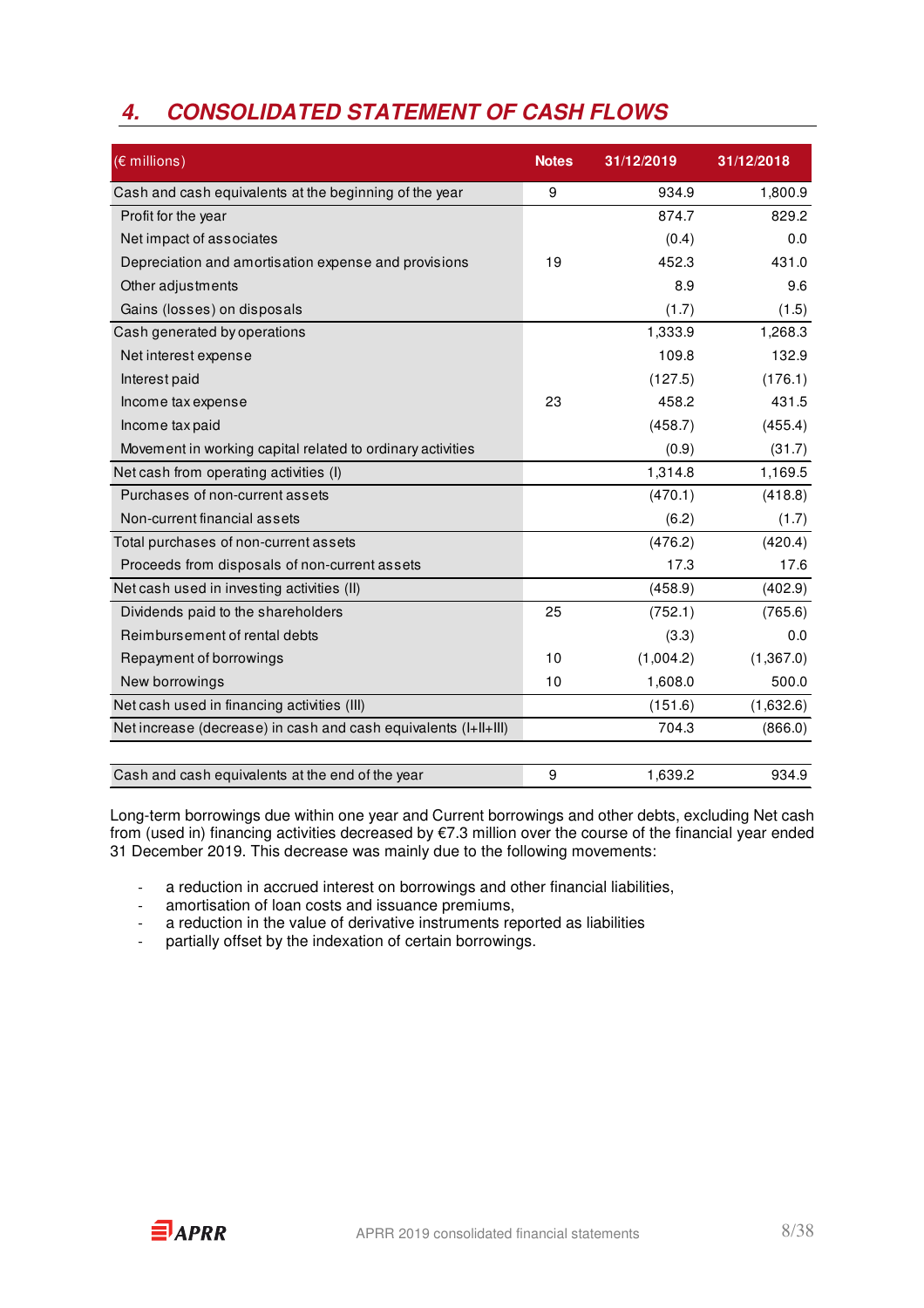# **NOTES TO THE CONSOLIDATED FINANCIAL STATEMENTS**

### **1. GENERAL INFORMATION**

The APRR Group is primarily composed of two companies: APRR and AREA. These companies operate motorway networks, the construction of which they financed under the terms of two separate motorway concession agreements that will expire in November 2035 in the case of APRR and September 2036 in the case of AREA. Contract-based plans define the investment programmes for the two concessions and practices regarding tariffs for the periods covered by these plans.

The network covers a total of 2,318 kilometres of motorways, 2,314 kilometres of which are in service.

The motorway concession agreements and the related specifications are the principal instruments defining the relations between the French State, APRR and AREA: they govern the construction and operation of the motorways, the financial provisions applicable, the term of the concessions and the conditions for the return of the facilities at the end of the concession.

The principal provisions that could influence the operating outlook include:

- the obligation to maintain all structures in good service condition and to use every resource to maintain the continuity of traffic flows under good conditions;
- the provisions setting the toll rates and the rules for changing the rates;
- the clauses stipulating the provisions that will apply in the event of a change in the technical regulations or tax rules applicable to motorway companies; if such a change were likely to seriously compromise the financial position of the concessions, the State and the motorway company would come to a mutual agreement regarding compensation.
- the provisions that would guarantee the repair of the concession works at the expiration date, particularly the establishment, seven years prior to the end of the concession, of a maintenance and replacement programme for the last five years;
- the conditions for returning the assets to the State at the end of the concession and the restrictions on the assets: the assets to be returned shall revert to the State without financial consideration and they may not be sold, pledged as security or subjected to easements;
- the option for the French State of pre-emptively terminating concession contracts and buying back concession contracts: under public law, the State has a unilateral option to terminate concessions in the public interest and under the control of the courts; in addition, the agreement gives the State a buyback right as of 1 January 2012 on the grounds of the public interest.

The concession relating to the Maurice Lemaire tunnel (TML) has, since 31 January 2016, been integrated into APRR's concession agreement, whose term has been extended until 30 November 2035.

The parent company, APRR, is a limited company (Société Anonyme - SA) having its registered office at 36, Rue du Docteur Schmitt, 21850 Saint-Apollinaire, France.

It is controlled by Eiffage Group through its subsidiary Eiffarie, whose entire capital at 31 December was owned jointly by Eiffage Group and Macquarie Autoroutes de France (a company managed by Macquarie and owned by infrastructure investment funds).

The 2019 consolidated financial statements were approved by the Board of Directors on 25 February 2020 and shareholders will be invited to approve these financial statements at the General Meeting that is to be held on 24 June 2020.

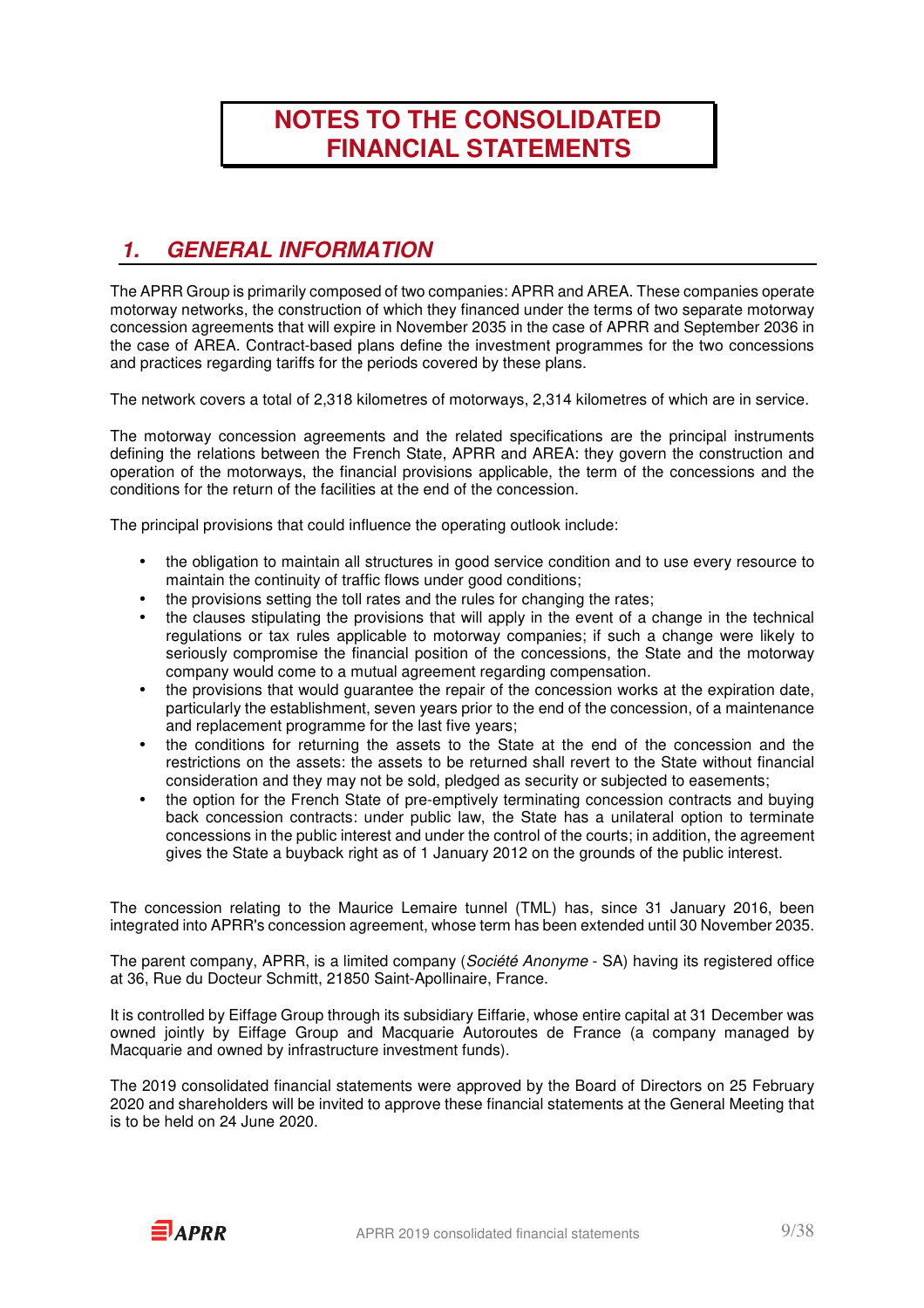#### **Significant events in 2019:**

There are no significant developments to report for the year.

### **2. SIGNIFICANT ACCOUNTING POLICIES AND METHODS**

### **2.1. Basis of preparation**

The consolidated financial statements of APRR Group for the year ended 31 December 2019 have been prepared in accordance with International Financial Reporting Standards (IFRS) as adopted by the European Union on 31 December 2019.

The information contained in the consolidated financial statements is presented in millions of euros unless otherwise indicated.

As a rule, assets and liabilities are reported at cost in the balance sheet, net of any amortisation and depreciation, subject to the following exceptions:

- cash equivalents, financial investments and derivative instruments are measured at fair value;
- provisions for liabilities and charges represent the discounted present value of the estimated expenditure to settle the obligation;
- provisions for employee benefits provided under defined benefit plans are measured on the basis described in Note 2.9 and section 13.

Changes in International Financial Reporting Standards (IFRS) up to the balance sheet date are summarised below.

A number of new standards adopted by the European Union will be effective for annual periods beginning on or after 1 January 2019. These were applied for the preparation of the present consolidated financial statements:

### **IFRS 16 "Leases":**

IFRS 16 establishes a single accounting model for lessees. As such, all leases are recorded in the balance sheet, with a debt corresponding to the obligation to pay rents and an asset representing the right to use the leased item.

In the income statement, the rent expense is replaced by the depreciation of the right of use and the interest on the rent debt.

IFRS 16 is applied by the Group as of 1 January 2019 using the simplified retrospective method. According to this approach, the comparative information presented is not restated.

The APRR Group applies the provisions of IFRS 16 to all of its leases for assets whose new value is greater than €5,000 and/or whose lease term is greater than 12 months.

The lease terms used include firm contract terms and expected renewal periods.

The APRR Group's leases mainly concern vehicles, real estate and equipment.

The discount rates used correspond to APRR's incremental borrowing rate.

The impacts are not significant at the Group level.

As at 31 December 2018, future payments on finance leases treated under IAS 17 amounted to €4.7 million. Commitments on other leases were not material.

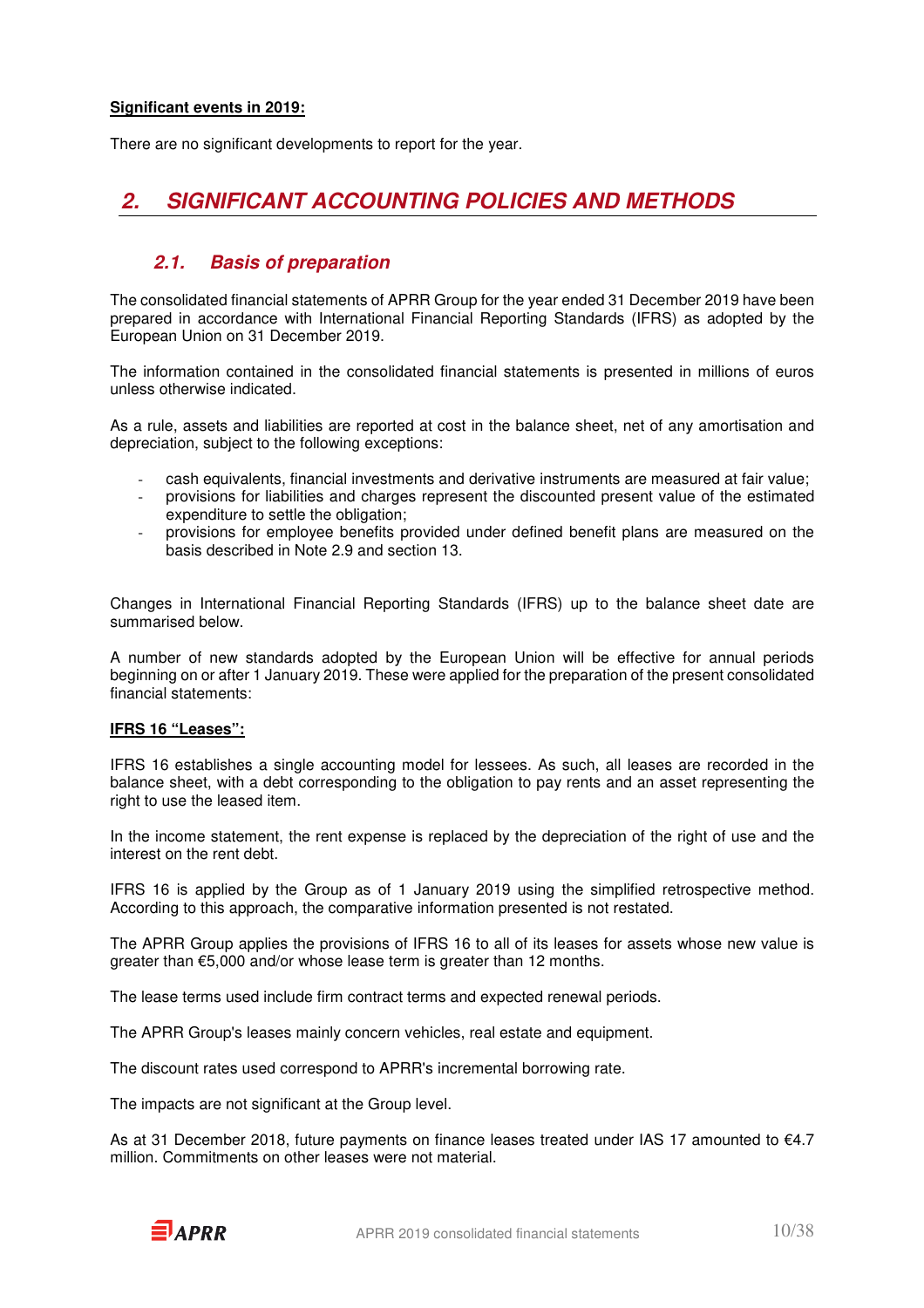The amount of the lease debt was valued on these contracts at  $\epsilon$ 0.8 million as at 1 January 2019. The impact of discounting is not material, with lease debt at 1 January 2019 amounting to €5.5 million.

### **IFRIC 23 "Uncertainty over Income Tax Treatments":**

This interpretation, applicable to financial years beginning on or after 1 January 2019, does not affect the Group's financial statements.

### **2.2. Basis and methods of consolidation**

Pursuant to IFRS 10, entities controlled directly or indirectly by APRR are consolidated under the full consolidation method.

Control is established if APRR fulfils all the following conditions:

- it has power over the investee enabling it to direct the financial and operational policies that significantly affect the investee's returns;
- it has exposure to variable returns from its involvement with the investee; and
- it has the ability to use its power over the investee to affect the amount of the variable returns.

Pursuant to IAS 28 (revised), entities over which APRR exercises significant influence or possesses a right to the net assets through joint control of the entity are consolidated under the equity method.

APRR Group consists of the parent company APRR, its wholly-owned subsidiary AREA Participation which is fully consolidated, AREA, its 99.84%-owned subsidiary which is fully consolidated, and Adelac, a 49.90%-owned associate of APRR that is consolidated under the equity method. It also includes Axxès, a 34.01%-owned associate of APRR (including 6.42% by AREA) consolidated under the equity method.

APRR has its registered office at 36, rue du docteur Schmitt, 21850 Saint-Apollinaire, France. AREA and AREA Participation have their registered office at 250, avenue Jean Monnet, 69671 Bron, France.

Adelac has its registered office at La Ravoire, 74370 Épagny Metz-Tessy, France Axxès has its registered office at 15, rue des Cuirassiers, 69003 Lyon, France.

### **2.3. Non-current assets**

Non-current assets are classified in three categories:

- Property, plant and equipment;
- Intangible assets arising from concessions
- Other intangible assets

### **2.3.1 Property, plant and equipment**

Property, plant and equipment consists of "renewable" assets that have a useful life shorter than the concession (toll equipment, signage, remote transmission, video surveillance and computer equipment, motor vehicles and tooling). These assets are reported on the balance sheet at their historical cost, net of accumulated depreciation.

They are depreciated using the straight-line method over their useful life, which is estimated at between three and ten years.

### **2.3.2 Intangible assets arising from concessions**

Since the application of IFRIC 12 in 2009, intangible assets arising from concessions correspond to the right of the operator to charge users of the motorway networks held under concession arrangements, which was given in return for building the infrastructures.

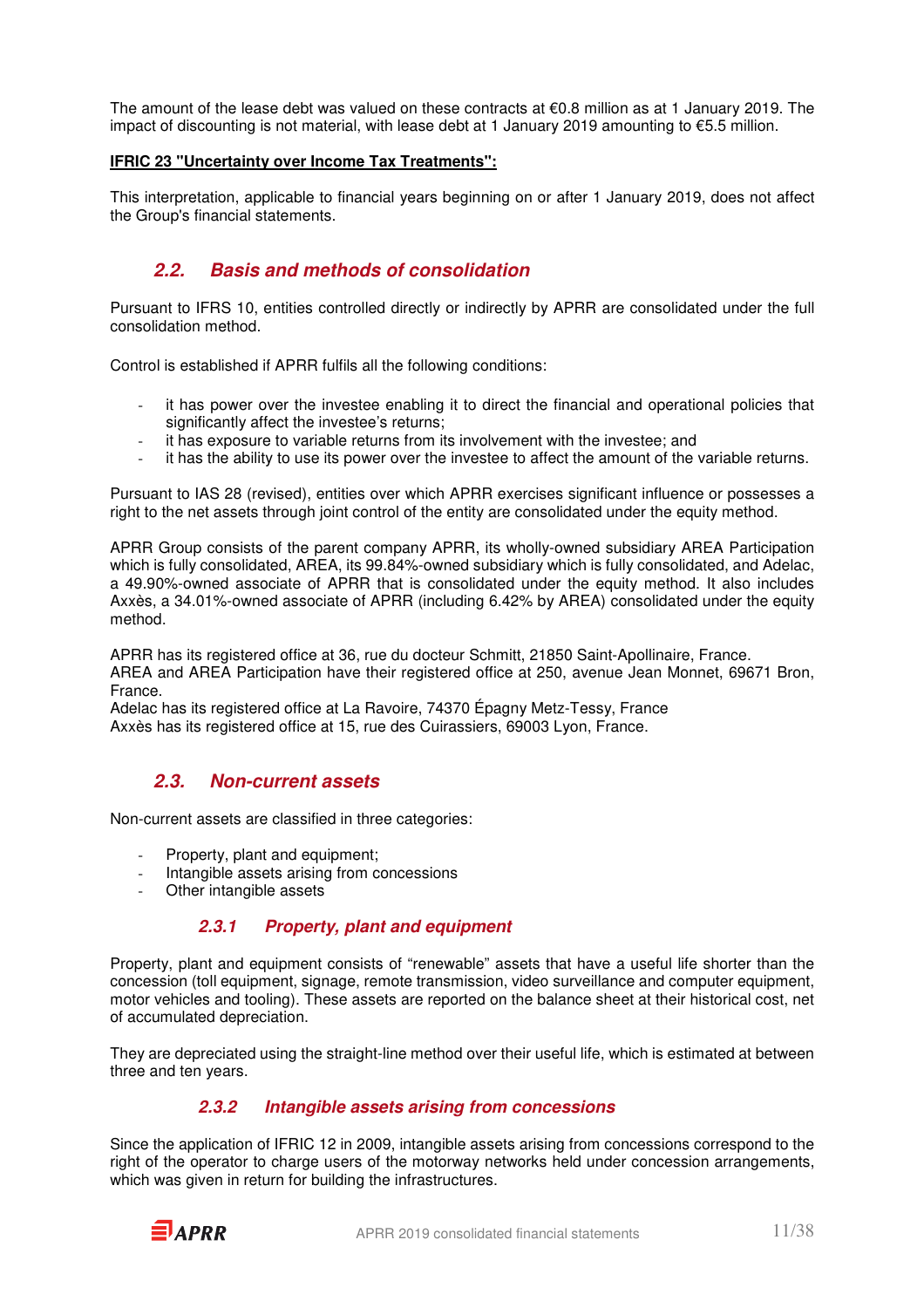The right granted to the operator is measured at the fair value of the construction services of the infrastructures, to which are added borrowing costs incurred during the period of construction and from which are deducted all remuneration received in cash, i.e. subsidies received from the party having granted the concession.

The intangible asset is amortised over the term of the concession using the straight-line method to reflect the rate at which the economic benefits derived from the service concession arrangement are consumed, as from the date the infrastructure is brought into service.

### **2.3.3 Other intangible assets**

Other intangible assets comprise mainly software applications that are amortised using the straight-line method over their useful life, estimated at between three and five years.

### **2.4. Borrowing costs**

Borrowing costs incurred during the period of construction of a qualifying asset are capitalised as part of the cost of the asset. In the Group's case, qualifying assets are intangible assets arising from concessions for which construction took longer than 12 months to complete.

In respect of qualifying assets:

- interest is capitalised on the basis of the average monthly value of the assets or work in progress for which a payment has been made during the year;
- the specific effective interest rate for the loan is applied to this monthly average disbursement, if the qualifying asset has been financed by a specific loan, or the weighted average effective interest rate for other loans for qualifying assets not financed by a specific loan.

### **2.5. Asset impairment**

Given the legal terms of the existing concession agreements and the financial provisions governing these agreements, two distinct cash-generating units (CGU) have been identified: one for the APRR concession and the other for the AREA concession.

Impairments tests are performed when there is any indication that an asset may be impaired. When there is an indication of impairment, the net carrying amount of the asset is compared to its recoverable amount, which is defined as the higher of an asset's fair value less costs to sell and its value in use. The value in use is the discounted present value of the future cash flows expected to be generated by the CGU, taking into account the asset's residual value when appropriate. The present value of this cash flow is determined using a discount rate appropriate to the nature of the CGU.

### **2.6. Financial instruments**

### **2.6.1 Financial assets and liabilities**

Financial assets include, depending on the business model and the characteristics of the related cash flows:

- financial assets that are held both to collect contractual cash flows and to sell (non-consolidated participating interests classified as equity instruments);
- financial assets held to maturity to collect contractual cash flows (operating loans and receivables);
- other financial assets held under either of the above two business models (including cash and cash equivalents).

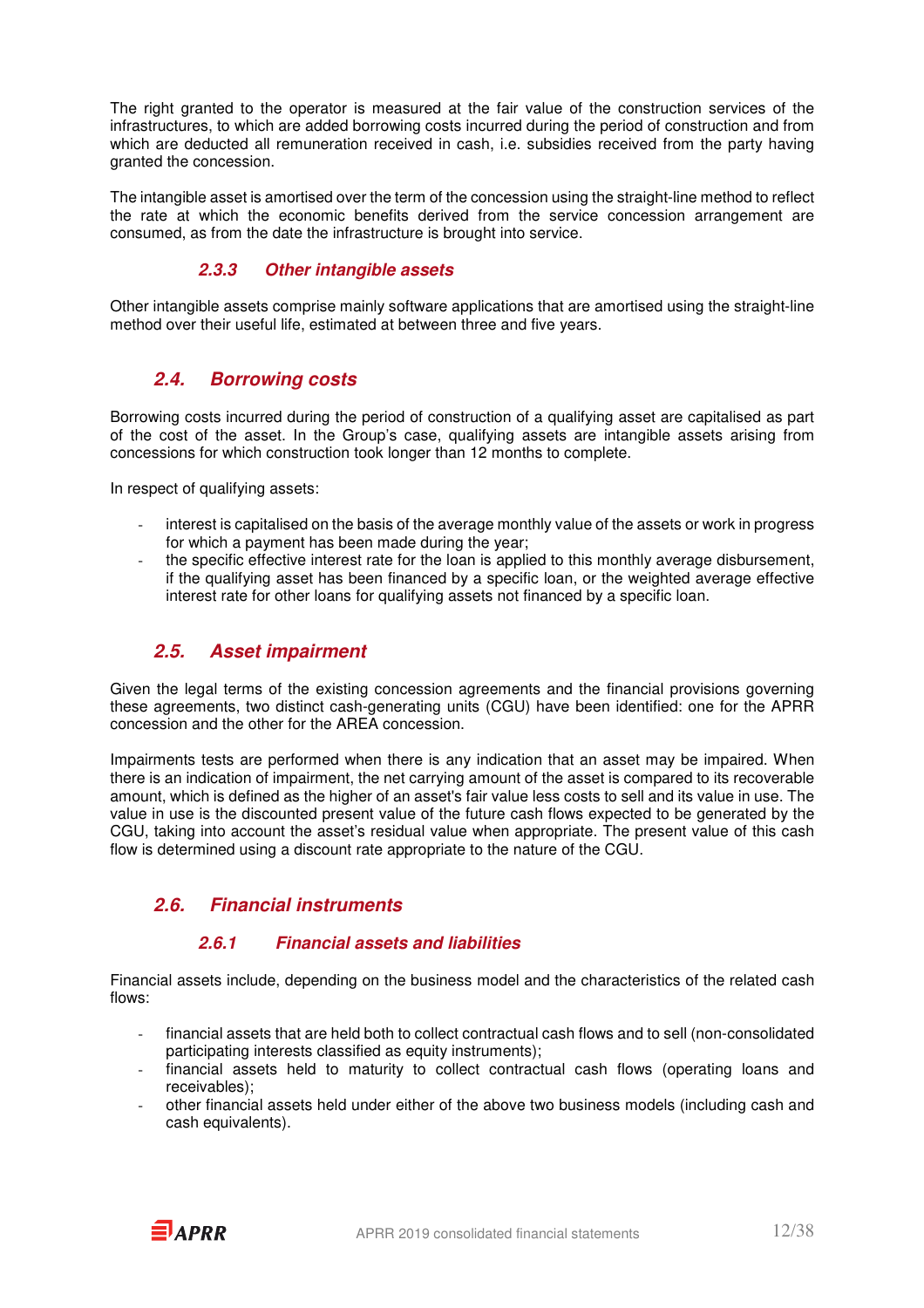### **2.6.2 Recognition and measurement**

- a) Held-to-maturity financial assets are investments with a determinable payment and fixed maturity. After initial recognition at fair value, these assets are measured and accounted for at amortised cost using the effective interest method, less any impairment losses.
- b) Non-consolidated participating interests classified as equity instruments are measured at fair value through equity in other comprehensive income that will not be reclassified subsequently to profit or loss.
- c) Financial assets held to maturity to collect contractual cash flows (operating loans and receivables) are measured at amortised cost.

Other financial assets held under either of the two business models referred to above (including cash and cash equivalents) are measured at fair value through profit or loss. Gains and losses on these assets, which correspond to interest, dividends, changes in fair value and gains or losses on disposal, are accounted for as financial costs or other financial income and charges depending on the nature of the assets concerned.

d) Cash and cash equivalents measured at fair value through profit or loss include cash in hand, cash at bank, short-term deposits on the date of initial recognition, and very short-term UCITS not presenting significant risk of an impairment in value.

Bank facilities repayable on demand form an integral part of the Group's treasury management and constitute a component of cash positions for the purpose of the statement of cash flows.

- e) Loans and other financial liabilities are recognised initially at fair value less transaction costs. Subsequently, they are measured at amortised cost using the effective interest rate method.
- f) Derivative financial instruments held by the Group to hedge its exposure to risks of changes in interest rates in respect of certain variable rate loans are recognised initially at fair value. Attributable transaction costs are recognised in profit or loss when incurred. Subsequent changes in fair value, obtained from the financial institutions having issued the instruments, are recognised directly in equity for the effective portion of the derivative instruments designated as cash flow hedges.

Derivative instruments, when they have been entered into to hedge risks of changes in fair value arising from the interest rate risk on certain fixed rate loans, are recognised initially at fair value. Subsequent changes in fair value, obtained from the financial institutions having issued the instruments, are recognised directly in profit or loss, the hedged loans being re-measured to reflect the interest risk and any changes are recognised in profit or loss.

 Changes in fair value of the ineffective portion are recognised in profit or loss. Instruments not qualifying as hedging instruments for accounting purposes are recognised initially and measured subsequently at fair value, with changes in fair value recognised in profit or loss under "other financial income and charges".

 The gain or loss relating to the effective portion of a hedge is recognised as a component of borrowing costs in the periods during which the hedged items affect the income statement.

The valuation linked to the credit risk of derivative instruments is calculated from past default probabilities based on the calculations produced by a first-rate credit rating agency, to which are then applied a collection rate.

### **2.7. Inventories**

Inventories are valued applying the weighted average cost method. An impairment loss is recognised when net realisable value is less than the cost of acquisition.

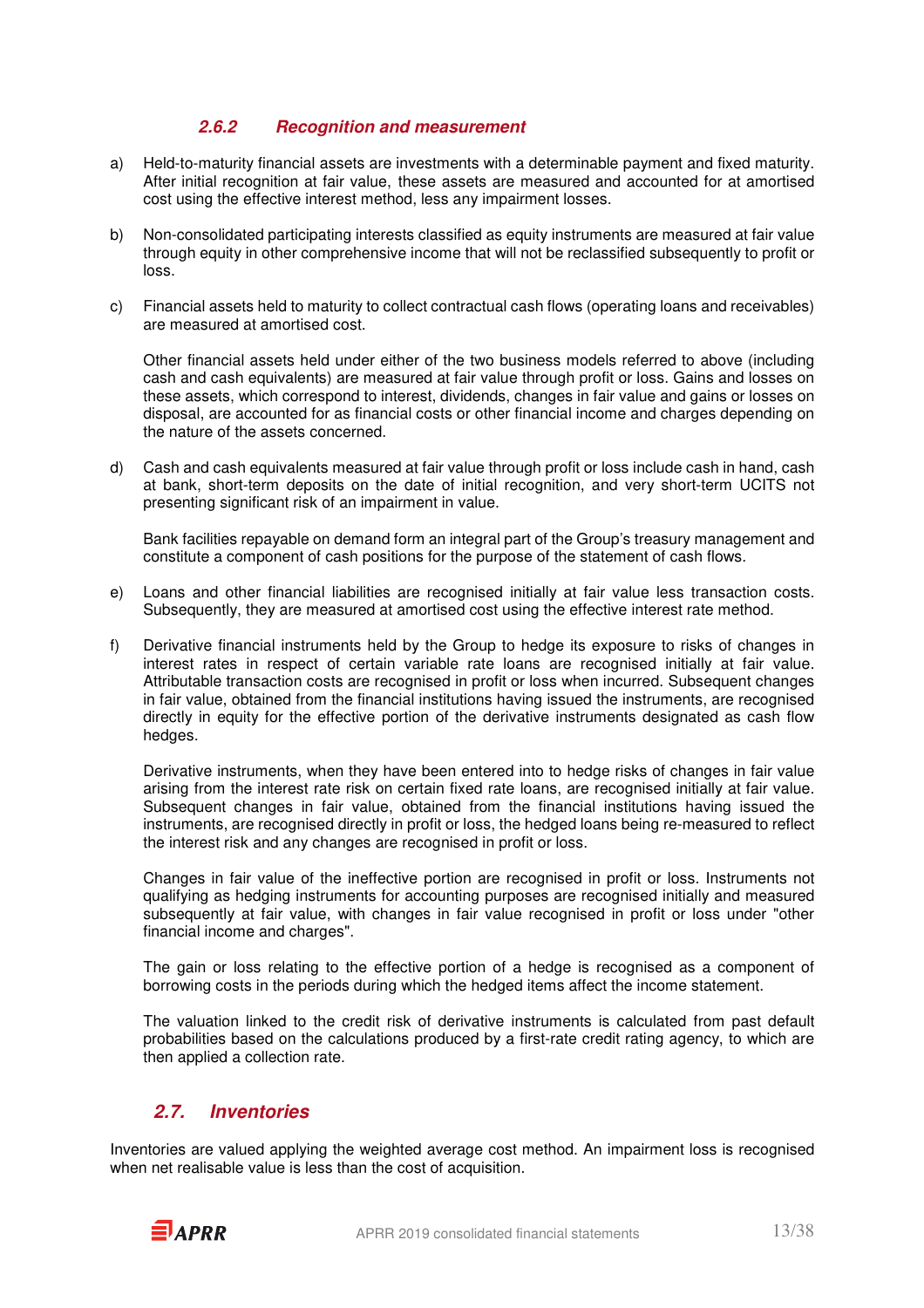### **2.8. Trade and other receivables**

Trade and other receivables have due dates under six months. They are measured at face value. Appropriate allowances for estimated irrecoverable amounts are recognised when it is uncertain whether these amounts can be collected.

The group opted for the simplification measure offered by IFRS 9 for non-financing receivables, consisting of considering only a single credit loss risk at maturity, estimated over a period of 12 months.

### **2.9. Retirement indemnities**

Employee benefits under defined benefit plans concern retirement indemnities. The actuarial method used to measure these obligations is the projected unit credit method.

Assets allocated to cover these obligations are measured at fair value and deducted from the actuarial obligation reported on the balance sheet.

Actuarial gains and losses result from the effects of changes in actuarial assumptions and from experience adjustments (differences between the previous actuarial assumptions and what has actually occurred). These actuarial differences are now recognised directly in other comprehensive income.

Past service cost corresponds to benefits vested when the company introduces a new defined benefit plan or when it modifies the level of benefits for an existing plan. Past service cost is now recognised directly in profit or loss.

### **2.10. Provisions**

### **2.10.1 Non-current provisions**

Non-current provisions comprise provisions for retirement indemnities and for long service medals (see Note 2.9 above) as well as provisions for maintaining infrastructures in condition.

Contractual obligations for maintaining infrastructures in condition require provisions to be recognised. These provisions cover mainly the cost of heavy repairs to the surface courses. They are determined based on a multi-year spending programme, which is revised each year. This spending is re-measured by applying appropriate indexes (mainly the TP09 index).

Provisions are also recognised when it is established that repairs must be carried out to specific engineering works to remedy problems.

These provisions are recognised at their present value. The cost of discounting provisions is recognised under other finance costs.

The current portion of these provisions is classified as current provisions.

### **2.10.2 Current provisions**

Current provisions comprise mainly:

- the current portion of provisions for maintaining infrastructures in condition,
- the current portion of provisions for retirement indemnities and for long service medals, and
- other provisions for liabilities and charges, for staff disputes and for disputes related to the activities (i.e. disputes with customers, sub-contractors and suppliers).

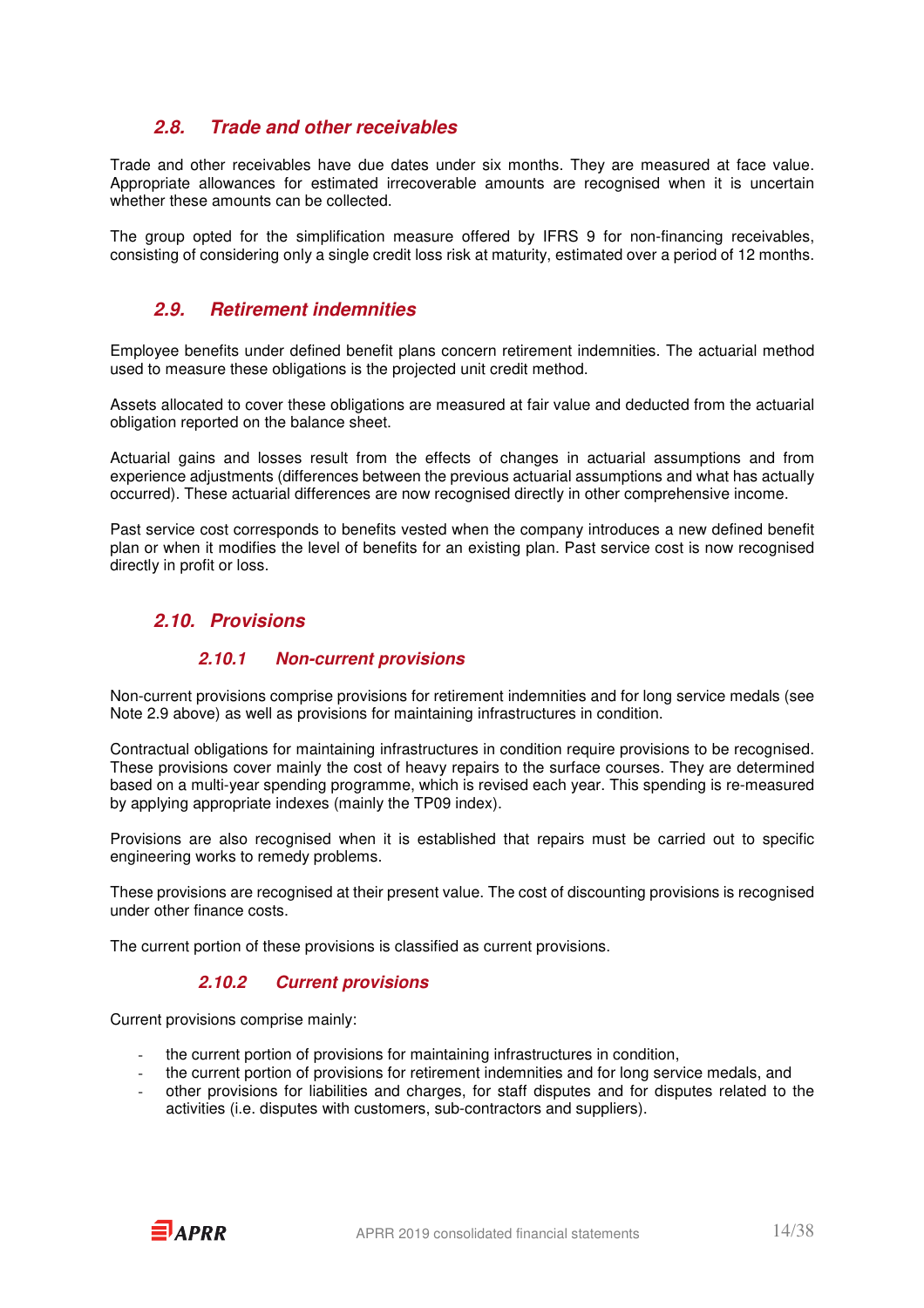### **2.11. Leasing agreements**

The APRR Group's leases mainly concern vehicles, real estate and equipment. The APRR Group applies the provisions of IFRS 16 to all of its leases for assets whose new value is greater than €5,000 and/or whose lease term is greater than 12 months. The lease terms used include firm contract terms and expected renewal periods. The discount rates used correspond to APRR's incremental borrowing rate.

Assets made available under leases are depreciated over their estimated useful life.

When assets built by the Group are made available under operating leases (fibre optic cables leased to telecommunication operators, commercial facilities leased to operators at rest areas), these assets are recognised as assets in the balance sheet and are accounted for in the same way as other items of property, plant and equipment. Income guaranteed under these lease agreements is recognised over the term of the lease agreements using the straight line method. Conditional rents are recognised when earned.

### **2.12. Revenue and other income**

Under the terms of IFRIC 12 "Service Concession Arrangements", the APRR group, as a concession operator, may operate both:

- a construction activity in respect of its obligations to build and finance infrastructure that it delivers to the grantor at the end of the concession;
- an operating and maintenance activity in respect of concession assets.

A review of the contractual terms of the concessions did not identify any separate performance obligation related to the infrastructure maintenance and replacement work. Therefore, this work continues to be covered by a specific provision, which is measured and recognised in accordance with IAS 37.

Revenue from the operation of infrastructures is generated mainly by the tolls collected for the use of these infrastructures. It is recognised as and when the corresponding services are provided.

As required by IFRIC 12, revenue from the construction of infrastructures held under concessions includes the income relating to construction services subcontracted by the Group (determined using the percentage of completion method in accordance with IFRS 15). Related costs are included under purchases and external charges.

### **2.13. Income tax**

Income tax includes current tax and deferred tax.

Income tax is calculated in accordance with tax regulations applicable in France.

As a rule, deferred tax is recognised on temporary differences between the carrying amounts of assets and liabilities in the financial statements and the corresponding tax bases used in the computation of taxable profit. Deferred tax is calculated at the rates that are expected to apply in the period when the liability is settled or the asset realised insofar as these rates are known at the balance sheet date.

Deferred tax assets are recognised to the extent that it is probable that future taxable profits will be available against which to obtain relief.

Deferred tax assets and liabilities are offset, regardless of the period when they are expected to reverse, given the existence of a tax group, provided these assets and liabilities relate to transactions entered into since the election to be assessed on a group basis.

Since 1 January 2011, APRR Group has been a member of the tax consolidation group of which the parent company is Financière Eiffarie and which includes Eiffarie, APRR, AREA Participation, AREA and SIRA. The agreement signed by the companies belonging to this tax group was drawn up on the basis of fiscal neutrality for the various group companies.

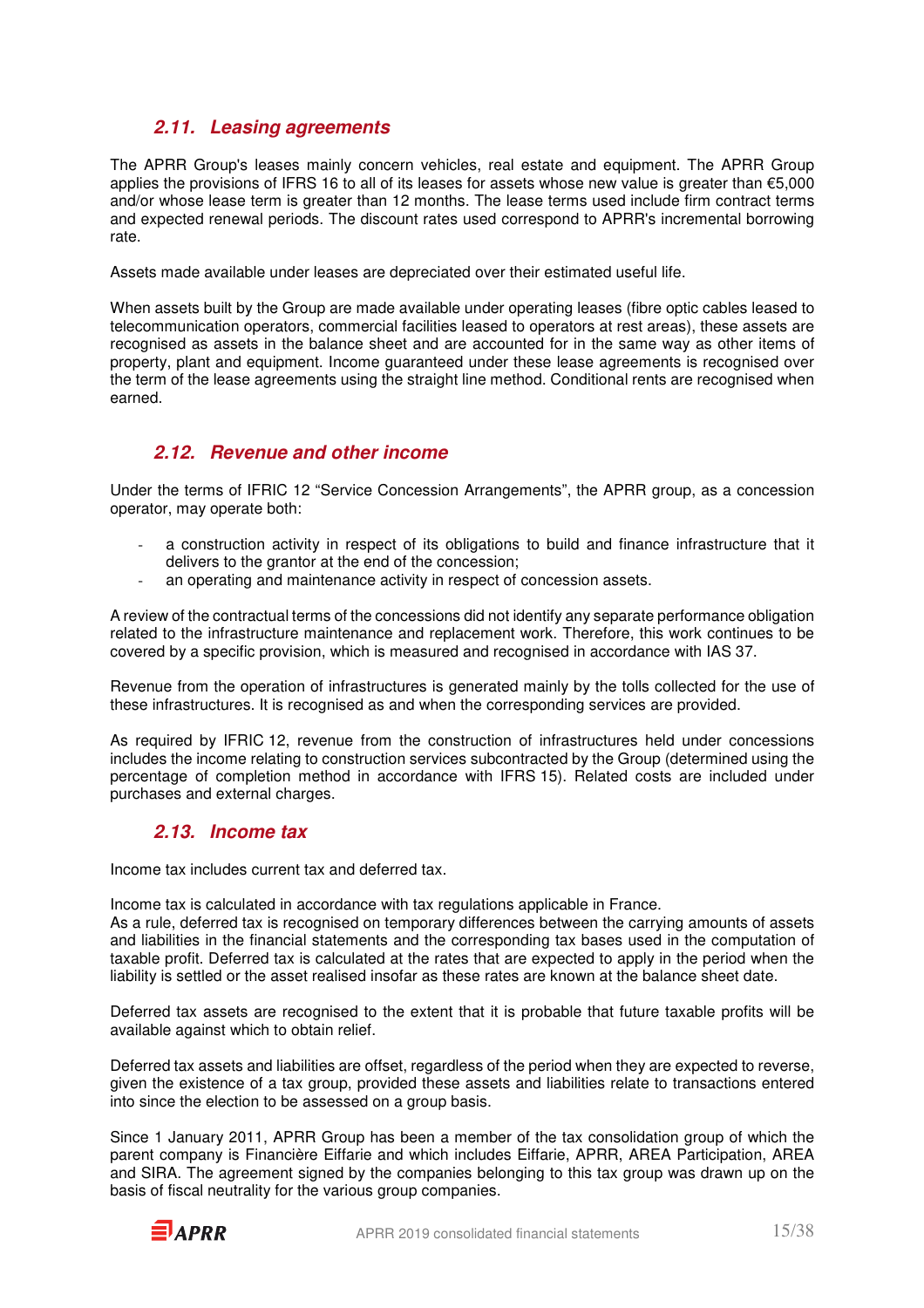### **2.14. Dividends**

Dividends distributed to the Company's shareholders are recognised as a liability in the consolidated financial statements in the period when these dividends have been approved by the Shareholders' General Meeting.

### **2.15. Segment reporting**

The Group has a single activity consisting of the operation of motorway networks under concession agreements. In the case of the two main concessions consolidated under the full method, the agreements expire on 30 November 2035 and 30 September 2036 respectively. These networks are located exclusively in France. All key indicators for the Group and its performances are analysed by management at consolidated level. Furthermore, the Toll activity accounts for 97% of revenue (excluding revenue from the construction of infrastructures held under concessions), so that ancillary activities are not material as regards the Group's performances. Consequently, no information broken down by business segment or by geographic region is provided in the consolidated financial statements.

### **2.16. Basis of presentation**

In the balance sheet, assets and liabilities are analysed and reported as either current or non-current items.

In the income statement, operating expenses are analysed and reported according to their nature.

Operating profit on ordinary activities, operating profit, finance costs and net finance costs reported in the income statement and in the statement of comprehensive income are presented in accordance with recommendation no. 2013-03 of 7 November 2013.

Net finance costs represent total finance cost on borrowings less financial income generated by cash and cash equivalents.

### **2.17. Tax credit for competitiveness and employment**

The third Additional Budget Act for 2012 introduced a tax credit for competitiveness and employment (Crédit d'Impôt pour la Compétitivité et l'Emploi - CICE) effective from 1 January 2013.

In 2019, it was replaced by a reduction in certain employers' social contributions.

In 2018, the income receivable in respect of this tax credit was recognised to match the pace at which corresponding payroll costs are committed.

This income is offset against employee benefit expense in the income statement.

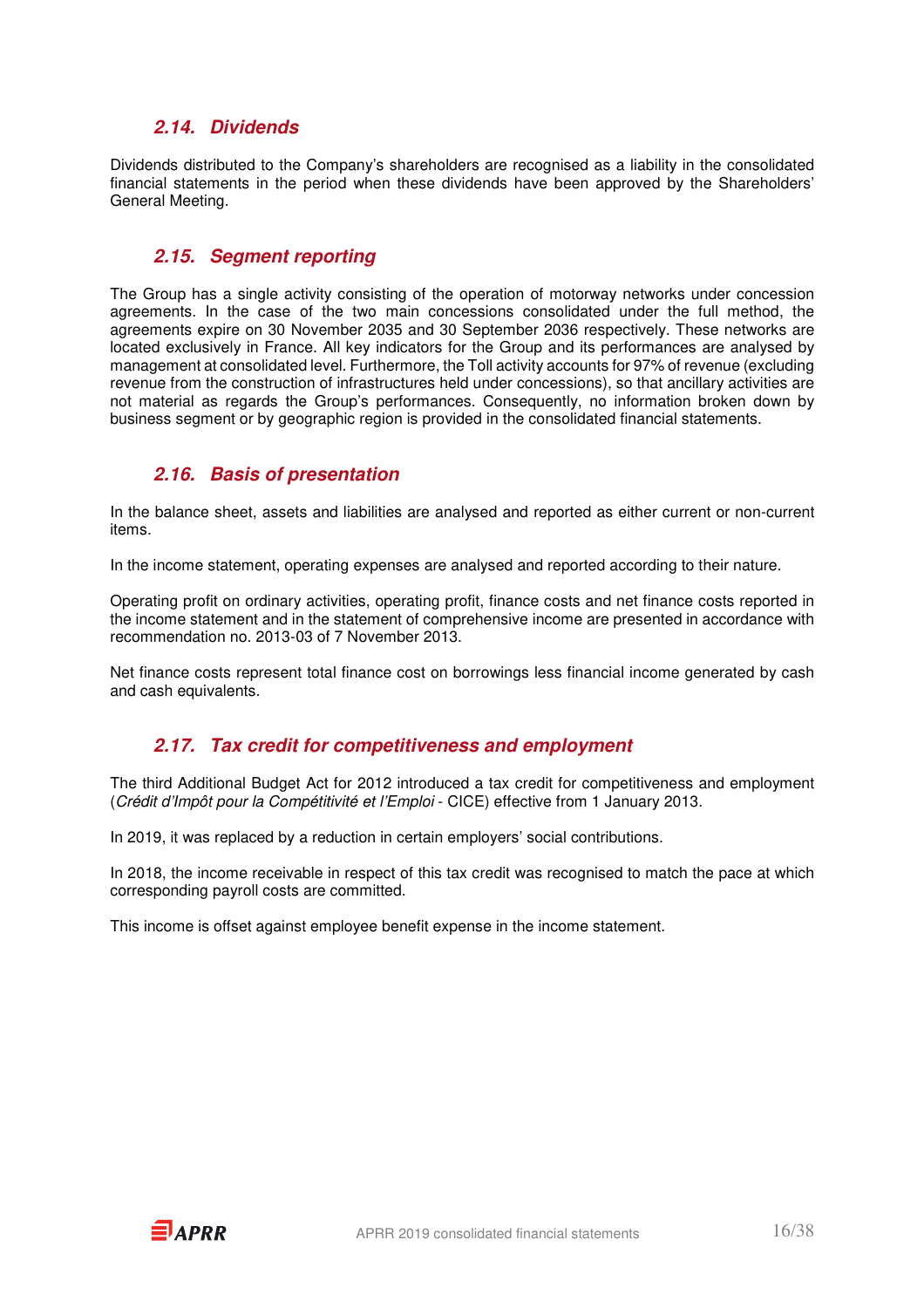## **3. FINANCIAL RISK MANAGEMENT**

#### **Currency risk**

The Group operates principally in the countries of the euro zone, essentially in France. It is therefore exposed to a limited currency risk on the transactions to which it is party.

All of the Group's borrowings are denominated in euros.

### **Liquidity risk**

The liquidity risk is mitigated by the recurring nature of the cash flow and debt repayments.

To finance its day-to-day operations, the Group has negotiated a  $\epsilon$ 1,800 million syndicated loan bearing a variable interest rate. At 31 December 2019, no amount had been drawn down against this loan.

This credit line was renewed on 20 February 2020 and increased to €2,000 million.

One bond issue was completed in 2019:

• in January, an issue of €500 million of fixed-rate bonds maturing in January 2028.

Under these conditions, the amount remaining available under the EMTN programme came to  $\epsilon$ 2.05 billion at 31 December 2019 taking into account notes issued and redeemed since the programme's inception.

The Group has given undertakings to Caisse Nationale des Autoroutes (CNA) and the members of the banking pool to comply with the following ratios:

- Net debt will be less than 7 times EBITDA
- EBITDA will be more than 2.2 times net financial charges.

These two ratios were 3.6 times and 16.4 times, respectively, at 31 December 2019.

Non-compliance with either of these ratios would be regarded as a default event, triggering the early repayment of APRR's entire debt.

The Group's long-term debt is rated A- (Stable Outlook) by Standard & Poor's and Fitch.

Were these ratings to be downgraded, this would push up spreads and interest rates on the bank loans and on the bonds issued in connection with the EMTN programme.

An analysis of financial liabilities is provided in Note 10.

#### **Interest rate risk**

At 31 December 2019, 89 % of the Group's gross borrowings bore fixed rates, 2 % fixed rates on a nominal amount indexed to inflation, and 9 % variable rates.

Based on borrowing at the year-end, the Group does not have significant exposure in terms of interest expenses to a rise in interest rates.

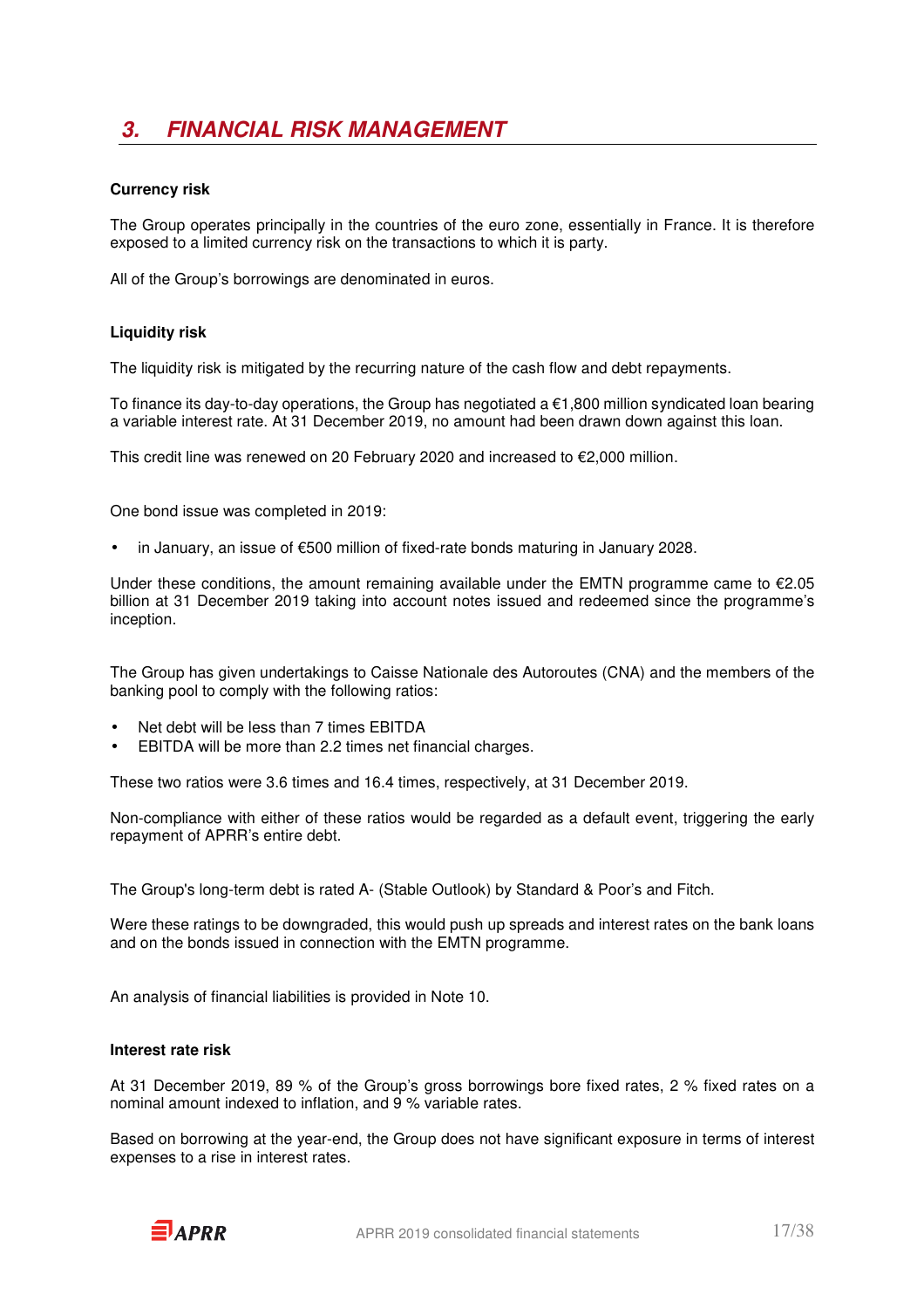A sensitivity analysis was performed, which indicates that:

- Based on borrowings at 31 December 2018, a 100 basis point change in variable rates (Euribor) would impact finance costs by €12.9 million and net profit by €8.5 million.
- Based on borrowings at 31 December 2019, a 100 basis point change in variable rates (Euribor) would impact finance costs by €7.9 million and net profit by €5.2 million.

#### **Inflation risk**

As toll fares are indexed to the annual retail price index, excluding tobacco, the Group is exposed to the risk of a fall in inflation.

This exposure is partly mitigated to the extent that a portion of the Group's borrowing bears a rate fixed on a nominal indexed to inflation.

The portion of the borrowings in question amounted to around 2 % at 31 December 2019 (compared with 2 % at 31 December 2018).

In this way, the Group benefits from a partial hedge of the risk attendant to weaker inflation. If inflation is weaker, this will lead to a lower increase in toll fares but it will also reduce finance costs in the portion of the borrowings indexed to inflation, as a result reducing the overall negative impact of weaker inflation on the Group's earnings.

#### **Credit risk**

| $(\epsilon$ millions)                       | 2019 | 2018 |
|---------------------------------------------|------|------|
| Overdue receivables: between 0 and 3 months | 6,3  | 5,0  |
| Overdue receivables: between 3 and 6 months | 2,4  | 3,4  |
| Overdue receivables : over 6 months         | 6,6  | 5,4  |
| Total overdue receivables                   | 15,3 | 13.8 |

Overdue receivables concern a very large number of customers given the activities carried on by the Group. It is therefore impossible to assess the overall financial solidity of these customers.

The provisioning rate in respect of overdue receivables is around 31 % of the total amount receivable.

For the purpose of managing its cash position and hedging transactions, the Group enters into relations only with the most reputable financial institutions.

#### **Risk management**

Risk management is aimed at identifying, assessing, processing and monitoring the risks to which the Group is exposed. These risks are of a diverse nature: operational, financial, strategic, human, regulatory and reputational.

Risk management is based on a structured, documented process and on the risk management policy as defined by top management.

The mapping of the risks to which the Group is exposed was updated in 2019.

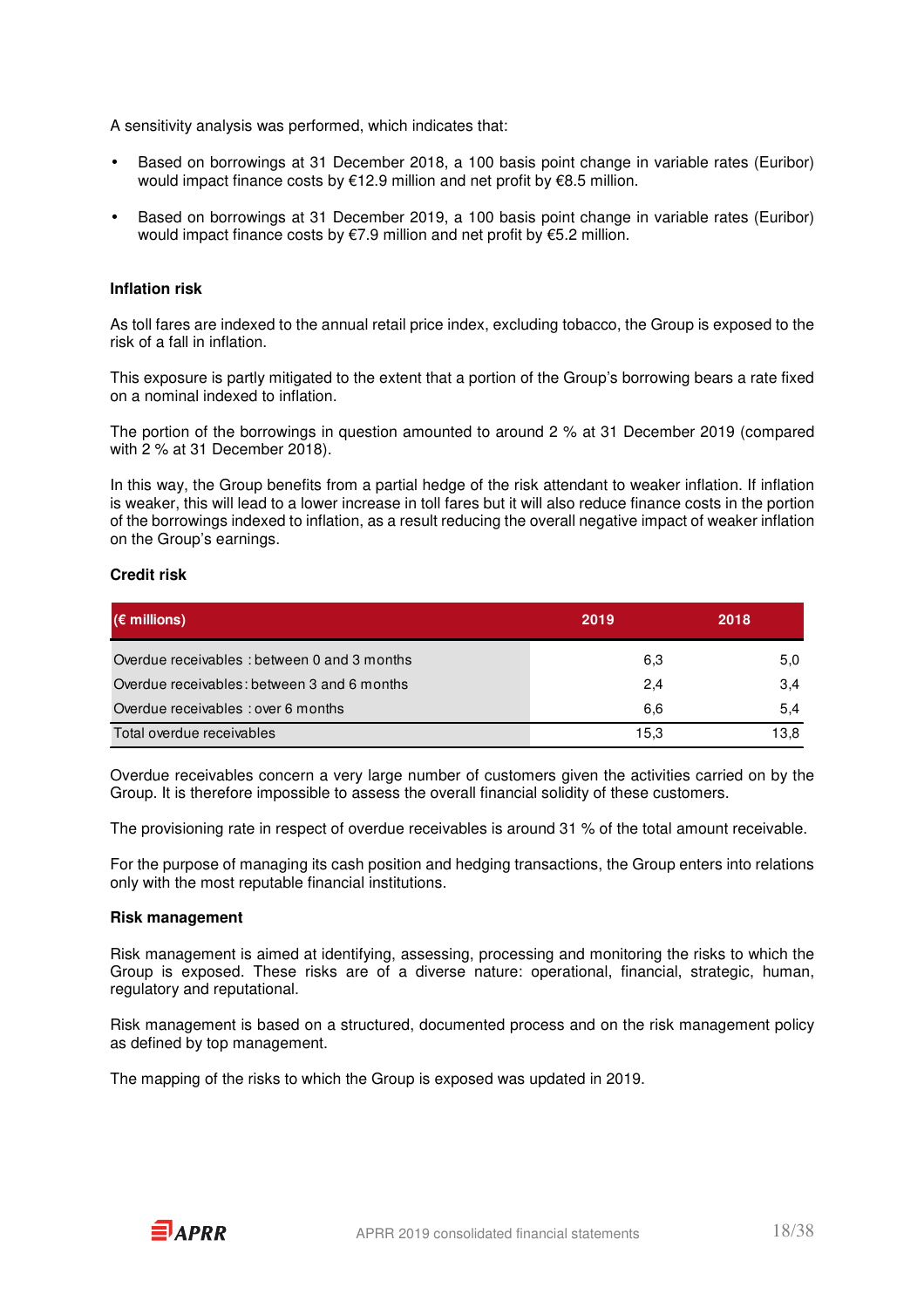### **4. SIGNIFICANT ACCOUNTING ESTIMATES AND JUDGEMENTS**

When preparing the consolidated financial statements, reliance is placed on estimates and assumptions that could affect the amounts of the assets and liabilities at the balance sheet date and income and charges for the period.

These estimates take into account economic data as well as assumptions that may vary over time, and contain elements of uncertainty.

The estimates concern essentially the determination of recoverable amounts of the assets, retirement obligations, the fair value of derivative instruments, and current and non-current provisions.

### **5. NON-CURRENT ASSETS**

| 2019                                       |              |           |                  |                   |
|--------------------------------------------|--------------|-----------|------------------|-------------------|
|                                            | At 1 January | Increases | <b>Decreases</b> | At 31<br>December |
| a) Cost or valuation                       |              |           |                  |                   |
| Property, plant and equipment              | 747          | 53        | (54)             | 747               |
| Right-of-use assets                        | 12           | 4         | (3)              | 13                |
| Intangible assets arising from concessions | 14 204       | 413       | (4)              | 14 613            |
| Other intangible assets                    | 248          | 19        | (0)              | 266               |
| Investments in associates                  | 21           | 0         | (8)              | 13                |
| Unlisted equity securities                 | 5            |           |                  | 6                 |
| Other investments                          | 3            | 5         |                  | 8                 |
| Loans                                      | 7            |           | (0)              | 7                 |
| Other financial assets                     | 36           | 3         | (19)             | 21                |
| Total other financial assets               | 51           | 10        | (19)             | 42                |
| Total                                      | 15 283       | 499       | (89)             | 15 694            |

|                                            | At 1 January             | <b>Increases</b> | <b>Decreases</b> | At 31<br>December |
|--------------------------------------------|--------------------------|------------------|------------------|-------------------|
| b) Accumulated depreciation and impairment |                          |                  |                  |                   |
| Property, plant and equipment              | (587)                    | (48)             | 54               | (582)             |
| Right-of-use assets                        | (7)                      | (4)              | 3                | (8)               |
| Intangible assets arising from concessions | (7644)                   | (374)            | 3                | (8016)            |
| Other intangible assets                    | (186)                    | (13)             | 0                | (199)             |
| Investments in associates                  |                          |                  | -                |                   |
| Unlisted equity securities                 | (2)                      |                  | 0                | (1)               |
| Other investments                          | $\overline{\phantom{0}}$ |                  |                  |                   |
| Loans                                      |                          |                  |                  |                   |
| Other financial assets                     |                          |                  |                  |                   |
| Total other financial assets               | (2)                      |                  | 0                | (1)               |
| Total                                      | (8426)                   | (439)            | 60               | (8806)            |
| Carrying value (a-b)                       | 6857                     | 60               | (29)             | 6888              |

The increase in intangible assets from concessions in 2019 was due notably to new constructions (the connection between the A6 and the A89, the Sévenans interchange on the A36, the Mâcon interchange on the A406 and the Montmarault interchange on the A71) and work aimed at widening motorway sections (A6, A75 and A480 motorways).

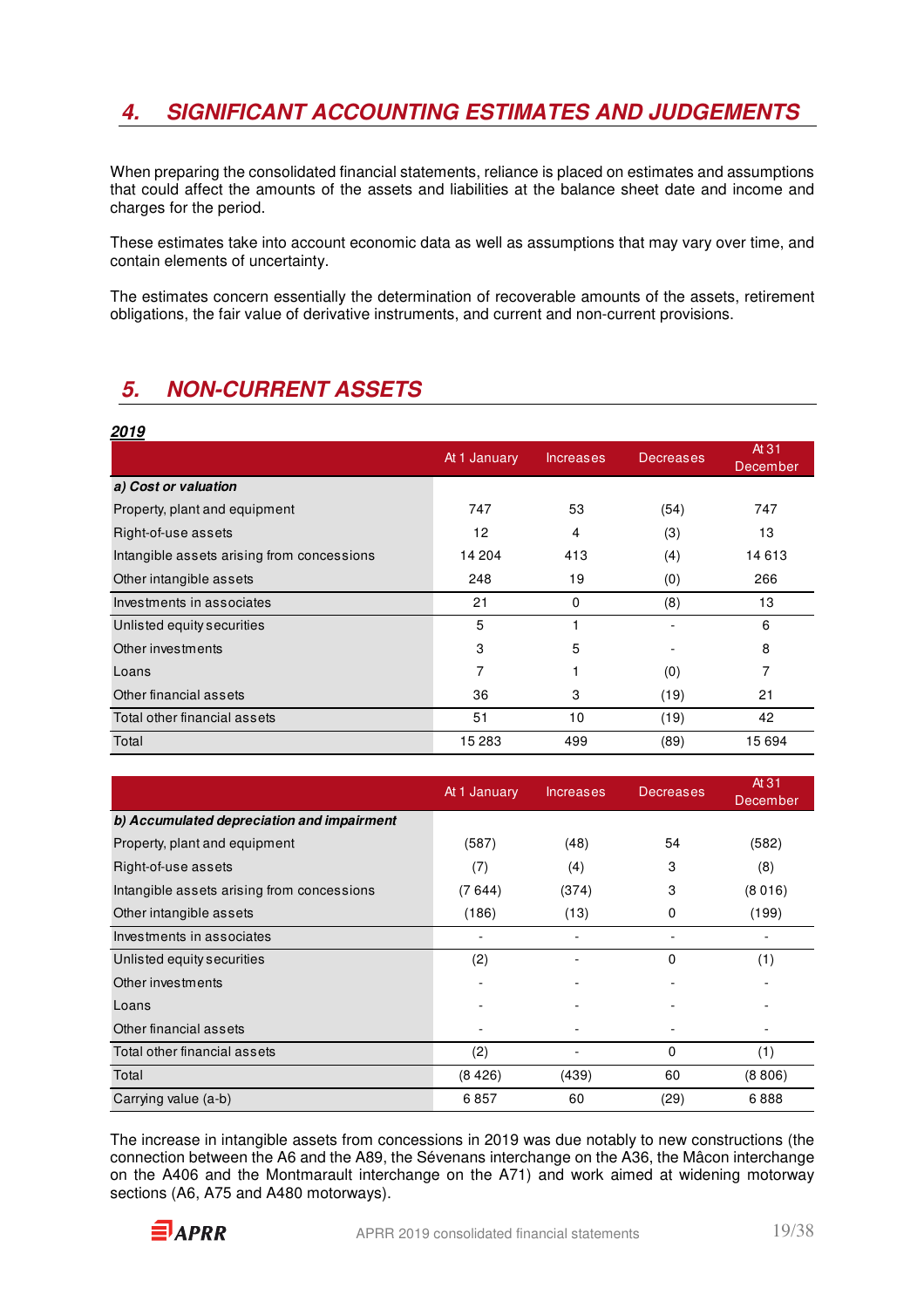Borrowing costs amounting to €6.0 million were capitalised in 2019 (2018: €3.2 million).

| 2018                                       |                |           |                  |                   |
|--------------------------------------------|----------------|-----------|------------------|-------------------|
|                                            | At 1 January   | Increases | <b>Decreases</b> | At 31<br>December |
| a) Cost or valuation                       |                |           |                  |                   |
| Property, plant and equipment              | 756            | 50        | (46)             | 759               |
| Intangible assets arising from concessions | 13848          | 371       | (14)             | 14 204            |
| Other intangible assets                    | 230            | 17        |                  | 248               |
| Investments in associates                  | 21             | 0         | (0)              | 21                |
| Unlisted equity securities                 | $\overline{4}$ | $\Omega$  |                  | 5                 |
| Other investments                          | 2              |           | (0)              | 3                 |
| Loans                                      | 7              |           | (1)              | 7                 |
| Other financial assets                     | 54             | 3         | (21)             | 36                |
| Total other financial assets               | 67             | 5         | (21)             | 51                |
| Total                                      | 14922          | 443       | (82)             | 15 283            |

|                                            | At 1 January<br><b>Increases</b> |       | <b>Decreases</b> | At 31<br>December |
|--------------------------------------------|----------------------------------|-------|------------------|-------------------|
| b) Accumulated depreciation and impairment |                                  |       |                  |                   |
| Property, plant and equipment              | (590)                            | (51)  | 46               | (595)             |
| Intangible assets arising from concessions | (7 293)                          | (363) | 11               | (7644)            |
| Other intangible assets                    | (175)                            | (11)  |                  | (186)             |
| Investments in associates                  |                                  | -     |                  |                   |
| Unlisted equity securities                 | (2)                              |       | 0                | (2)               |
| Other investments                          |                                  |       |                  |                   |
| Loans                                      |                                  | ٠     |                  |                   |
| Other financial assets                     |                                  |       |                  |                   |
| Total other financial assets               | (2)                              |       | 0                | (2)               |
| Total                                      | (8060)                           | (425) | 58               | (8426)            |
| Carrying value (a-b)                       | 6862                             | 19    | (24)             | 6857              |

| $(\epsilon$ millions)                   | 31/12/2019 | 31/12/2018 |
|-----------------------------------------|------------|------------|
| Works contracts signed but not executed | 300.6      | 263.6      |

Furthermore, from 2020 to 2024, the Group is committed to undertaking work to build and widen motorways and to create new exchanges that are expected to cost €470 million in total.

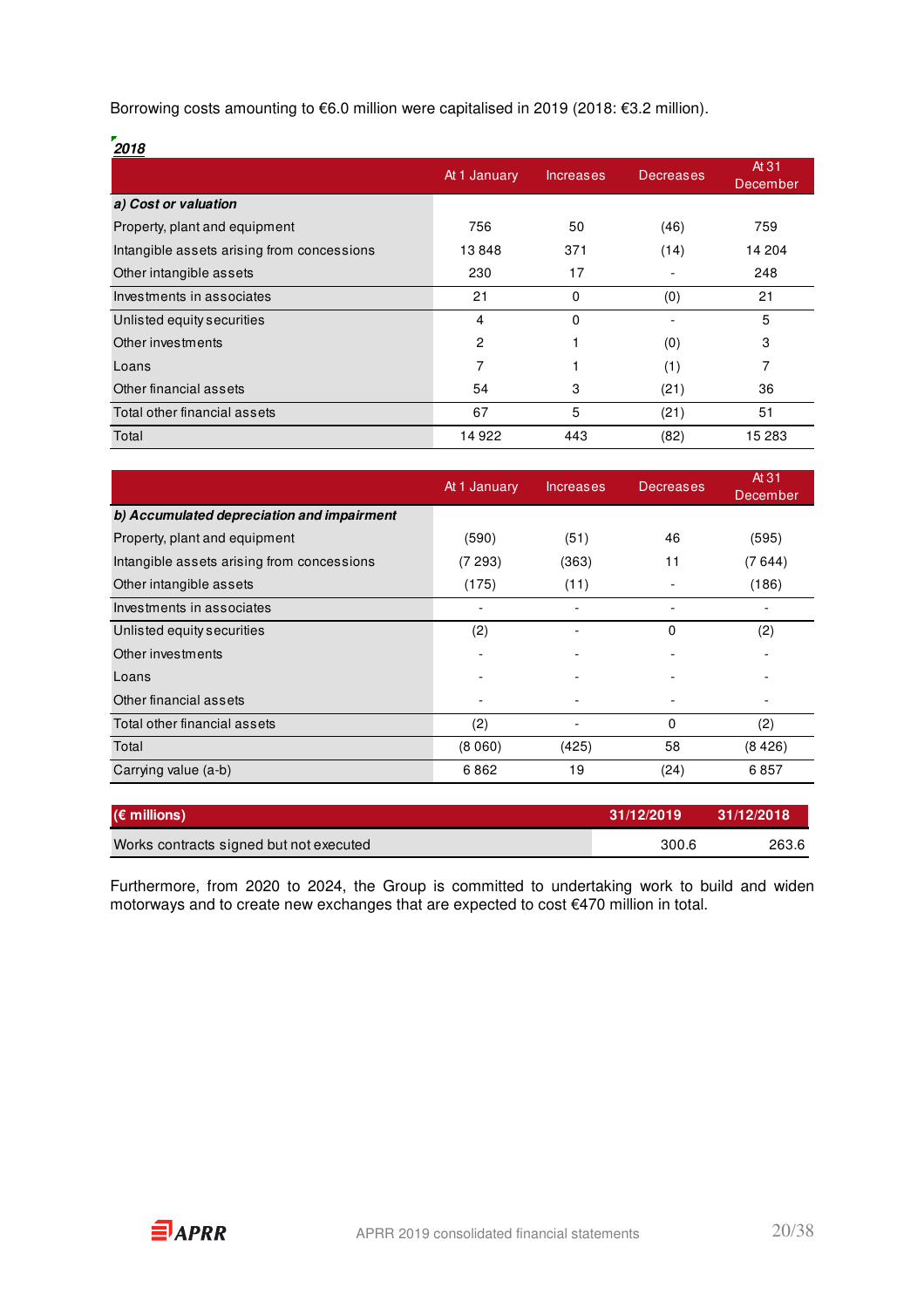# **6. INVESTMENTS IN ASSOCIATES**

Investments in associates consist of the Group's shareholding in Adelac, the concession holder for a 19-kilometre section of the A41 motorway between Villy-le-Pelloux - Saint-Martin-Bellevue and Saint-Julien-en-Genevois, and Axxès, which markets and manages toll subscriptions for heavy goods vehicles.

Key financial data for associates are summarised in the table below:

| $(E$ millions)                                                               | <b>ADELAC</b> | <b>AXXES</b> |
|------------------------------------------------------------------------------|---------------|--------------|
| Country                                                                      | France        | France       |
| Percentage owned                                                             | 49.90%        | 34.01%       |
| Dividends paid to the Group                                                  | 0.0           | 0.0          |
| <b>Current assets</b>                                                        | 59.0          | 185.4        |
| Non-current assets                                                           | 677.4         | 34.0         |
| <b>Total assets</b>                                                          | 736.4         | 219.4        |
| Capital and reserves                                                         | (8.7)         | 39.3         |
| <b>Current liabilities</b>                                                   | 3.7           | 158.3        |
| Non-current liabilities                                                      | 741.4         | 21.7         |
| Total equity and liabilities                                                 | 736.4         | 219.4        |
| Revenue                                                                      | 56.8          | 914.1        |
| Profit (loss) for the year                                                   | 9.9           | 1.2          |
| Other comprehensive income                                                   | (35.4)        | 0.0          |
| Comprehensive income                                                         | (25.5)        | 1.2          |
| Share of profit (losses) of associates recognised                            | 0.0           | 0.4          |
| Share of items of other comprehensive income of associates<br>recognised     | (8.4)         | 0.0          |
| Group's share of the capital and reserves of associates                      | (4.3)         | 13.4         |
| Share of losses of associates not recognised                                 | 12.6          | 0.0          |
| Share of items of other comprehensive income of associates not<br>recognised | (8.3)         | 0.0          |
| Carrying amount of investment                                                | 0.0           | 13.4         |
| Market capitalisation                                                        | N/A           | N/A          |
| Headcount                                                                    | 0             | 77           |

Other items of comprehensive income are related to changes in the fair value of interest-rate hedging instruments, which are treated in a similar way as the APRR group (See Note 2.6.2).

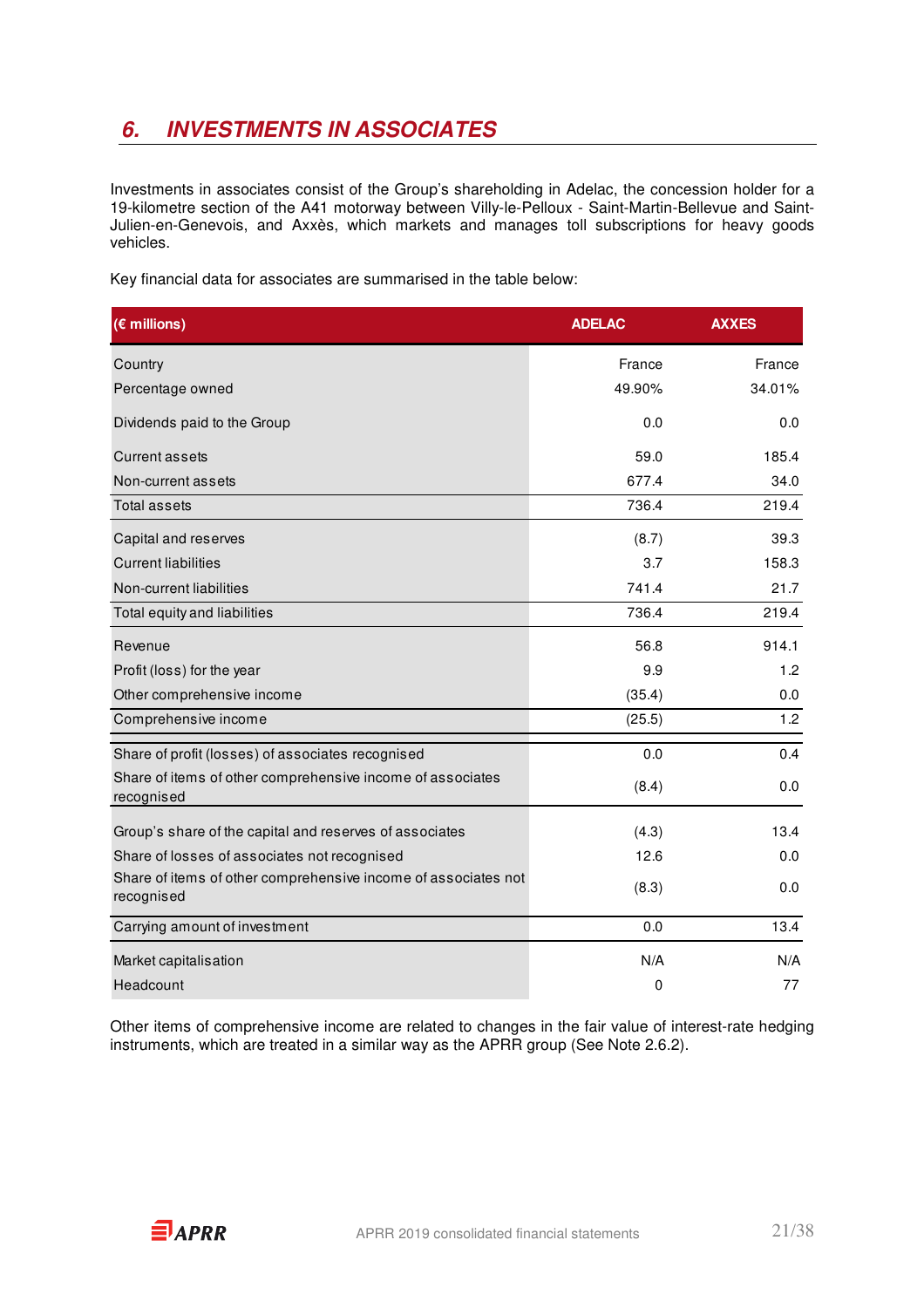# **7. TRADE AND OTHER RECEIVABLES**

| $(\epsilon$ millions)                | 31/12/2019 | 31/12/2018 |
|--------------------------------------|------------|------------|
| Trade receivables - Tolls            | 114.4      | 97.6       |
| Trade receivables - Other activities | 59.3       | 59.6       |
| Impairment losses                    | (4.8)      | (4.2)      |
| Trade and other receivables          | 169.0      | 153.0      |

Trade receivables arising from other activities include mainly amounts billed to sub-concession operators in respect of commercial establishments at motorway rest areas.

# **8. OTHER CURRENT ASSETS**

| $(\epsilon$ millions)   | 31/12/2019 | 31/12/2018 |
|-------------------------|------------|------------|
| State - Value added tax | 49.8       | 54.6       |
| Sundry receivables      | 184.1      | 176.0      |
| Prepayments             | 1.0        | 1.1        |
| Other                   | 1.9        | 1.6        |
| Other current assets    | 236.8      | 233.4      |

Sundry receivables comprise mainly receivables linked to inter-company toll payments.

# **9. CASH AND CASH EQUIVALENTS**

| $(\epsilon$ millions)     | 31/12/2019 | 31/12/2018 |
|---------------------------|------------|------------|
| Cash at bank and in hand  | 377.8      | 327.5      |
| Cash equivalents          | 1.261.4    | 607.4      |
| Cash and cash equivalents | 1.639.2    | 934.9      |

Cash and cash equivalents are short-term, highly liquid investments that are readily convertible to known amounts of cash and that present negligible risk of changes in value.

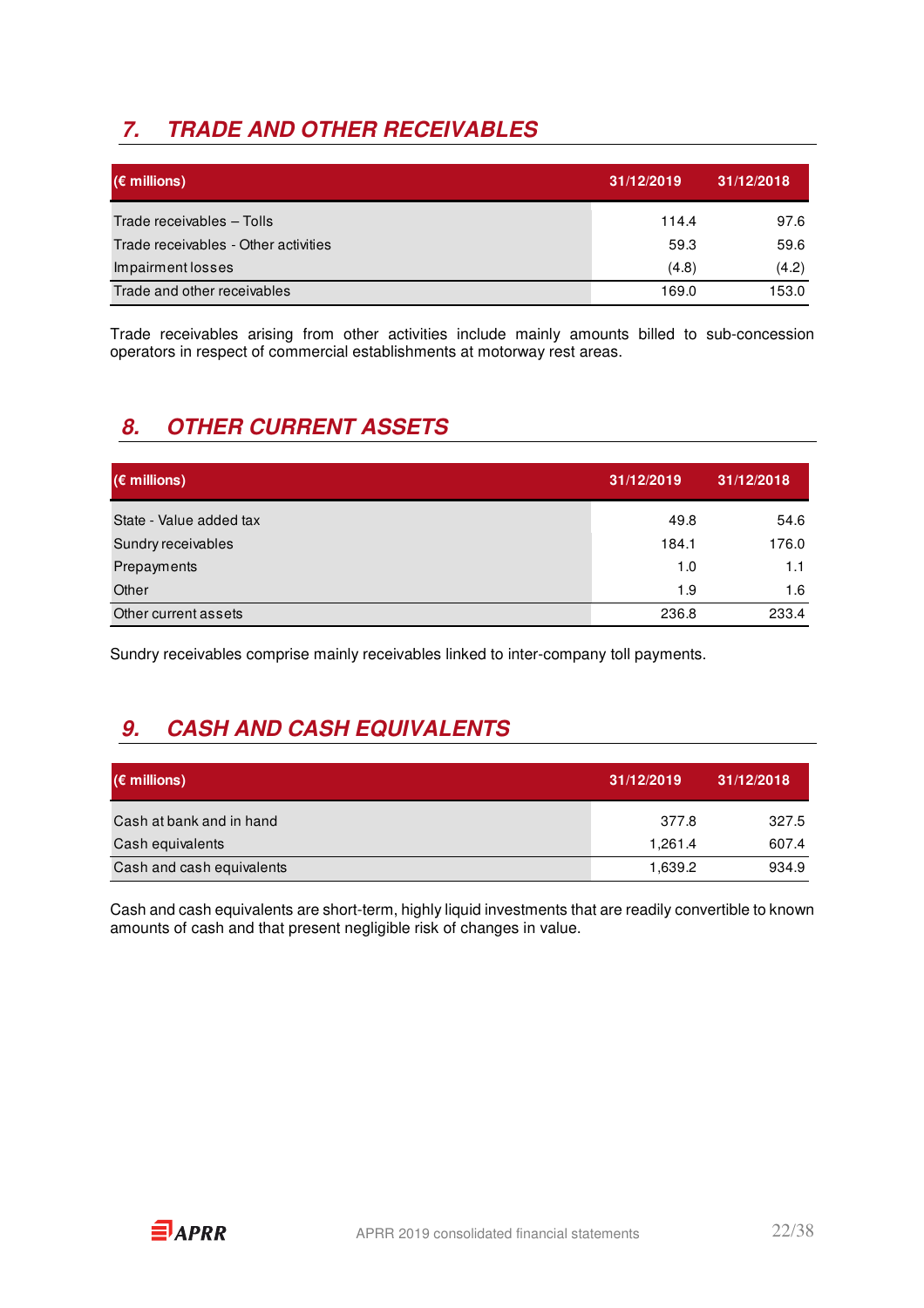## **10. FINANCIAL ASSETS AND FINANCIAL LIABILITIES**

In 2019, one new bond issue amounting to €500 million was completed in connection with the EMTN programme.

During the year, loans totalling €4 million were repaid to Caisse Nationale des Autoroutes (CNA) along with debenture loans totalling €1,000 million in respect of the EMTN programme.

As regards the syndicated loan which totalled €1,800 million, no amounts were drawn down nor were any repayments made during the year under review.

The outstanding commercial paper totalled €1,200 million at 31 December 2019, compared with €92 million at 31 December 2018.

| At 31 December 2019       | <b>Carrying</b><br>value | <b>Capital</b><br>and<br><b>interest</b><br>moveme |      | vears | years | 1 to 2 2 to 3 3 to 4<br>years | $\overline{4}$<br>V( |
|---------------------------|--------------------------|----------------------------------------------------|------|-------|-------|-------------------------------|----------------------|
|                           |                          | nts                                                | year |       |       |                               |                      |
| Cash and cash equivalents |                          |                                                    |      |       |       |                               |                      |

### **Net debt analysed by maturity and related interest receivable and payable:**

Marketable securities 377.8 Cash at bank and in hand 1,261.4

| Sub-total                                                                  | 1,639.2    |         |                 |       |       |      |       |               |
|----------------------------------------------------------------------------|------------|---------|-----------------|-------|-------|------|-------|---------------|
|                                                                            |            |         |                 |       |       |      |       |               |
| Financial liabilities: current and non-current                             |            |         |                 |       |       |      |       |               |
| Long-term borrow ings                                                      | 6,341.2    | 6,393.3 | 0.0             | 760.1 | 401.0 | 5.5  |       | 505.5 4,721.0 |
| Derivative instruments - liabilities                                       | 4.3        |         |                 |       |       |      |       |               |
| Interest payable in respect of non-current<br>financial liabilities        |            | 798.6   | 95.7            | 94.4  | 83.9  | 78.2 | 78.0  | 368.4         |
| Non-current borrowings                                                     | 6,345.6    | 7,191.9 | 95.7            | 854.5 | 484.9 | 83.8 | 583.5 | 5,089.4       |
|                                                                            |            |         |                 |       |       |      |       |               |
| Long-term borrow ings due within 1 year                                    | 1.004.5    | 1,006.7 | 1,006.7         |       |       |      |       |               |
| Interest payable in respect of non-current<br>borrowings due within 1 year |            | 11.6    | 11.6            |       |       |      |       |               |
| Non-current borrowings due within one<br>year                              | 1,004.5    | 1,018.3 | 1,018.3         | 0.0   | 0.0   | 0.0  | 0.0   | 0.0           |
| Current borrowings and other debts                                         | 1,300.6    | 1,200.0 | 1,200.0         |       |       |      |       |               |
| <b>Total financial liabilities</b>                                         | 8,650.7    |         | 9,410.2 2,314.0 | 854.5 | 484.9 | 83.8 |       | 583.5 5,089.4 |
| Net debt                                                                   | $-7,011.5$ |         |                 |       |       |      |       |               |

Capital and interest movements exclude loan issuance costs, issuance premiums and other items not involving the movement of funds.

Capital and interest movements in the above table concern the debt as reported on the balance sheet at 31 December 2019. They do not reflect any early repayments or new loans that may occur in the future.

Interest movements include movements relating to derivative instruments (i.e. interest rate swaps). They were not discounted to their present value.

Interest movements for variable rate loans are based on interest rates prevailing on 31 December 2019. Movements for loans with fixed rates on an indexed nominal are based on projected annual inflation of 1.50%.

€101 million of the movements in respect of current borrowings and other debts concerned accrued interest payable, which is included in the above interest movement. The remainder, amounting to €1,200 million, corresponds to outstanding commercial paper that has been issued.



 $10<sub>5</sub>$ ars

After 5 years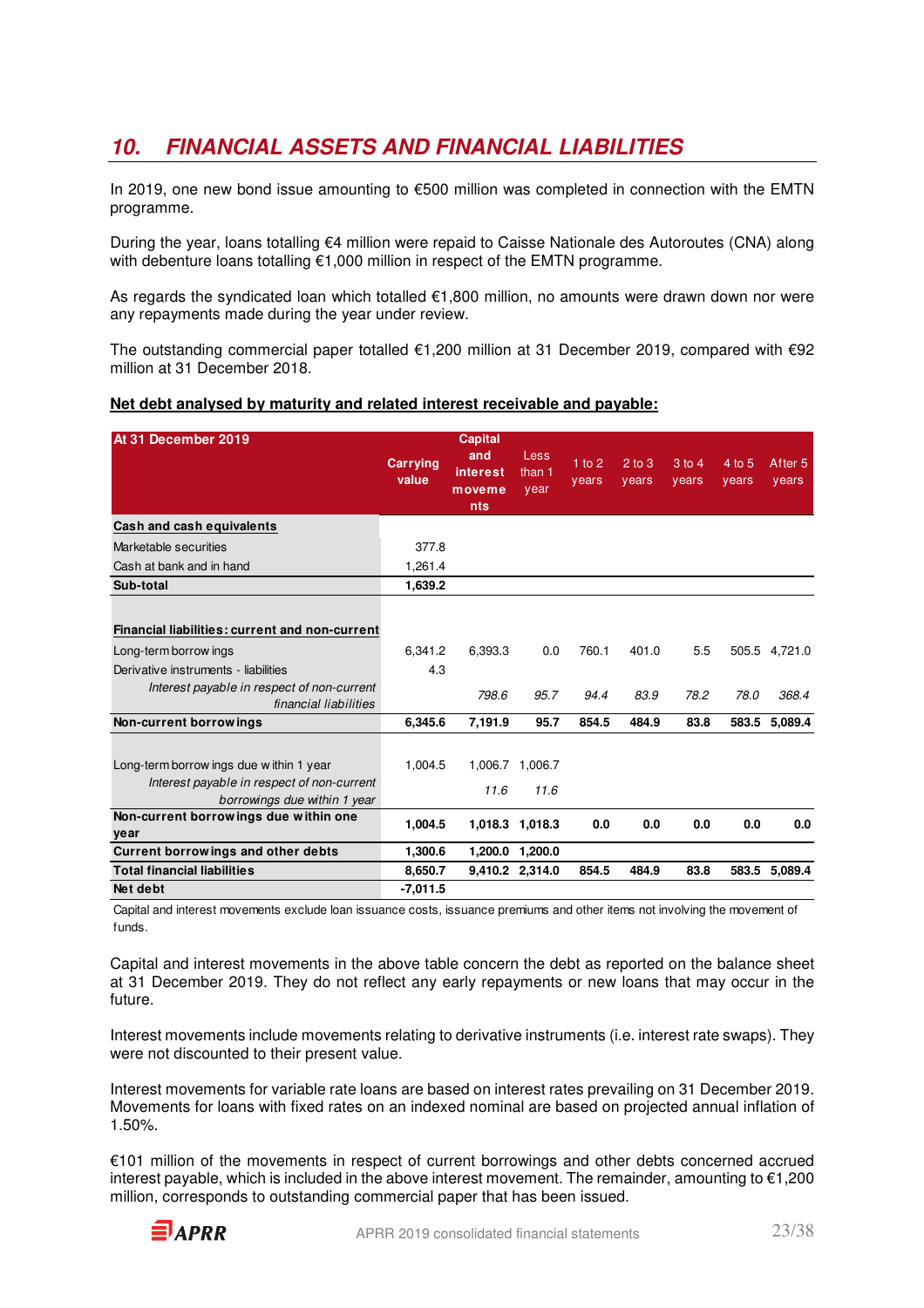| At 31 December 2018                                                                                                                                                                    | <b>Carrying</b><br>value | <b>Capital</b><br>and<br>interest<br>moveme<br><b>nts</b> | Less<br>than 1<br>year | $1$ to 2<br>years | $2$ to $3$<br>vears | 3 to 4<br>years | 4 to 5<br>years | After <sub>5</sub><br>years |
|----------------------------------------------------------------------------------------------------------------------------------------------------------------------------------------|--------------------------|-----------------------------------------------------------|------------------------|-------------------|---------------------|-----------------|-----------------|-----------------------------|
| Cash and cash equivalents                                                                                                                                                              |                          |                                                           |                        |                   |                     |                 |                 |                             |
| Marketable securities                                                                                                                                                                  | 327.5                    |                                                           |                        |                   |                     |                 |                 |                             |
| Cash at bank and in hand                                                                                                                                                               | 607.4                    |                                                           |                        |                   |                     |                 |                 |                             |
| Sub-total                                                                                                                                                                              | 934.9                    |                                                           |                        |                   |                     |                 |                 |                             |
| Financial liabilities: current and non-current<br>Long-term borrow ings<br>Derivative instruments - liabilities<br>Interest payable in respect of non-current<br>financial liabilities | 6.839.9<br>8.7           | 6.895.9<br>856.3                                          | 0.0<br>99.1            | 1.005.1<br>101.2  | 759.4<br>89.2       | 400.5<br>78.0   | 72.0            | 5.2 4.725.7<br>416.9        |
| Non-current borrowings                                                                                                                                                                 | 6.848.6                  | 7.752.3                                                   | 99.1                   | 1.106.3           | 848.6               | 478.5           |                 | 77.2 5,142.6                |
| Long-term borrow ings due within 1 year<br>Interest payable in respect of non-current<br>borrowings due within 1 year                                                                  | 1.002.2                  | 1.006.7<br>25.3                                           | 1.006.7<br>25.3        |                   |                     |                 |                 |                             |
| Non-current borrowings due within one<br>year                                                                                                                                          | 1,002.2                  |                                                           | 1,032.0 1,032.0        | 0.0               | 0.0                 | 0.0             | 0.0             | 0.0                         |
| Current borrowings and other debts                                                                                                                                                     | 203.3                    | 92.0                                                      | 92.0                   |                   |                     |                 |                 |                             |
| <b>Total financial liabilities</b>                                                                                                                                                     | 8,054.2                  | 8.876.3                                                   | 1,223.1                | 1,106.3           | 848.6               | 478.5           |                 | 77.2 5,142.6                |
| Net debt                                                                                                                                                                               | $-7,119.3$               |                                                           |                        |                   |                     |                 |                 |                             |

Capital and interest movements exclude loan issuance costs, issuance premiums and other items not involving the movement of funds.

| $(\epsilon$ millions)                                  | <b>Carrying value</b><br>31/12/2019 | <b>Fair value</b><br>31/12/2019 | <b>Carrying value</b><br>31/12/2018 | <b>Fair value</b><br>31/12/2018 |
|--------------------------------------------------------|-------------------------------------|---------------------------------|-------------------------------------|---------------------------------|
| <b>Financial assets:</b>                               |                                     |                                 |                                     |                                 |
| Cash and cash equivalents and marketable<br>securities | 1,639.2                             | 1,639.2                         | 934.9                               | 934.9                           |
| Loans                                                  | 7.3                                 | 7.3                             | 6.8                                 | 6.8                             |
| Interest rate swaps                                    | 0.0                                 | 0.0                             | 0.0                                 | 0.0                             |
| Other financial assets                                 | 33.3                                | 33.3                            | 42.4                                | 42.4                            |
| Trade and other receivables                            | 169.0                               | 169.0                           | 153.0                               | 153.0                           |
| Other current assets                                   | 236.8                               | 236.8                           | 233.4                               | 233.4                           |
| Other non-current assets                               | 0.0                                 | 0.0                             | 0.0                                 | 0.0                             |
| <b>Financial liabilities</b>                           |                                     |                                 |                                     |                                 |
| Variable rate loans                                    | 775.0                               | 778.2                           | 1,271.2                             | 1,279.9                         |
| Fixed rate loans with indexed nominal                  | 158.1                               | 177.7                           | 157.2                               | 166.9                           |
| Fixed rate loans                                       | 6,387.4                             | 6,853.3                         | 6,389.0                             | 6,521.7                         |
| Interest rate swaps                                    | 4.3                                 | 4.3                             | 8.7                                 | 8.7                             |
| Other financial liabilities                            | 1,325.8                             | 1,325.8                         | 228.1                               | 228.1                           |
| Trade and other payables                               | 141.8                               | 141.8                           | 135.9                               | 135.9                           |
| Other non-current liabilities                          | 66.8                                | 66.8                            | 75.9                                | 75.9                            |
| Other current liabilities                              | 306.8                               | 306.8                           | 278.4                               | 278.4                           |

The fair value of derivative instruments corresponds to the mark-to-market value communicated by the various counterparties.

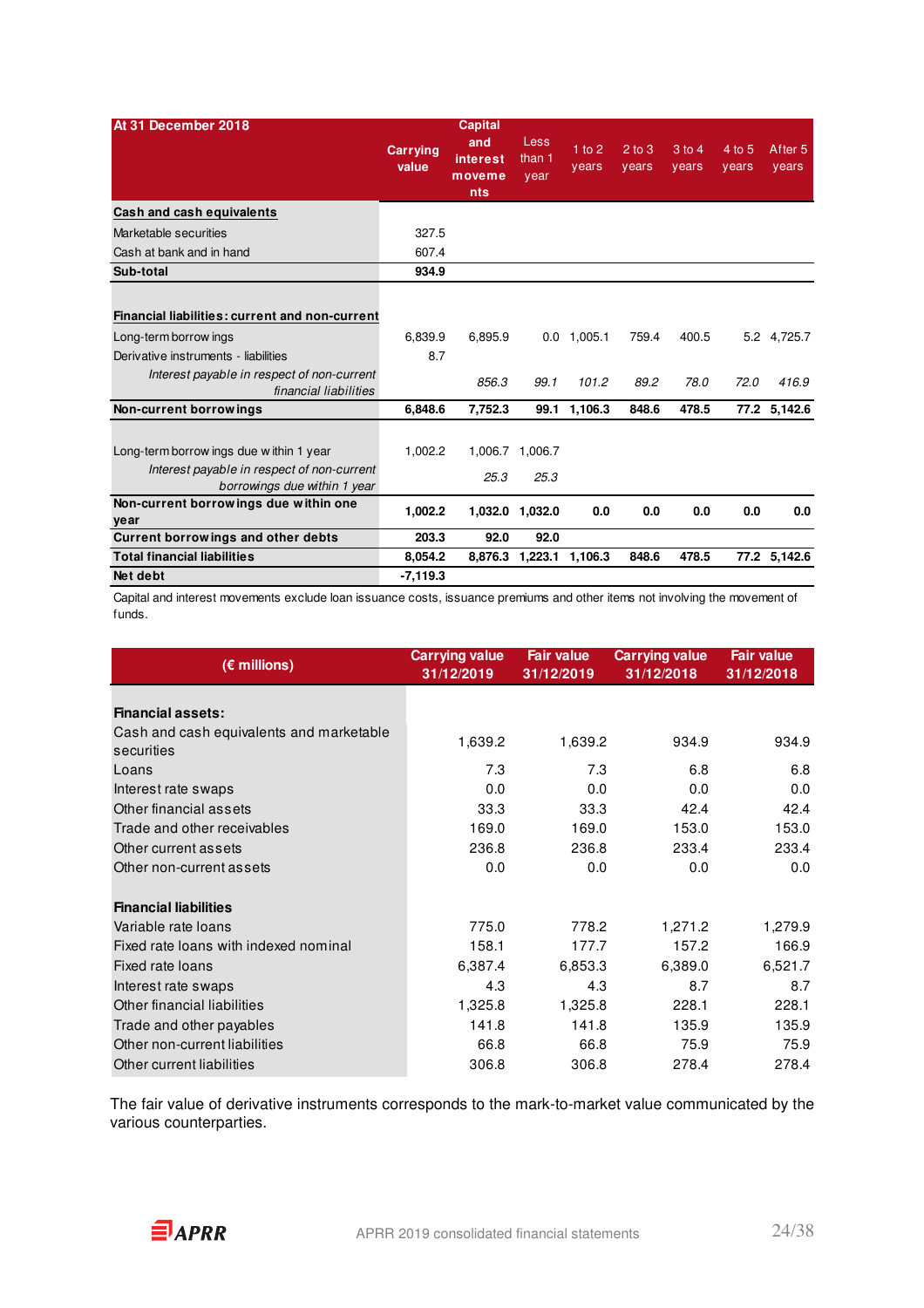|                                                                                                                          |          | 2019                       |          | 2018                       |          |          |  |
|--------------------------------------------------------------------------------------------------------------------------|----------|----------------------------|----------|----------------------------|----------|----------|--|
| $(E$ millions)                                                                                                           |          | Fair value hierarchy level |          | Fair value hierarchy level |          |          |  |
|                                                                                                                          | level 1: | level 2:                   | level 3: | level 1:                   | level 2: | level 3: |  |
| Financial assets measured at fair value<br>Cash and cash equivalents and marketable<br>securities<br>Interest rate swaps | 1,639.2  | 0.0                        |          | 934.9                      | 0.0      |          |  |
| Unlisted participating interests                                                                                         |          |                            | 4.7      |                            |          | 3.2      |  |
| Total financial assets measured at fair value                                                                            | 1,639.2  | ۰                          | 4.7      | 934.9                      | ۰        | 3.2      |  |
| <b>Financial liabilities</b><br>Fixed-rate loans measured at fair value<br>Notional<br>Revalued<br>Interest rate swaps   |          | 4.3                        |          |                            | 8.7      |          |  |
| Total financial liabilities measured at fair value                                                                       |          | 4.3                        |          |                            | 8.7      |          |  |
|                                                                                                                          |          |                            |          |                            |          |          |  |

Level 1: quoted prices in an active market

Level 2: internal model using observable inputs

Level 3: internal model using unobservable inputs

|                                                                         | <b>Notional amounts</b><br>analysed by maturity<br>date at 31 December<br>2019 |                   | o/w derivatives<br>qualifying as fair value<br>hedges |                   | o/w derivatives<br>qualifying as<br><b>autonomous</b> |                   |
|-------------------------------------------------------------------------|--------------------------------------------------------------------------------|-------------------|-------------------------------------------------------|-------------------|-------------------------------------------------------|-------------------|
| $(E$ millions)                                                          | 2020                                                                           | <b>Fair value</b> | <b>Notional</b>                                       | <b>Fair value</b> | <b>Notional</b>                                       | <b>Fair value</b> |
| Interest rate swaps<br>Interest rate swap, pay<br>4.5%/receive variable | 91.6                                                                           | (4.3)             | $\overline{\phantom{0}}$                              | ٠                 | 91.6                                                  | (4.3)             |
| <b>Total financial assets</b><br>measured at fair value                 | 91.6                                                                           | (4.3)             | 0.0                                                   | 0.0               | 91.6                                                  | (4.3)             |

At 31 December 2019, the APRR Group's derivatives portfolio consisted of a swap paying a fixed rate and receiving a variable rate resulting from the exercise of a swaption maturing in April 2010, treated as a stand-alone instrument with a nominal value of €91.6 million and a maturity of 2020.

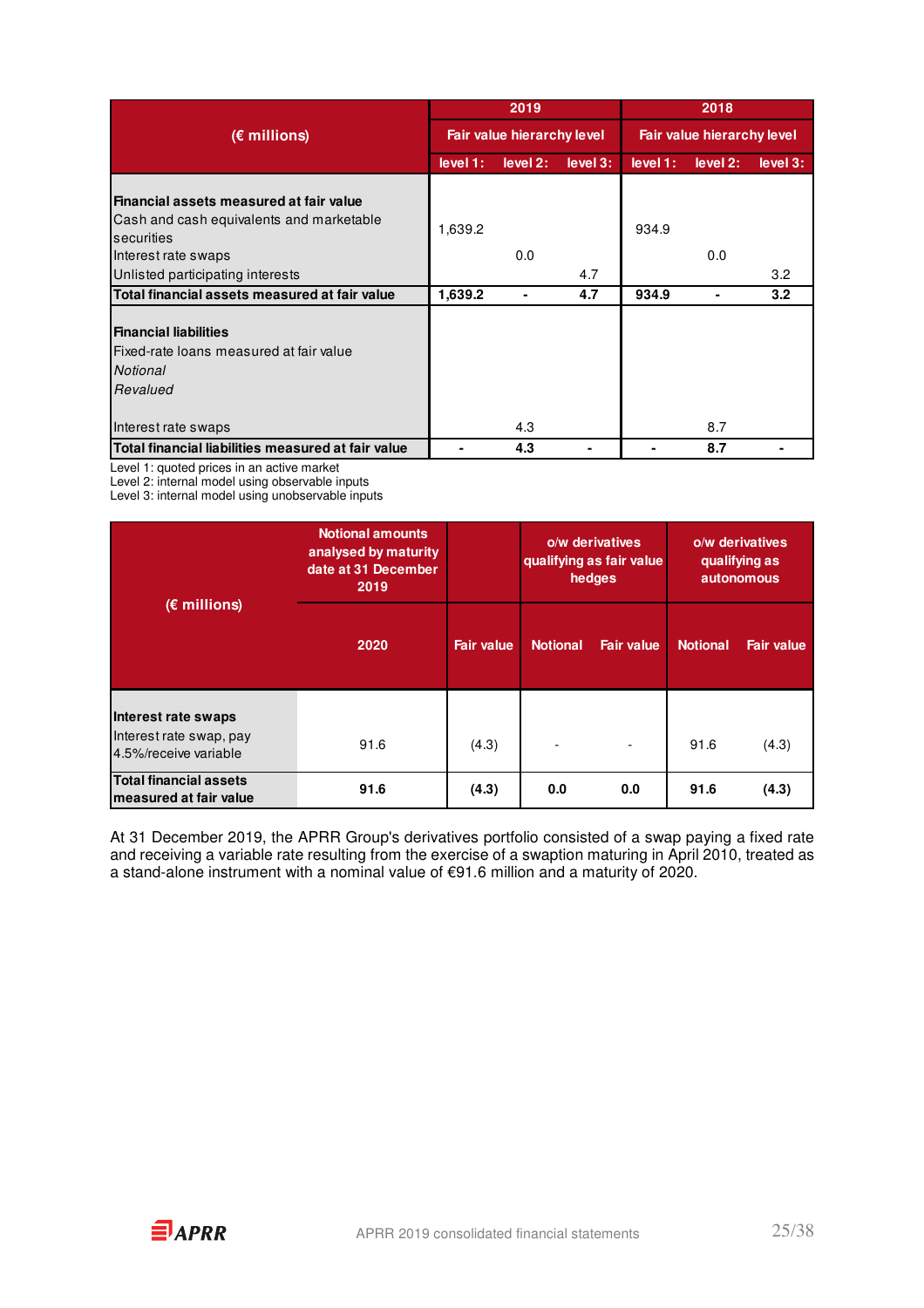#### **Financial assets and financial liabilities analysed by category**

### **At 31 December 2019**

|                             |                   | Financial asset category (*)                                |                                                                |                          |                                            |               |     |
|-----------------------------|-------------------|-------------------------------------------------------------|----------------------------------------------------------------|--------------------------|--------------------------------------------|---------------|-----|
| <b>Financial assets</b>     | Carrying<br>value | <b>Financial assets</b><br>at fair value.<br>through equity | Financial<br>assets at fair<br>value through<br>profit or loss | Loans and<br>receivables | Financial<br>hedging<br><i>instruments</i> | Fair value.   |     |
| Other non-current financial |                   |                                                             |                                                                |                          |                                            |               | (2) |
| assets and investments in   | 54.0              | 4.7                                                         | 13.4                                                           | 35.9                     | 0.0                                        | 54.0          | and |
| associates                  |                   |                                                             |                                                                |                          |                                            |               | (3) |
| Trade and other receivables | 169.0             | 0.0                                                         | 0.0                                                            | 169.0                    | 0.0                                        | 169.0         | (2) |
| Other current assets        | 236.8             | 0.0                                                         | 0.0                                                            | 236.8                    | 0.0                                        | 236.8         | (2) |
| Cash and cash equivalents   | 1,639.2           | 0.0                                                         | 1,639.2                                                        | 0.0                      | 0.0                                        | 1,639.2       | (1) |
| <b>Total</b>                | 2,099.1           | 4.7                                                         | 1,652.6                                                        | 441.8                    |                                            | $0.0$ 2,099.1 |     |

(\*) "Financial assets available for sale" have been reclassified as "Equity instruments" follow ing the application of IFRS 9. "Equity instruments" are recognised in "Financial assets at fair value through equity" in accordance w ith the chosen accounting model for first-time application of IFRS 9.

| <b>Financial liabilities</b>              | <b>Carrying value</b> | Liability at<br>amortised cost | Financial hedging<br>instruments | <b>Fair value</b> |
|-------------------------------------------|-----------------------|--------------------------------|----------------------------------|-------------------|
| Borrow ings and other debts               | 8,650.7               | 8.646.3                        | 4.3                              | 9,139.4(2)        |
| Trade payables                            | 141.8                 | 141.8                          | 0.0                              | 141.8(2)          |
| Other current and non-current liabilities | 373.6                 | 373.6                          | 0.0                              | 373.6(2)          |
| <b>Total</b>                              | 9,166.1               | 9,161.8                        | 4.3                              | 9,654.8           |

Fair value determined by reference to:

(1): Level 1: quoted prices in an active market

(2): Level 2: internal model with observable inputs

(3): Level 3: internal model with unobservable inputs

### **At 31 December 2018**

|                             |                   | Financial asset category (*)                               |                                                                |                          |                                     |                   |     |  |
|-----------------------------|-------------------|------------------------------------------------------------|----------------------------------------------------------------|--------------------------|-------------------------------------|-------------------|-----|--|
| <b>Financial assets</b>     | Carrying<br>value | <b>Financial assets</b><br>at fair value<br>through equity | Financial<br>assets at fair<br>value through<br>profit or loss | Loans and<br>receivables | Financial<br>hedging<br>instruments | <b>Fair value</b> |     |  |
| Other non-current financial |                   |                                                            |                                                                |                          |                                     |                   | (2) |  |
| assets and investments in   | 70.6              | 3.2                                                        | 21.4                                                           | 46.0                     | 0.0                                 | 70.6              | and |  |
| associates                  |                   |                                                            |                                                                |                          |                                     |                   | (3) |  |
| Trade and other receivables | 153.0             | 0.0                                                        | 0.0                                                            | 153.0                    | 0.0                                 | 153.0             | (2) |  |
| Other current assets        | 233.4             | 0.0                                                        | 0.0                                                            | 233.4                    | 0.0                                 | 233.4             | (2) |  |
| Cash and cash equivalents   | 934.9             | 0.0                                                        | 934.9                                                          | 0.0                      | 0.0                                 | 934.9             | (1) |  |
| <b>Total</b>                | 1,391.9           | 3.2                                                        | 956.3                                                          | 432.5                    | 0.0                                 | 1.391.9           |     |  |

(\*) "Financial assets available for sale" have been reclassified as "Equity instruments" follow ing the application of IFRS 9. "Equity instruments" are recognised in "Financial assets at fair value through equity" in accordance w ith the chosen accounting model for first-time application of IFRS 9.

| <b>Financial liabilities</b>              | <b>Carrying value</b> | Liability at<br>amortised cost | Financial hedging<br><i>instruments</i> | <b>Fair value</b> |
|-------------------------------------------|-----------------------|--------------------------------|-----------------------------------------|-------------------|
| Borrow ings and other debts               | 8,054.2               | 8.045.4                        | 8.7                                     | $8,205.4$ (2)     |
| Trade payables                            | 135.8                 | 135.8                          | 0.0                                     | 135.8(2)          |
| Other current and non-current liabilities | 354.3                 | 354.3                          | 0.0                                     | 354.3(2)          |
| <b>Total</b>                              | 8.544.3               | 8,535.6                        | 8.7                                     | 8,695.5           |

Fair value determined by reference to:

(1): Level 1: quoted prices in an active market

(2): Level 2: internal model with observable inputs

(3): Level 3: internal model with unobservable inputs

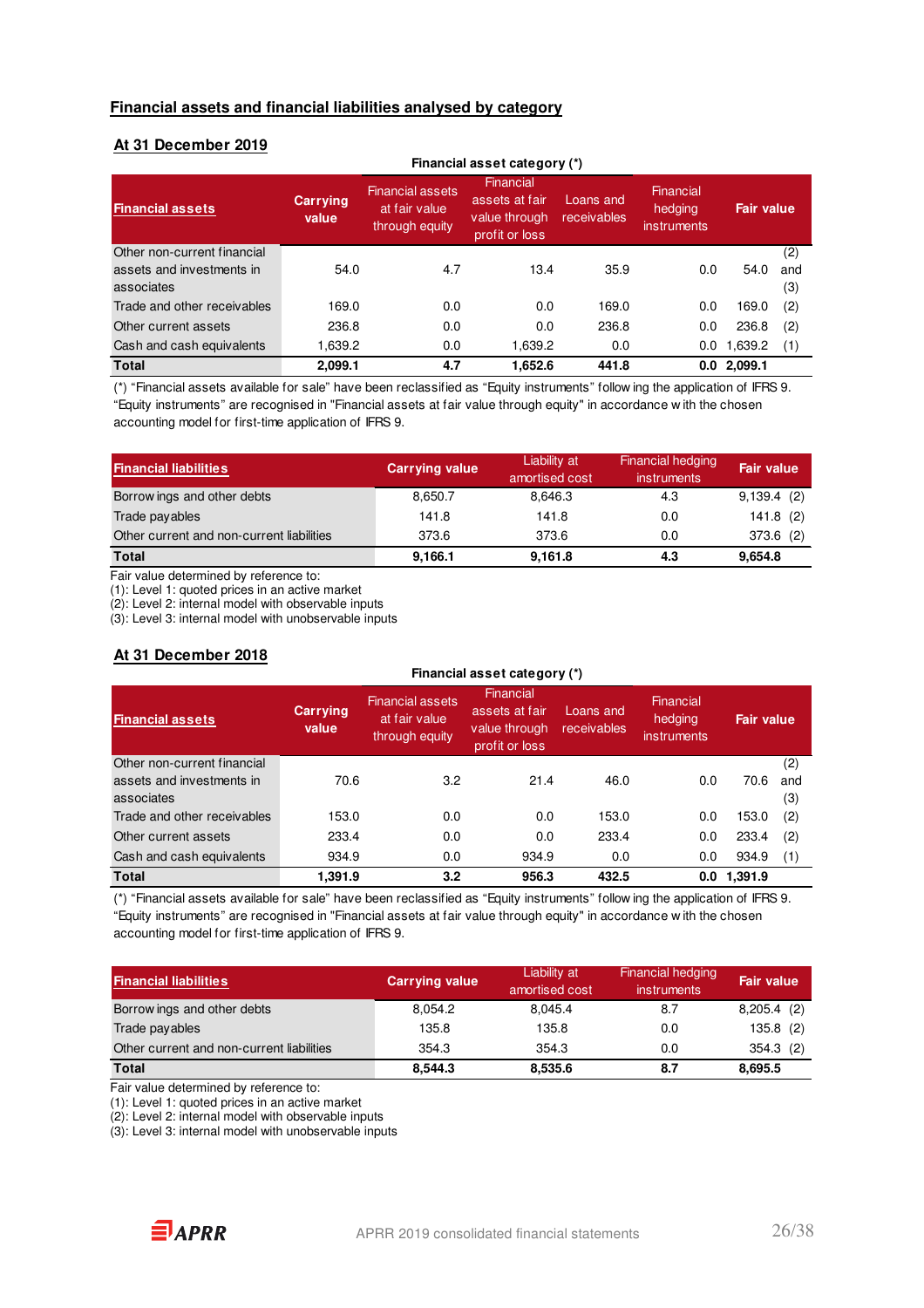# **11. SHARE CAPITAL**

|                                                     | Number of<br>shares | <b>Euros</b>              |
|-----------------------------------------------------|---------------------|---------------------------|
| Ordinary shares issued and fully paid at 31/12/2019 |                     | 113,038,156 33,911,446.80 |

The share capital consists of shares with a par value of €0.30 each.

The number of shares in issue and their par value have not changed since 1 January 2019.

The company does not hold any of its shares in treasury. No particular right, preference or restriction is attached to the shares.

### **12. PROVISIONS**

|                                                           | At<br>01/01/2019 | Additional<br>in the<br>period | provisions Provisions Provisions<br>utilised | reversed | Other<br>movements | At<br>31/12/2019 |
|-----------------------------------------------------------|------------------|--------------------------------|----------------------------------------------|----------|--------------------|------------------|
| Provision for retirement indemnities                      | 46,0             | 3,1                            | (2,8)                                        |          | 5,4                | 51,7             |
| Provision for long-service medals                         | 1,0              | 0,2                            | (0,2)                                        |          | (0,0)              | 1,0              |
| Provision for maintaining infrastructures in<br>condition | 249,9            | 63,1                           | (43,5)                                       |          | (8,4)              | 261,1            |
| <b>Non-current provisions</b>                             | 296,9            | 66,3                           | (46, 5)                                      | 0,0      | (3,0)              | 313,8            |
| Provision for retirement indemnities                      | 1,8              |                                |                                              |          | (0,4)              | 1,4              |
| Provision for long-service medals                         | 0,1              |                                |                                              |          | 0,0                | 0,2              |
| Provision for maintaining infrastructures in<br>condition | 38,0             |                                |                                              |          | 8,4                | 46,4             |
| Other provisions for liabilities and charges              | 0,9              | 0,4                            | (0,3)                                        | (0,1)    |                    | 0,9              |
| <b>Current provisions</b>                                 | 40,9             | 0,4                            | (0,3)                                        | (0,1)    | 8.0                | 48,9             |

Items in the "Other movements" column correspond mainly to actuarial gains and losses on retirement indemnities recognised in other comprehensive income.

|                                                           | At<br>01/01/2018 | Additional<br>in the<br>period | provisions Provisions Provisions<br>utilised | reversed | Other<br>movements | At<br>31/12/2018 |
|-----------------------------------------------------------|------------------|--------------------------------|----------------------------------------------|----------|--------------------|------------------|
| Provision for retirement indemnities                      | 45,1             | 3,1                            | (2,3)                                        |          | 0,1                | 46,0             |
| Provision for long-service medals                         | 1,1              | 0,1                            | (0,2)                                        |          | 0,0                | 1,0              |
| Provision for maintaining infrastructures in<br>condition | 233,2            | 56,4                           | (40, 9)                                      |          | 1,2                | 249,9            |
| <b>Non-current provisions</b>                             | 279,4            | 59,6                           | (43, 4)                                      | 0,0      | 1,3                | 296,9            |
| Provision for retirement indemnities                      | 1,4              |                                |                                              |          | 0,4                | 1,8              |
| Provision for long-service medals                         | 0,2              |                                |                                              |          | (0,0)              | 0,1              |
| Provision for maintaining infrastructures in<br>condition | 39,2             |                                |                                              |          | (1,2)              | 38,0             |
| Other provisions for liabilities and charges              | 1,0              | 0,5                            | (0,4)                                        | (0,1)    |                    | 0,9              |
| <b>Current provisions</b>                                 | 41,7             | 0.5                            | (0,4)                                        | (0,1)    | (0,8)              | 40,9             |

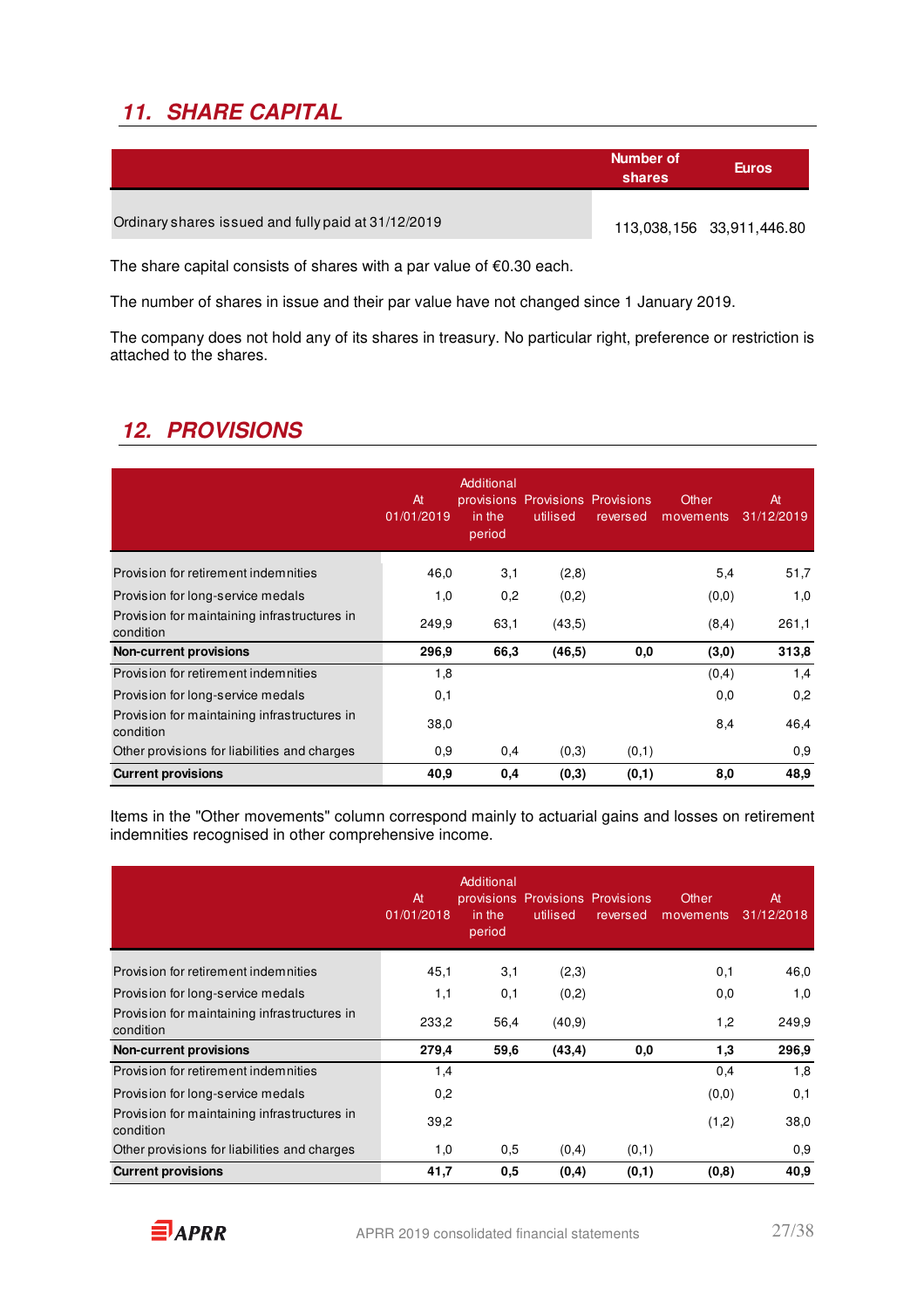### **13. EMPLOYEE BENEFITS PROVIDED UNDER DEFINED BENEFIT PLANS AND LONG-TERM BENEFITS**

These benefits consist of retirement indemnities and long service medals.

### **Changes during the year**

|                                   | <b>Retirement indemnities</b> |          |          | Long service medals |
|-----------------------------------|-------------------------------|----------|----------|---------------------|
|                                   | 2019                          | 2018     | 2019     | 2018                |
| Discount rate                     | 0.50%                         | 1.50%    | 0.50%    | 1.50%               |
| Expected rate of inflation        | 1.75%                         | 1.75%    | 1.75%    | 1.75%               |
| Expected rate of salary increases | 2.75%                         | 2.75%    | 2.75%    | 2.75%               |
| Mortality tables for men          | TH 12-14                      | TH 12-14 | TH 12-14 | TH 12-14            |
| Mortality tables for women        | TH 12-14                      | TH 12-14 | TH 12-14 | TH 12-14            |
| Retirement age for managers       |                               |          |          |                     |
| Retirement age for non-managers   | 63 years                      | 63 years | 63 years | 63 years            |
| Social security charges           | 45.0%                         | 45.0%    | 45.0%    | 45.0%               |

### **Charge for the year**

|                                                    | <b>Retirement indemnities</b> |      | Long service medals |       |
|----------------------------------------------------|-------------------------------|------|---------------------|-------|
| $(\epsilon$ millions)                              | 2019                          | 2018 | 2019                | 2018  |
| Cost of past services                              | 2.4                           | 2.4  | 0.1                 | 0.1   |
| Net interest on provision (asset)                  | 0.7                           | 0.7  | 0.0                 | 0.0   |
| Cost of benefits recognised in income<br>statement | 3.1                           | 3.1  | 0.1                 | 0.1   |
| Immediate recognition of (gains)                   |                               |      |                     |       |
| losses                                             | 0.0                           | 0.0  | 0.1                 | (0.0) |
| Charge recognised for accounting<br>purposes       | 3.1                           | 3.1  | 0.2                 | 0.1   |

The corresponding charge is included under employee benefit expenses in the income statement.

### **Other comprehensive income (OCI)**

|                                                                     | <b>Retirement indemnities</b> |       | Long service medals |      |
|---------------------------------------------------------------------|-------------------------------|-------|---------------------|------|
| $(\epsilon$ millions)                                               | 2019                          | 2018  | 2019                | 2018 |
| Actuarial losses (gains) due to<br>experience adjustments           | (0.3)                         | 0.5   |                     |      |
| Actuarial losses (gains) due to<br>changes in actuarial assumptions | 5.4                           | 0.0   |                     |      |
| Actuarial losses (gains) recognised in<br>OCI for the period        | 5.0                           | 0.5   |                     |      |
| (Higher) lower return on plan assets<br>than based on discounting   | 0.0                           | (0.0) |                     |      |
| Total (gain) loss recognised in OCI for<br>the period               | 5.0                           | 0.5   |                     |      |

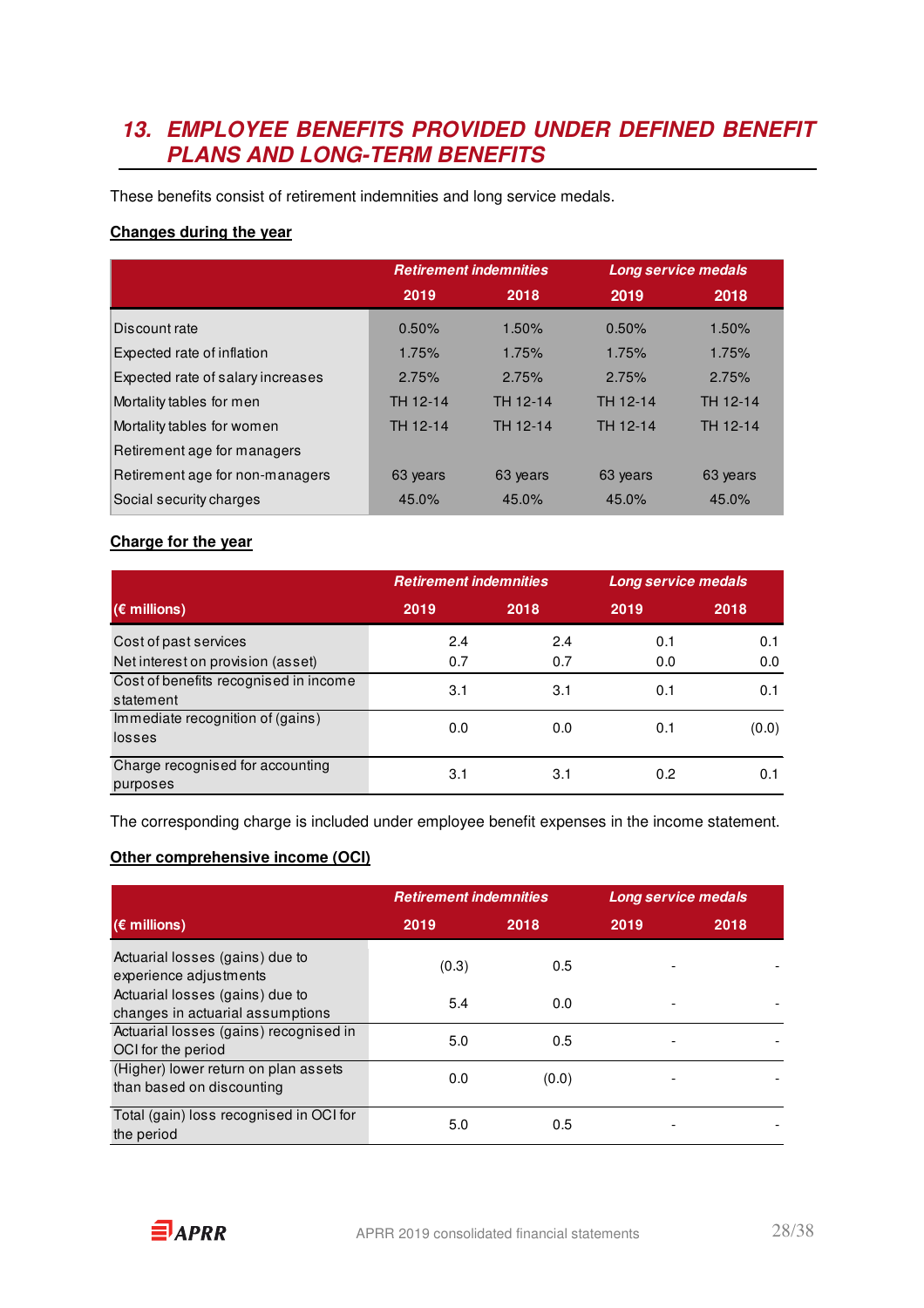### **Cost of defined benefits**

|                                                       | <b>Retirement indemnities</b> |      | Long service medals |       |
|-------------------------------------------------------|-------------------------------|------|---------------------|-------|
| $(\epsilon$ millions)                                 | 2019                          | 2018 | 2019                | 2018  |
| Cost of service                                       | 2.4                           | 2.4  | 0.1                 | 0.1   |
| Net interest on provision (asset)                     | 0.7                           | 0.7  | 0.0                 | 0.0   |
| Immediate recognition of (gains)<br>losses            | 0.0                           | 0.0  | 0.1                 | (0.0) |
| Total (gain) loss recognised in OCI for<br>the period | 5.0                           | 0.5  | 0.0                 | 0.0   |
| Total cost of defined benefits                        | 8.1                           | 3.6  | 0.2                 | 0.1   |

### **Analysis of provision recognised for accounting purposes**

|                                                    |        | <b>Retirement indemnities</b> |       | <b>Long service medals</b> |
|----------------------------------------------------|--------|-------------------------------|-------|----------------------------|
| $(\epsilon$ millions)                              | 2019   | 2018                          | 2019  | 2018                       |
| Actuarial obligation at the start of the<br>period | (53.1) | (47.8)                        | (1.1) | (1.1)                      |
| Fair value of plan assets                          | 0.0    | 0.0                           | 0.0   | 0.0                        |
| Assets (provision) at the end of the<br>period     | (53.1) | (47.8)                        | (1.1) | (1.1)                      |

### **Reconciliation of provision recognised for accounting purposes**

|                                                         | <b>Retirement indemnities</b> |        | Long service medals |       |
|---------------------------------------------------------|-------------------------------|--------|---------------------|-------|
| $(\epsilon$ millions)                                   | 2019                          | 2018   | 2019                | 2018  |
| Asset (provision) at the start of the<br>period         | (47.8)                        | (46.5) | (1.1)               | (1.2) |
| Charge for period recognised for<br>accounting purposes | (3.1)                         | (3.1)  | (0.2)               | (0.1) |
| Gain (loss) recognised in OCI                           | (5.0)                         | (0.5)  | 0.0                 | 0.0   |
| Benefits paid directly by the company                   | 2.8                           | 2.3    | 0.1                 | 0.2   |
| Assets (provision) at the end of the<br>period          | (53.1)                        | (47.8) | (1.1)               | (1.1) |

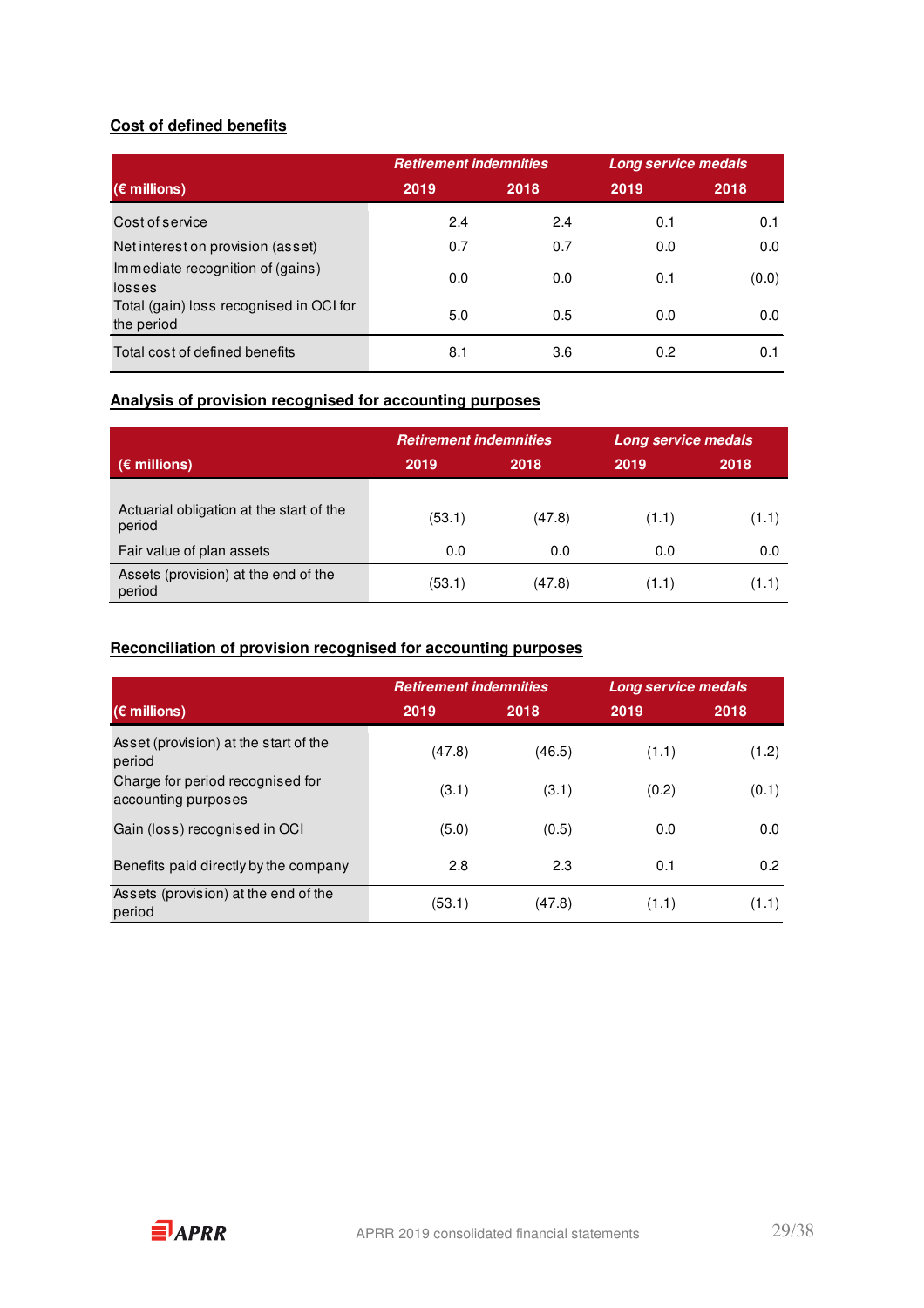### **Reconciliation of actuarial obligation**

|                                                    | <b>Retirement indemnities</b> |        | <b>Long service medals</b> |                  |
|----------------------------------------------------|-------------------------------|--------|----------------------------|------------------|
| $(\epsilon$ millions)                              | 2019                          | 2018   | 2019                       | 2018             |
| Obligation at the start of the period              | (47.8)                        | (46.5) | (1.1)                      | (1.2)            |
| Cost of past services                              | (2.4)                         | (2.4)  | (0.1)                      | (0.1)            |
| Interest on actuarial obligation                   | (0.7)                         | (0.7)  | (0.0)                      | (0.0)            |
| Actuarial (gain) loss - experience                 | 0.3                           | (0.5)  | 0.0                        | 0.0              |
| Actuarial (gain) loss - demographic<br>assumptions | (0.1)                         | 0.0    | (0.0)                      | 0.0              |
| Actuarial (gain) loss - financial<br>assumptions   | (5.3)                         | 0.0    | (0.1)                      | 0.0              |
| Benefits paid out of assets                        | 0.0                           | 0.0    | 0.0                        | 0.0              |
| Benefits paid by the company                       | 2.8                           | 2.3    | 0.1                        | 0.2 <sub>0</sub> |
| Obligation at the end of the period                | (53.1)                        | (47.8) | (1.1)                      | (1.1)            |

### **Reconciliation of plan assets**

|                                                                   | <b>Retirement indemnities</b> |      | Long service medals |      |  |
|-------------------------------------------------------------------|-------------------------------|------|---------------------|------|--|
| $(\epsilon$ millions)                                             | 2019                          | 2018 | 2019                | 2018 |  |
| Fair value at the start of the period                             | 0.0                           | 0.0  |                     |      |  |
| Net interest on plan assets                                       | 0.0                           | 0.0  |                     |      |  |
| (Higher) lower return on plan assets<br>than based on discounting | 0.0                           | 0.0  |                     |      |  |
| Benefits paid                                                     | 0.0                           | 0.0  |                     |      |  |
| Fair value at the end of the period                               | 0.0                           | 0.0  |                     |      |  |

Benefits in respect of retirement indemnities and long service medals totalling €1.6 million are expected to be paid in 2020.

### **Sensitivity analysis**

A 0.5 point change in the discount rate has an impact of around 5% on the actuarial obligation in respect of retirement indemnities.

# **14. OTHER CURRENT AND NON-CURRENT LIABILITIES**

| $(\epsilon$ millions)         | 31/12/2019 | 31/12/2018 |
|-------------------------------|------------|------------|
| Payments on account           | 23.1       | 23.0       |
| Tax and social security       | 194.2      | 177.1      |
| Deferred income               | 9.9        | 10.7       |
| Other debts                   | 79.6       | 67.6       |
| Other current liabilities     | 306.8      | 278.4      |
| Deferred income               | 66.8       | 75.9       |
| Other non-current liabilities | 66.8       | 75.9       |

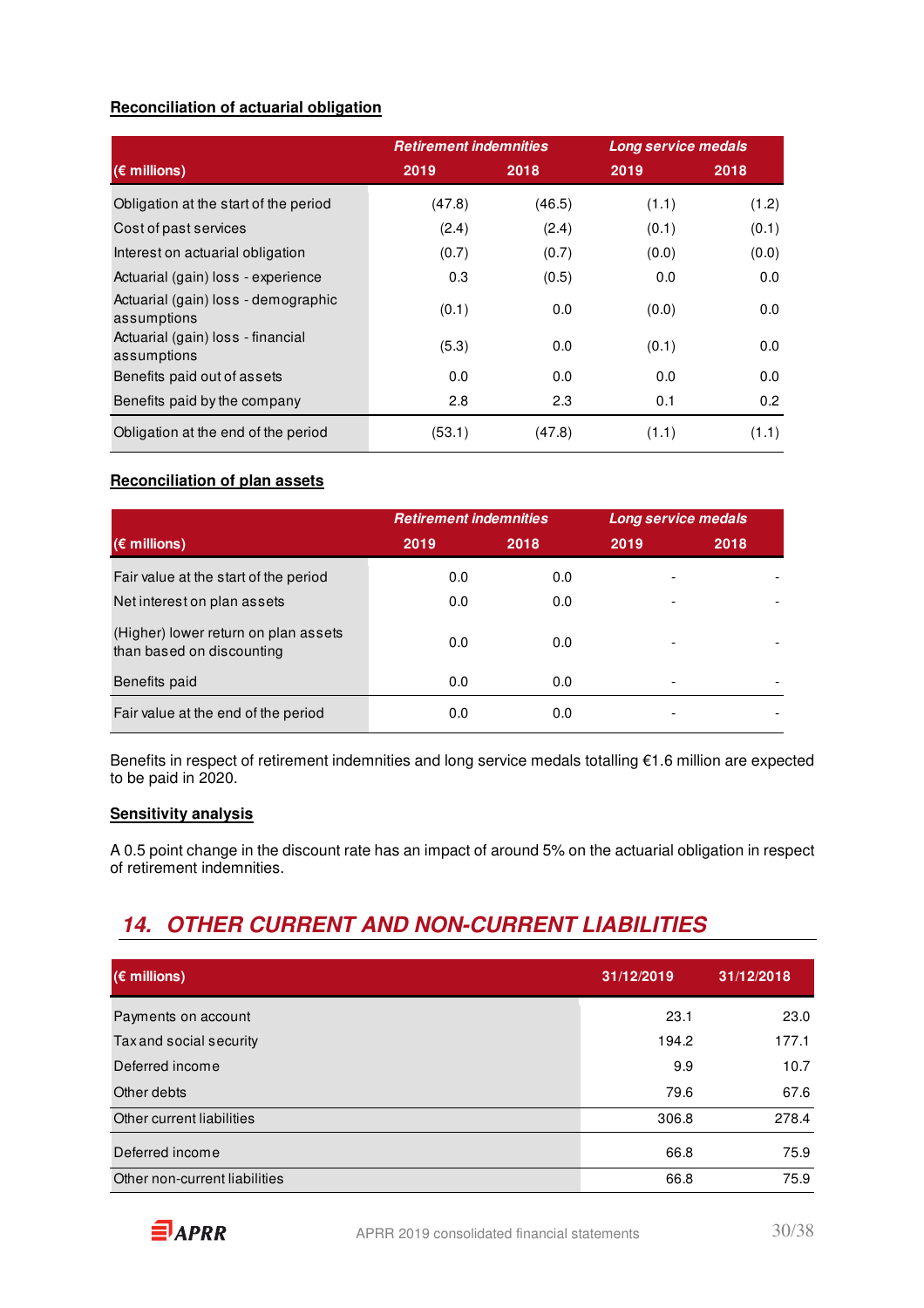# **15. REVENUE**

| $(\epsilon$ millions)                                | 2019      | 2018        |
|------------------------------------------------------|-----------|-------------|
| Toll revenue                                         | 2 5 3 4 5 | 2 4 6 3 , 0 |
| Rental income from commercial facilities             | 46,1      | 43,8        |
| Revenue from leasing telecommunication installations | 9,1       | 9,8         |
| Other                                                | 21,3      | 21,0        |
| Revenue excluding construction services              | 2611,0    | 2 5 3 7,6   |
| Construction services (IFRIC 12)                     | 405,0     | 362,2       |
| Total                                                | 3016.0    | 2899,9      |

Rental income from commercial facilities is collected from third parties that operate the commercial establishments located at the rest areas.

Revenue from leasing telecommunication installations corresponds essentially to leases entered into with telecommunication operators for the use of fibre optic cables and towers.

### **16. PURCHASES AND EXTERNAL CHARGES**

| $(\epsilon$ millions)            | 2019     | 2018     |
|----------------------------------|----------|----------|
| Energy                           | (14,0)   | (14,0)   |
| <b>Supplies</b>                  | (7, 4)   | (7, 4)   |
| Spare parts                      | (5,2)    | (5,2)    |
| Infrastructure maintenance       | (14,9)   | (19,0)   |
| Routine maintenance              | (19,4)   | (17,9)   |
| Construction services (IFRIC 12) | (405, 0) | (362,2)  |
| Other external charges           | (54,1)   | (52,7)   |
| Purchases and external charges   | (520,1)  | (478, 4) |

# **17. EMPLOYEE BENEFIT EXPENSES AND HEADCOUNT**

| $(\epsilon$ millions)                               | 2019     | 2018     |
|-----------------------------------------------------|----------|----------|
| Wages and salaries                                  | (104, 4) | (105, 6) |
| Social security contributions and deferred benefits | (70, 0)  | (69,7)   |
| Discretionary employee profit sharing               | (8,2)    | (7,1)    |
| Mandatory employee profit sharing                   | (24,3)   | (23,1)   |
| Employee benefit expenses                           | (206.9)  | (205.5)  |

| Headcount:               | 2019    | 2018    |
|--------------------------|---------|---------|
| Management grade         | 509     | 499     |
| Supervisor grade         | 1624    | 1649    |
| Workers and office staff | 1072    | 1 107   |
| <b>Total</b>             | 3 2 0 5 | 3 2 5 5 |

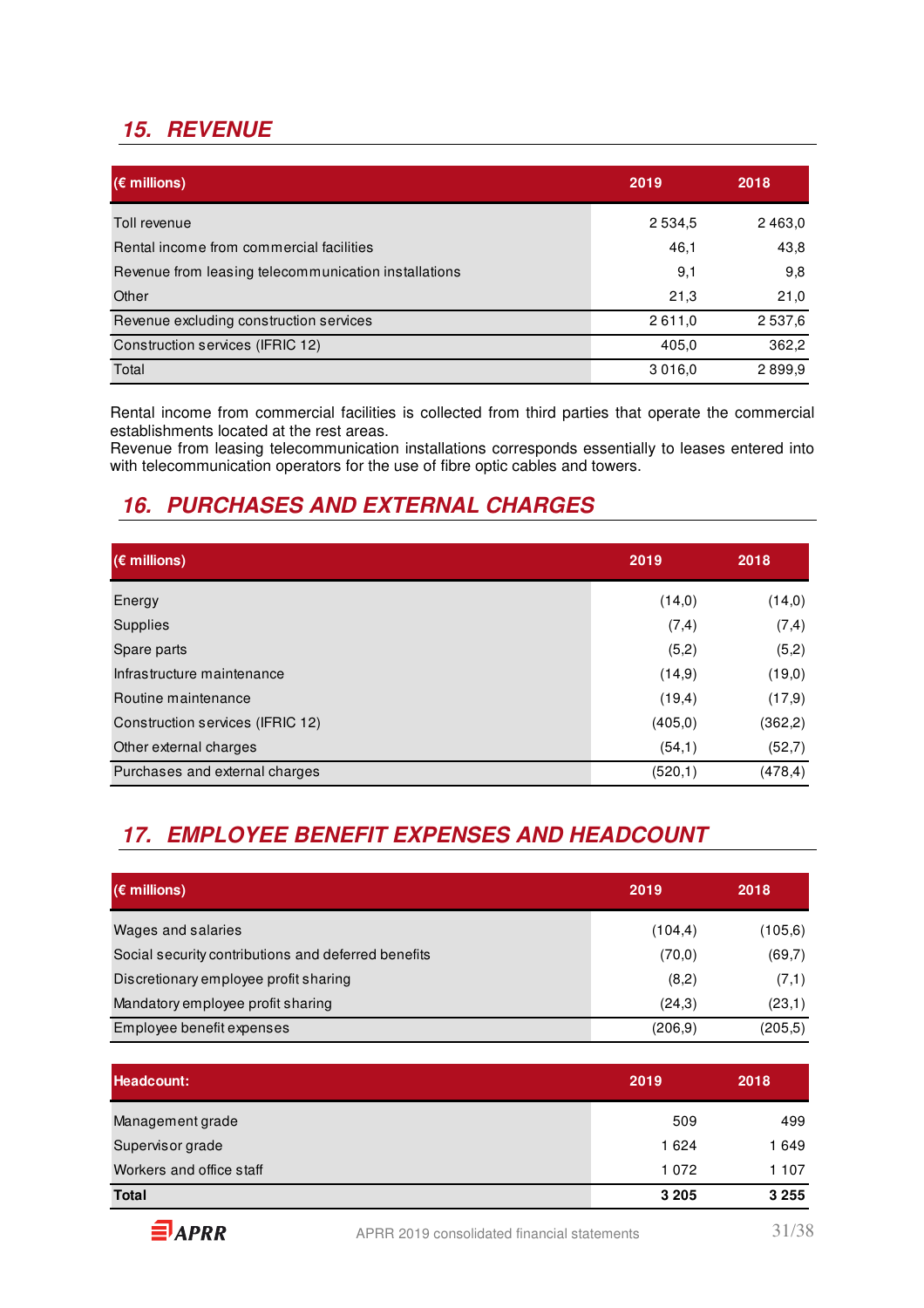# **18. TAXES (OTHER THAN INCOME TAX)**

| $(\epsilon$ millions)                                                    | 2019     | 2018     |
|--------------------------------------------------------------------------|----------|----------|
| Regional development tax                                                 | (167, 6) | (166, 4) |
| Territorial economic contribution                                        | (70, 8)  | (69, 9)  |
| Fee for the use of public property                                       | (88, 4)  | (85,2)   |
| Contribution to AFITF (French Transport Infrastructure Financing Agency) | (16,3)   | (16,1)   |
| Other taxes and duties                                                   | (10,3)   | (8,8)    |
| Taxes (other than income tax)                                            | (353, 4) | (346, 4) |

The fee for the use of public property is based on the revenue, the rental value and the length of the motorway network in kilometres, and is therefore treated as an operating expense.

The regional development tax is based on the number of kilometres travelled and is therefore treated as an operating expense.

# **19. DEPRECIATION AND AMORTISATION EXPENSE**

| $(\epsilon$ millions)                                                                                    | 2019    | 2018    |
|----------------------------------------------------------------------------------------------------------|---------|---------|
| Amortisation of other intangible assets                                                                  | (13,3)  | (10,9)  |
| Amortisation of intangible assets arising from concessions                                               | (367,5) | (356,1) |
| Depreciation of property, plant and equipment (other than assets made<br>available under finance leases) | (48, 4) | (47,9)  |
| Depreciation of property, plant and equipment made available under<br>leases                             | (3,6)   | (3,1)   |
| Total                                                                                                    | (432,7  | (418,1) |

# **20. OTHER OPERATING INCOME AND EXPENSES**

| $(\epsilon$ millions)                                     | 2019  | 2018  |
|-----------------------------------------------------------|-------|-------|
| Impairment losses recognised in respect of current assets | (0,7) | 0,2   |
| Gains (losses) on disposals                               | 1.7   | 1,5   |
| Other income                                              | 10,4  | 8,7   |
| Other expenses                                            | (4,9) | (5,9) |
| Other operating income (expenses)                         | 6,5   | 4,5   |

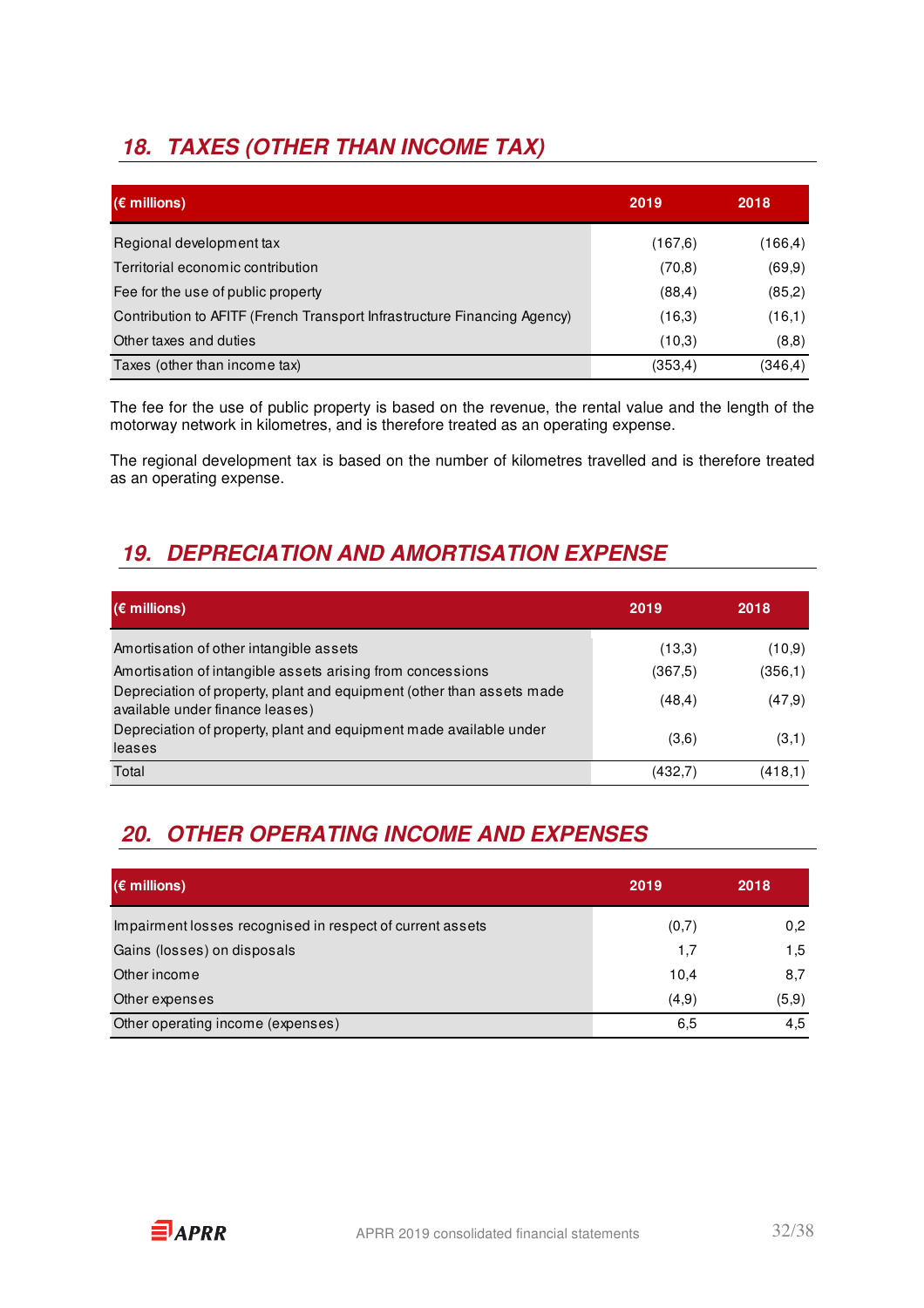# **21. INCOME FROM CASH AND CASH EQUIVALENTS**

| $(\epsilon$ millions)                                   | 2019 | 2018 |
|---------------------------------------------------------|------|------|
| Net proceeds from the disposal of marketable securities | 0,0  | 0,0  |
| Income from debt-related derivative instruments         | 0,0  | 0,0  |
| Other financial income                                  | 6,7  | 4,9  |
| Total                                                   | 6,7  | 4.9  |

# **22. FINANCE COSTS**

| $(\epsilon$ millions)                | 2019     | 2018    |
|--------------------------------------|----------|---------|
| Interest and other financial charges | (130, 9) | (151,3) |
| Financial charges transferred        | 6,0      | 3,2     |
| Gross finance costs                  | (124, 9) | (148,1) |
| Other financial income               | 5,2      | 5,2     |
| Other financial charges              | 0,0      | (8,9)   |
| Other financial income (expenses)    | 5,2      | (3,7)   |

Fees in respect of unutilised credit lines came to €2.2 million in 2019 (2018: €2.3 million).

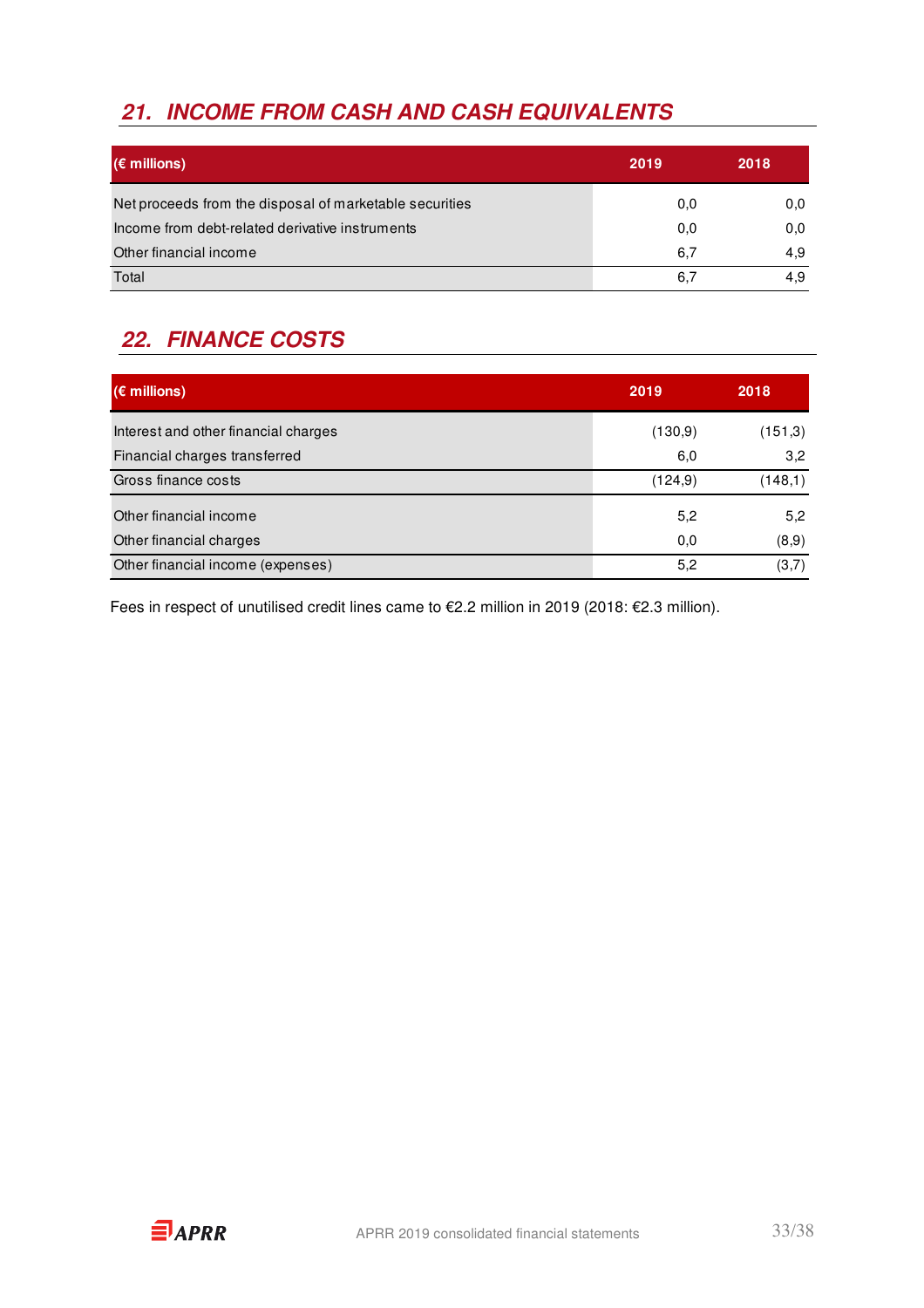In 2019, derivative financial instruments (interest rate swaps) generated:

- additional gross finance cost amounting to  $€4.5$  million (2018:  $€4.4$  million),
- additional other financial income of  $€4.4$  million (2018:  $€4.7$  million).

### **23. INCOME TAX EXPENSE**

### **Tax charge for the year**

| $(\epsilon$ millions)        | 2019     | 2018    |
|------------------------------|----------|---------|
| Current tax                  | (470, 9) | (436,7) |
| Deferred tax credit (charge) | 12,7     | 5,2     |
| Total                        | (458,2)  | (431,5) |

**Reconciliation of theoretical tax charge to effective tax charge** 

| $(\epsilon$ millions)                                     | 2019       | 2018    |
|-----------------------------------------------------------|------------|---------|
| Net profit for the year                                   | 874,7      | 829,2   |
| Income tax expense                                        | 458,2      | 431,5   |
| Share of profit of associates                             | (0,4)      | 0,0     |
| Profit before tax                                         | 1 3 3 2 .5 | 1 260,7 |
| Applicable tax rate                                       | 34,43%     | 34,43%  |
| Theoretical tax on the profit before tax determined above | 458,8      | 434,1   |
| Permanent differences                                     | (3,4)      | (2,8)   |
| Other differences                                         | 2,8        | 0,2     |
| Income tax expense recognised                             | 458,2      | 431,5   |

Other differences mainly comprise the effects of:

- applicable tax regimes resulting in the taxation of a share of certain transactions within the Group,
- tax credits (including in 2018 the tax credit for competitiveness and employment (Crédit d'Impôt pour la Compétitivité et l'Emploi - CICE)).

In accordance with the methods described in Note 2.13 on income tax, the Group's deferred tax principles have resulted in a revaluation on the basis of the rates that will apply at the time of reversal, namely 32.02% in 2020, 28.41% in 2021, and 25.83% from 2022. This resulted in an additional deferred tax charge of €3.3 million.

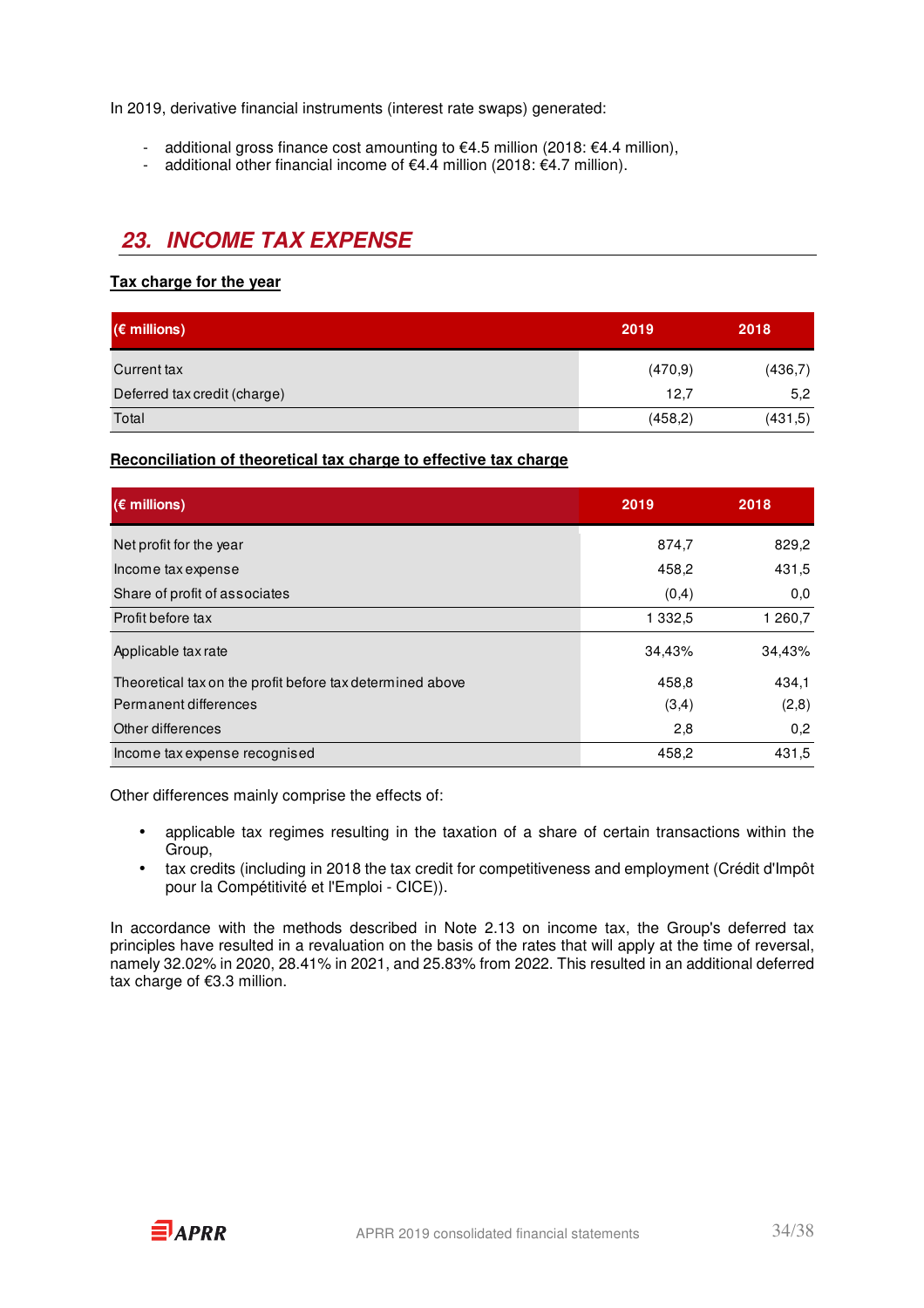#### **Analysis of deferred tax assets and liabilities**

| $(\epsilon$ millions)                    | 2019     | 2018     |
|------------------------------------------|----------|----------|
| Deferred tax assets resulting from       |          |          |
| IFRIC 12                                 | (121, 8) | (115,0)  |
| Provisions for retirement indemnities    | (10,3)   | (10,3)   |
| Provisions for holiday pay               | (5,5)    | (5,4)    |
| Employee profit sharing                  | (7,8)    | (7,4)    |
| Swap reversals                           |          |          |
| Other                                    | (20,3)   | (20,5)   |
| Deferred tax assets                      | (165,8)  | (158, 5) |
| Deferred tax liabilities arising from    |          |          |
| Charges capitalised, net of depreciation | 79,4     | 84,6     |
| Depreciation of renewable fixed assets   | 31,8     | 31,7     |
| Regulated provisions                     | 21,8     | 20,8     |
| Provisions for replacement               | 5,2      | 6,8      |
| Other                                    | 0,4      | 1,4      |
| Deferred tax liabilities                 | 138,6    | 145,3    |
|                                          |          |          |
| Net deferred tax liabilities             | (27,1)   | (13,2)   |

### **24. EARNINGS PER SHARE**

The average number of shares was calculated taking into account the number of days elapsed since the dates of the last transactions having affected the capital.

Earnings per share are calculated by dividing profit or loss attributable to ordinary equity holders of the parent entity by the weighted average number of ordinary shares outstanding during the year.

| $(\epsilon$ million)                                                                 | 2019        | 2018        |
|--------------------------------------------------------------------------------------|-------------|-------------|
| Net profit for the year attributable to ordinary equity holders of the parent entity | 874,7       | 829.2       |
| Weighted average number of ordinary shares outstanding during the year               | 113 038 156 | 113 038 156 |
| Basic earnings per share                                                             | 7.74        | 7.34        |
| Net profit for the year attributable to ordinary equity holders of the parent entity | 874.7       | 829.2       |
| Weighted average number of ordinary shares outstanding during the year               | 113 038 156 | 113 038 156 |
| Diluted earnings per share                                                           | 7.74        | 7.34        |

There are no potentially dilutive instruments in issue.

### **25. DIVIDEND**

In 2019, a dividend of €6.91 per share was distributed in respect of the year ended 31 December 2018.

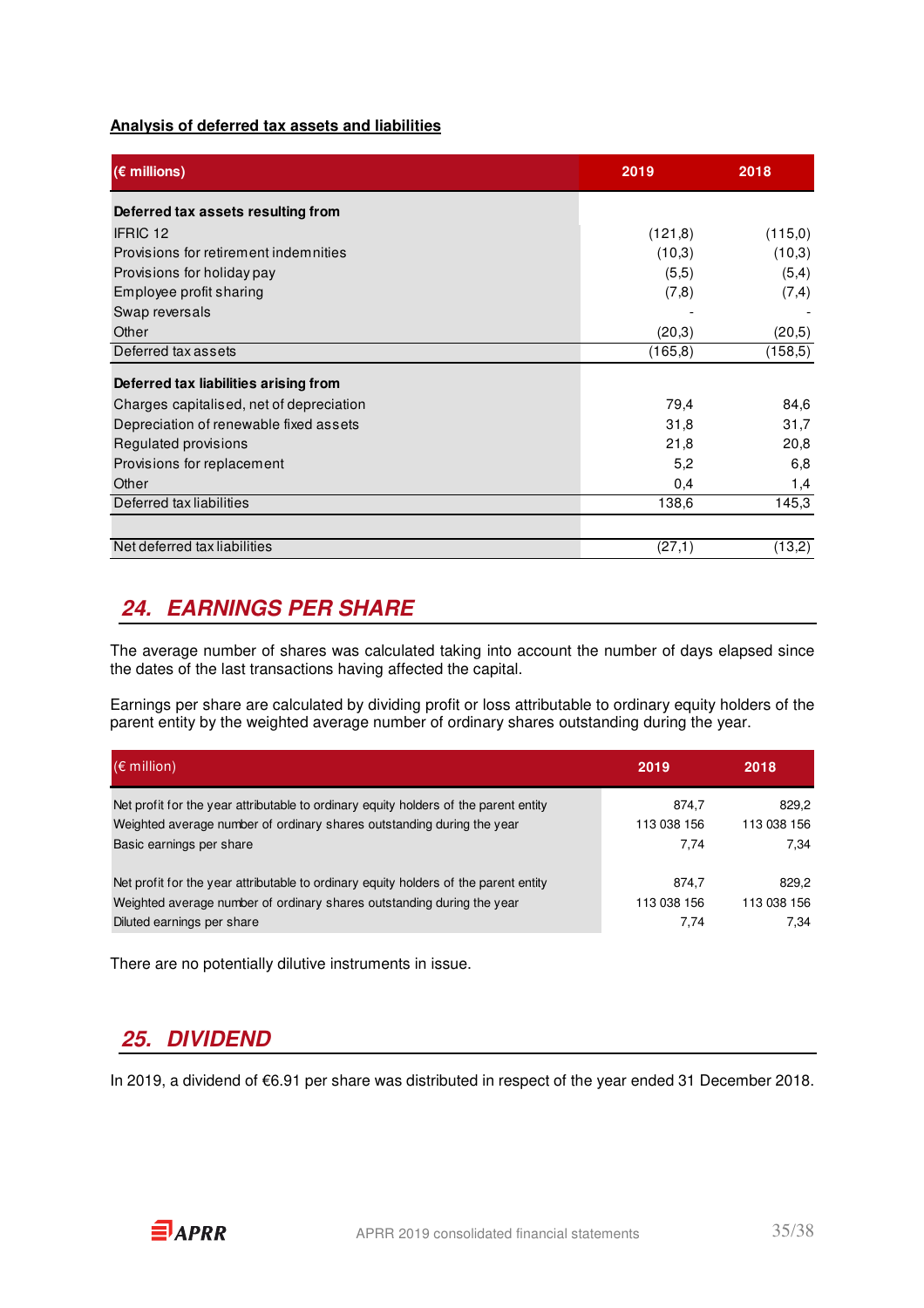# **26. COMMITMENTS**

| $(\epsilon$ millions)               | 31/12/2019 | 31/12/2018 |
|-------------------------------------|------------|------------|
| Sundry guarantees                   | 0.0        | 0.0        |
| Work to be performed (1% landscape) | 0.0        | 0.0        |
| Total                               | 0.0        | 0.0        |

| $(\epsilon$ millions)  | 31/12/2019 | 31/12/2018 |
|------------------------|------------|------------|
| <b>Bank guarantees</b> | 62.4       | 47.6       |
| Other                  | 0.0        | 0.0        |
| Total                  | 62.4       | 47.6       |

| $(\epsilon$ millions)                   | 31/12/2019 | 31/12/2018 |
|-----------------------------------------|------------|------------|
| Works contracts signed but not executed | 300.6      | 263.6      |

| $(\epsilon$ millions) | 31/12/2019 | 31/12/2018 |
|-----------------------|------------|------------|
| Within 1 year         | 2.4        | 2.7        |
| Between 1 and 5 years | 2.6        | 2.0        |
| After 5 years         | 0.0        | 0.0        |
| Total                 | 5.0        | 4.7        |

Amounts payable in the future relate to long-term vehicle leases.

| $(\epsilon$ millions) | 31/12/2019 | 31/12/2018 |
|-----------------------|------------|------------|
| Within 1 year         | 39.5       | 38.7       |
| Between 1 and 5 years | 123.4      | 126.1      |
| After 5 years         | 145.5      | 145.9      |
| Total                 | 308.4      | 310.7      |

Amounts receivable in the future correspond to lease payments in respect of commercial establishments.

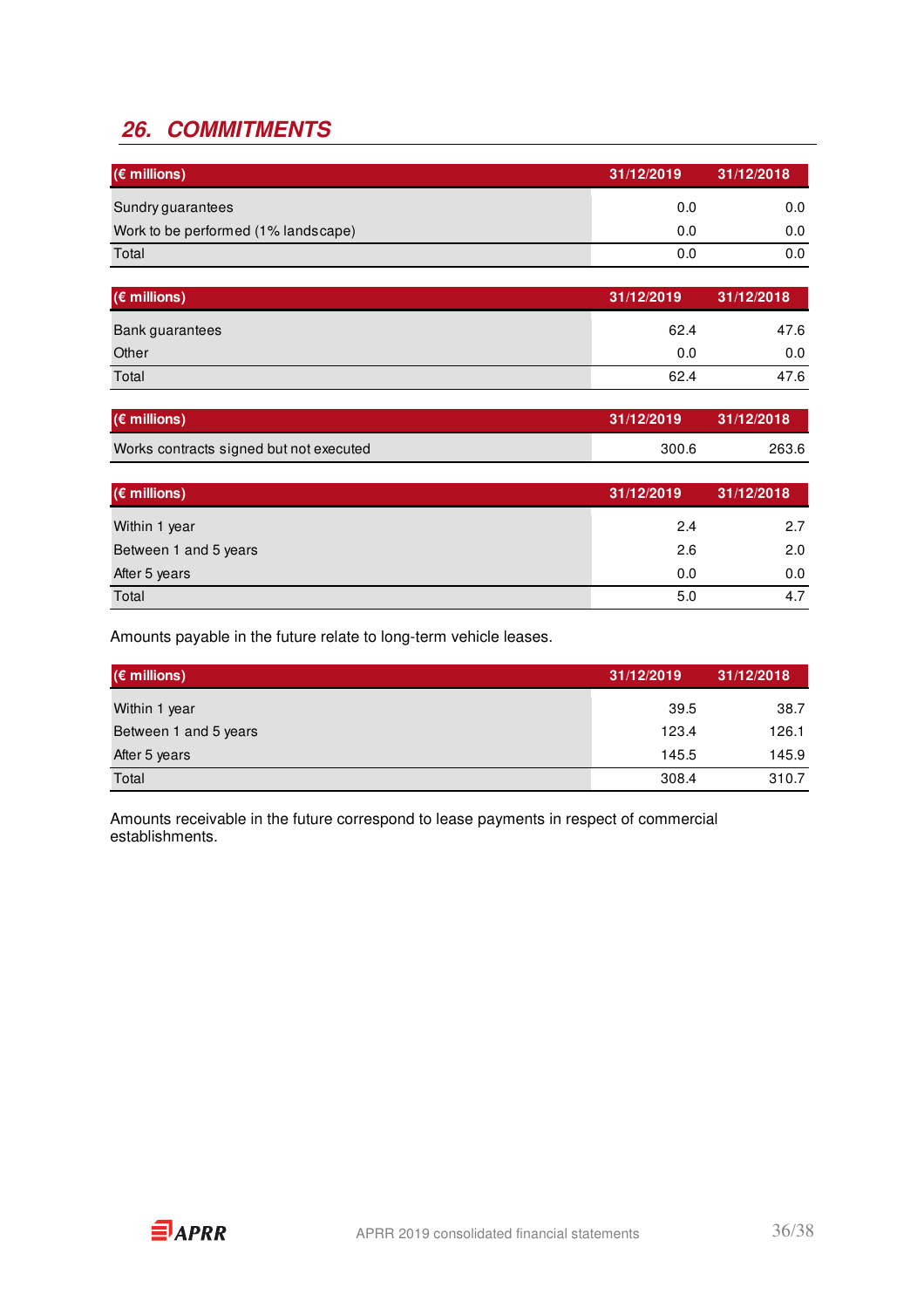# **27. RELATED PARTY TRANSACTIONS**

Related parties include: (i) entities over which the Group exercises exclusive control, joint control or significant influence (i.e. joint ventures and associates); (ii) shareholders exercising joint control over group joint ventures; (iii) non-controlling shareholders exercising significant influence over the group subsidiaries; and finally (iv) the directors, officers and managers of the Group and the companies over which they exercise exclusive control, joint control or significant influence or in which they hold significant voting rights.

Material transactions with related parties are summarised in the table below:

Work carried out by Eiffage group is negotiated on an arm's length basis and after inviting tenders from other construction and civil engineering groups.

| <b>Company</b> | <b>Nature</b>                                  | <b>Type</b> | <b>Amount</b> | <b>Payable</b><br>(Receivable) |
|----------------|------------------------------------------------|-------------|---------------|--------------------------------|
| Eiffage Group  | Sundry services                                | Income      | 1.2           | (0.1)                          |
|                | Work                                           | Charges     | 87.0          | 10.3                           |
|                | Financière Eiffarie Staff made available       | Charges     | 1.3           | 0.8                            |
|                | Tax consolidation current account              |             |               | 65.1                           |
| Axxès          | Heavy goods vehicles remote toll<br>collection | Charges     | 1.2           | (32.6)                         |
| Sira           | Radio services (Autoroute Info)                | Charges     | 1.6           | (0.3)                          |
|                | Sundry services                                | Income      | 0.2           | (0.3)                          |
|                | Cash advance                                   | Charges     | 0.0           | 1.2                            |
| Park $+$       | Cash advance                                   | Income      | 0.0           | (0.0)                          |
|                | Sundry services                                | Income      | 0.1           |                                |
|                | Sundry services                                | Charges     | 0.0           | 0.0                            |
| Adelac         | Sundry services                                | Income      | 5.5           | (0.5)                          |
|                | Staff made available                           | Income      | 0.2           | (0.0)                          |
|                | Cash advance                                   | Income      | 1.9           | (19.3)                         |
|                | Toll                                           |             |               | 5.5                            |
| Cera           | Financial income                               | Income      | 0.3           |                                |
| Altech         | Financial income                               | Income      | 0.0           |                                |
| Infrasim       | Cash advance                                   | Income      | 0.0           | (1.2)                          |
| <b>DNR</b>     | Cash advance                                   | Income      | 0.0           | (0.3)                          |

### **28. MANAGEMENT INDICATORS**

| $(\epsilon$ millions) | 2019    | 2018  |
|-----------------------|---------|-------|
| Operating cash flow   | 1 3 6 9 | 1 294 |
| <b>EBITDA</b>         | 1942    | 1874  |
| EBITDA margin         | 74,4%   | 73,8% |

EBITDA (earnings before interest, tax, depreciation and amortisation) corresponds to the operating profit on ordinary activities adjusted for employee profit sharing and before amortisation, depreciation and provisions.